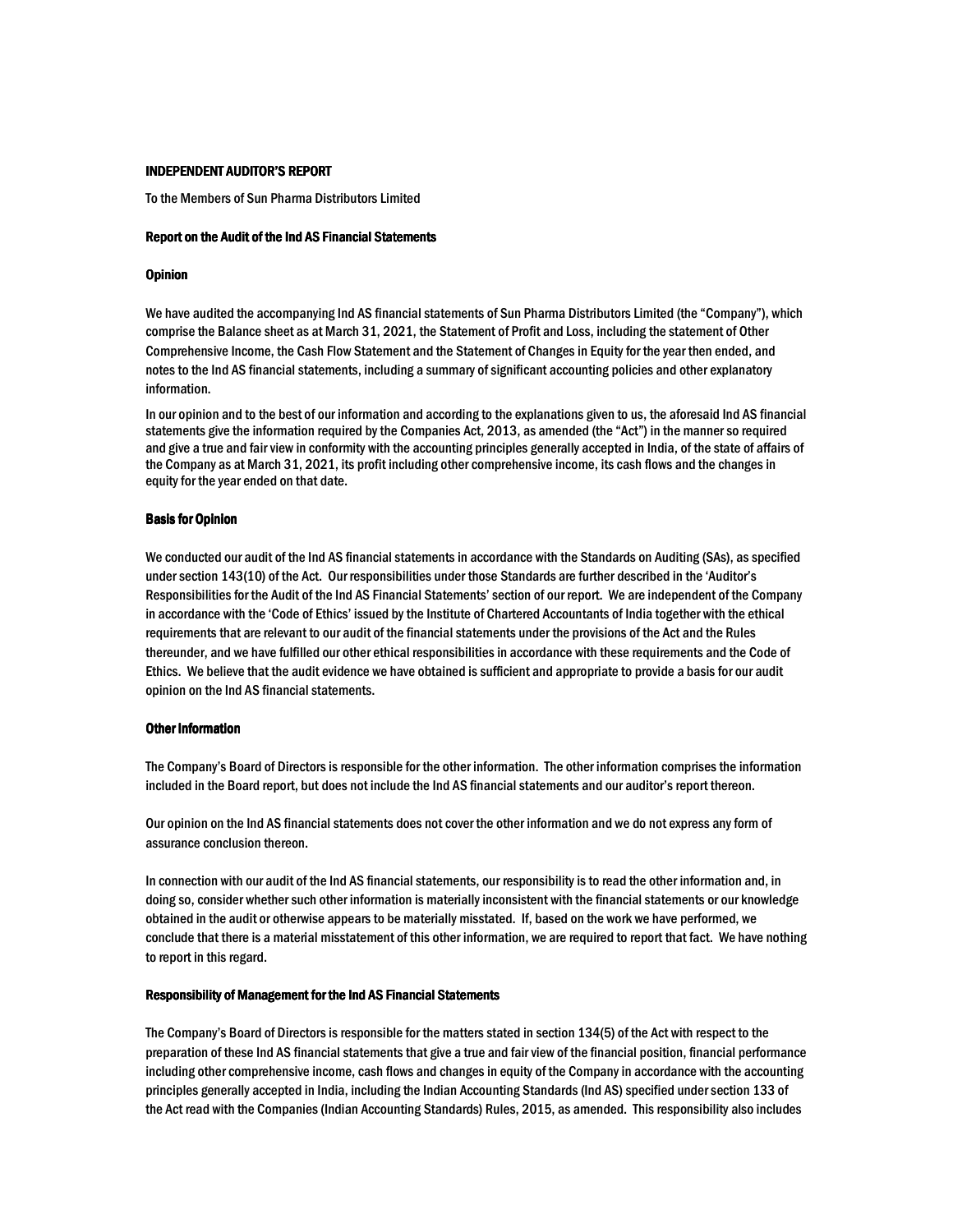Sun Pharma Distributors Limited Audit Report for the year ended March 31, 2021 Page 2 of 8

maintenance of adequate accounting records in accordance with the provisions of the Act for safeguarding of the assets of the Company and for preventing and detecting frauds and other irregularities; selection and application of appropriate accounting policies; making judgments and estimates that are reasonable and prudent; and the design, implementation and maintenance of adequate internal financial controls, that were operating effectively for ensuring the accuracy and completeness of the accounting records, relevant to the preparation and presentation of the Ind AS financial statements that give a true and fair view and are free from material misstatement, whether due to fraud or error.

In preparing the Ind AS financial statements, management is responsible for assessing the Company's ability to continue as a going concern, disclosing, as applicable, matters related to going concern and using the going concern basis of accounting unless management either intends to liquidate the Company or to cease operations, or has no realistic alternative but to do so.

Those Board of Directors are also responsible for overseeing the Company's financial reporting process.

### Auditor's Responsibilities for the Audit of the Ind AS Financial Statements

Our objectives are to obtain reasonable assurance about whether the Ind AS financial statements as a whole are free from material misstatement, whether due to fraud or error, and to issue an auditor's report that includes our opinion. Reasonable assurance is a high level of assurance, but is not a guarantee that an audit conducted in accordance with SAs will always detect a material misstatement when it exists. Misstatements can arise from fraud or error and are considered material if, individually or in the aggregate, they could reasonably be expected to influence the economic decisions of users taken on the basis of these Ind AS financial statements.

As part of an audit in accordance with SAs, we exercise professional judgment and maintain professional skepticism throughout the audit. We also:

- Identify and assess the risks of material misstatement of the Ind AS financial statements, whether due to fraud or error, design and perform audit procedures responsive to those risks, and obtain audit evidence that is sufficient and appropriate to provide a basis for our opinion. The risk of not detecting a material misstatement resulting from fraud is higher than for one resulting from error, as fraud may involve collusion, forgery, intentional omissions, misrepresentations, or the override of internal control.
- Obtain an understanding of internal control relevant to the audit in order to design audit procedures that are appropriate in the circumstances. Under section 143(3)(i) of the Act, we are also responsible for expressing our opinion on whether the Company has adequate internal financial controls with reference to financial statements in place and the operating effectiveness of such controls.
- Evaluate the appropriateness of accounting policies used and the reasonableness of accounting estimates and related disclosures made by management.
- Conclude on the appropriateness of management's use of the going concern basis of accounting and, based on the audit evidence obtained, whether a material uncertainty exists related to events or conditions that may cast significant doubt on the Company's ability to continue as a going concern. If we conclude that a material uncertainty exists, we are required to draw attention in our auditor's report to the related disclosures in the financial statements or, if such disclosures are inadequate, to modify our opinion. Our conclusions are based on the audit evidence obtained up to the date of our auditor's report. However, future events or conditions may cause the Company to cease to continue as a going concern.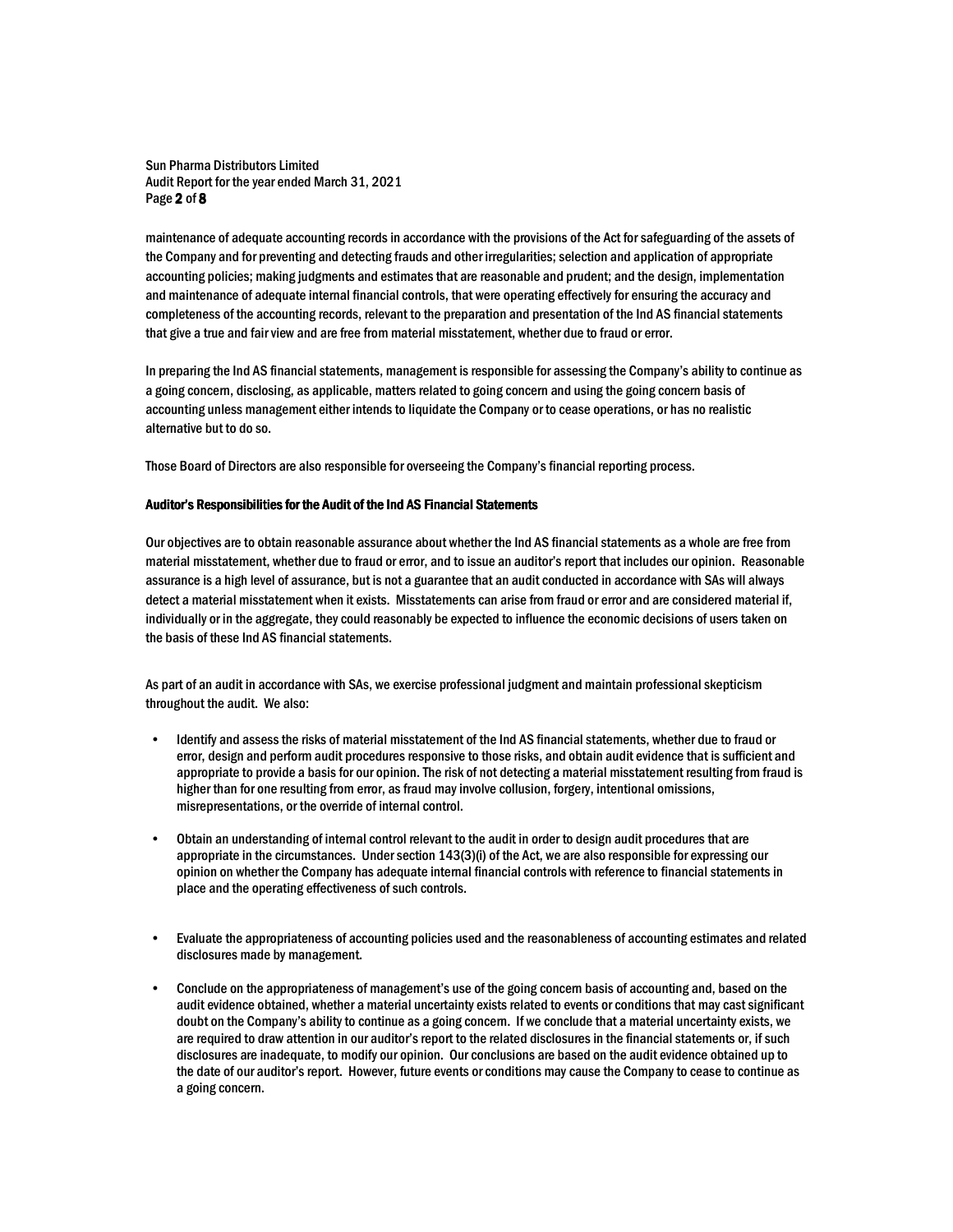Sun Pharma Distributors Limited Audit Report for the year ended March 31, 2021 Page 3 of 8

• Evaluate the overall presentation, structure and content of the Ind AS financial statements, including the disclosures, and whether the Ind AS financial statements represent the underlying transactions and events in a manner that achieves fair presentation.

We communicate with those charged with governance regarding, among other matters, the planned scope and timing of the audit and significant audit findings, including any significant deficiencies in internal control that we identify during our audit.

We also provide those charged with governance with a statement that we have complied with relevant ethical requirements regarding independence, and to communicate with them all relationships and other matters that may reasonably be thought to bear on our independence, and where applicable, related safeguards.

### **Report on Other Legal and Regulatory Requirements**

- 1. As required by the Companies (Auditor's Report) Order, 2016 (the "Order"), issued by the Central Government of India in terms of sub-section (11) of section 143 of the Act, we give in the "Annexure 1" a statement on the matters specified in paragraphs 3 and 4 of the Order.
- 2. As required by Section 143(3) of the Act, we report that:
	- (a) We have sought and obtained all the information and explanations which to the best of our knowledge and belief were necessary for the purposes of our audit;
	- (b) In our opinion, proper books of account as required by law have been kept by the Company so far as it appears from our examination of those books;
	- (c) The Balance Sheet, the Statement of Profit and Loss including the Statement of Other Comprehensive Income, the Cash Flow Statement and Statement of Changes in Equity dealt with by this Report are in agreement with the books of account;
	- (d) In our opinion, the aforesaid Ind AS financial statements comply with the Accounting Standards specified under Section 133 of the Act, read with Companies (Indian Accounting Standards) Rules, 2015, as amended;
	- (e) On the basis of written representations received from the directors as on March 31, 2021 taken on record by the Board of Directors, none of the directors is disqualified as on March 31, 2021 from being appointed as a director in terms of Section 164 (2) of the Act;
	- (f) With respect to the adequacy of the internal financial controls over financial reporting of the Company with reference to these Ind AS financial statements and the operating effectiveness of such controls, refer to our separate Report in "Annexure 2" to this report;
	- (g) No managerial remuneration has been paid by the Company;
	- (h) With respect to the other matters to be included in the Auditor's Report in accordance with Rule 11 of the Companies (Audit and Auditors) Rules, 2014, as amended in our opinion and to the best of our information and according to the explanations given to us:
		- i. The Company does not have any pending litigations which would impact its financial position;
		- ii. The Company did not have any long-term contracts including derivative contracts for which there were any material foreseeable losses;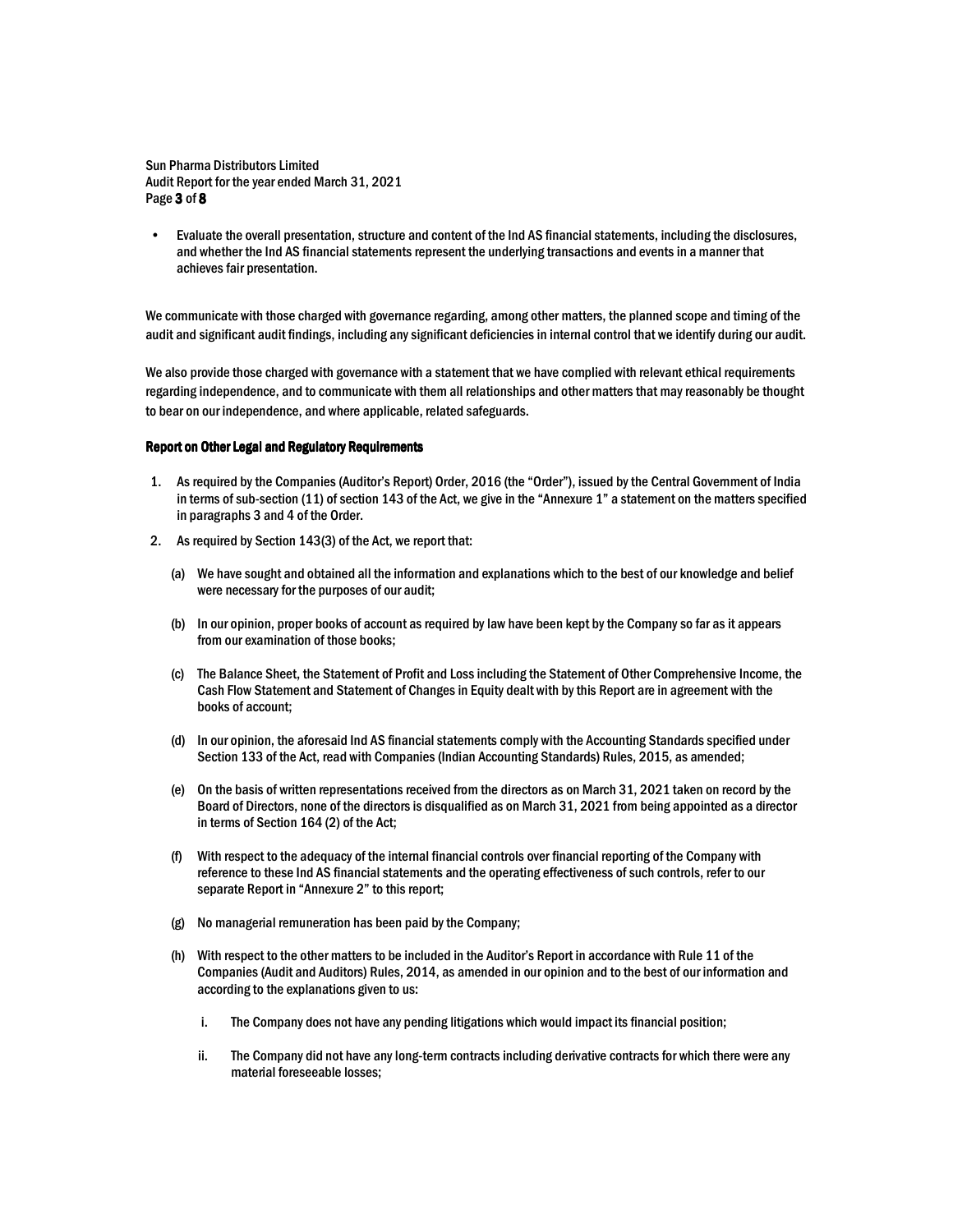Sun Pharma Distributors Limited Audit Report for the year ended March 31, 2021 Page 4 of 8

> iii. There were no amounts which were required to be transferred to the Investor Education and Protection Fund by the Company.

# For SRBC & COLLP

Chartered Accountants ICAI Firm Registration Number: 324982E/E300003

### per Nishant Mankodi

Partner Membership Number: 107515 UDIN: 21107515AAAAAZ6576 Place of Signature: Mumbai Date: 26 May 2021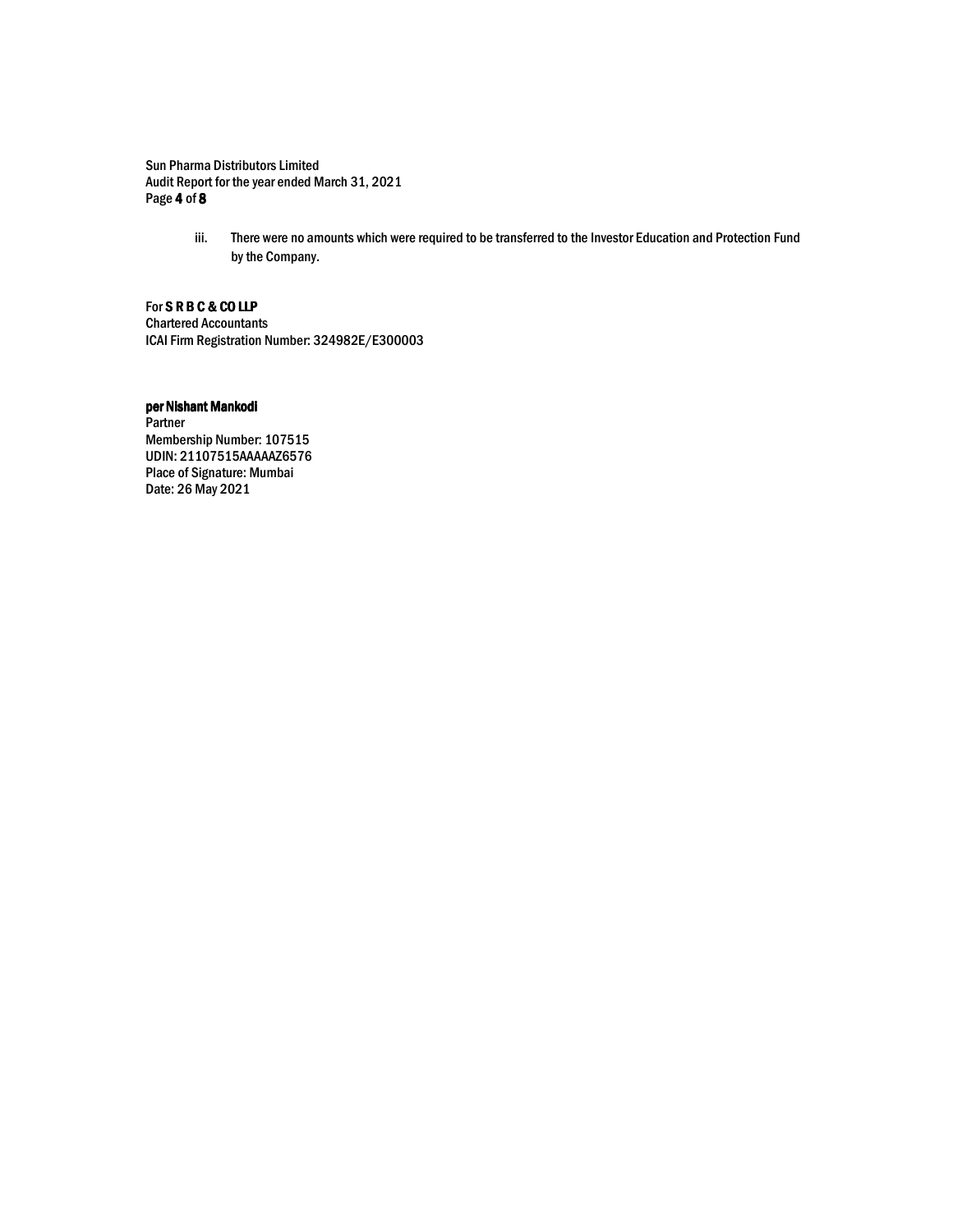Sun Pharma Distributors Limited Audit Report for the year ended March 31, 2021 Page 5 of 8

### Annexure 1 referred to in paragraph 1 under the heading "Report on other legal and Regulatory Requirement" of our report of even date

Re: Sun Pharma Distributors Limited (the "Company")

- (i) The Company does not have any fixed assets. Accordingly, the provisions of clause 3(i) (a), (b) and (c) of the Order are not applicable to the Company and hence not commented upon.
- (ii) The inventory has been physically verified by management during the year. In our opinion, the frequency of verification is reasonable. No material discrepancies were noticed on such physical verification. There are no inventories lying with third parties.
- (iii) According to the information and explanations given to us, the Company has not granted any loans, secured or unsecured to companies, firms, Limited Liability Partnerships or other parties covered in the register maintained under section 189 of the Companies Act, 2013. Accordingly, the provisions of clause 3(iii)(a), (b) and (c) of the Order are not applicable to the Company and hence not commented upon.
- (iv) In our opinion and according to the information and explanations given to us, there are no loans, investments, guarantees, and securities given in respect of which provisions of section 185 and 186 of the Companies Act 2013 are applicable and hence not commented upon.
- (v) The Company has not accepted any deposits within the meaning of Sections 73 to 76 of the Act and the Companies (Acceptance of Deposits) Rules, 2014 (as amended). Accordingly, the provisions of clause 3(v) of the Order are not applicable to the Company and hence not commented upon.
- (vi) To the best of our knowledge and as explained, the Central Government has not specified the maintenance of cost records under Section 148(1) of the Companies Act, 2013, for the Company.
- (vii) (a)Undisputed statutory dues including provident fund, employees' state insurance, income-tax, goods and service tax, cess and other statutory dues have generally been regularly deposited with the appropriate authorities though there has been a slight delay in a few cases.
	- (b)According to the information and explanations given to us, no undisputed amounts payable in respect of provident fund, employees' state insurance, income-tax, goods and service tax, cess and other statutory dues were outstanding, at the year end, for a period of more than six months from the date they became payable.
	- (c)According to the information and explanations given to us, there are no dues of income tax, goods and service tax and cess which have not been deposited on account of any dispute.
	- (viii) The Company did not have any outstanding loans or borrowings due in respect of a financial institution or bank or to Government or dues to debenture holders during the year.
	- (ix) According to the information and explanations given by management, the Company has not raised any money way of initial public offer / further public offer / debt instruments and term loans hence, reporting under clause (ix) is not applicable to the Company and hence not commented upon.
	- (x) Based upon the audit procedures performed for the purpose of reporting the true and fair view of the financial statements and according to the information and explanations given by management, we report that no fraud by the Company or no material fraud on the Company by the officers and employees of the Company has been noticed or reported during the year.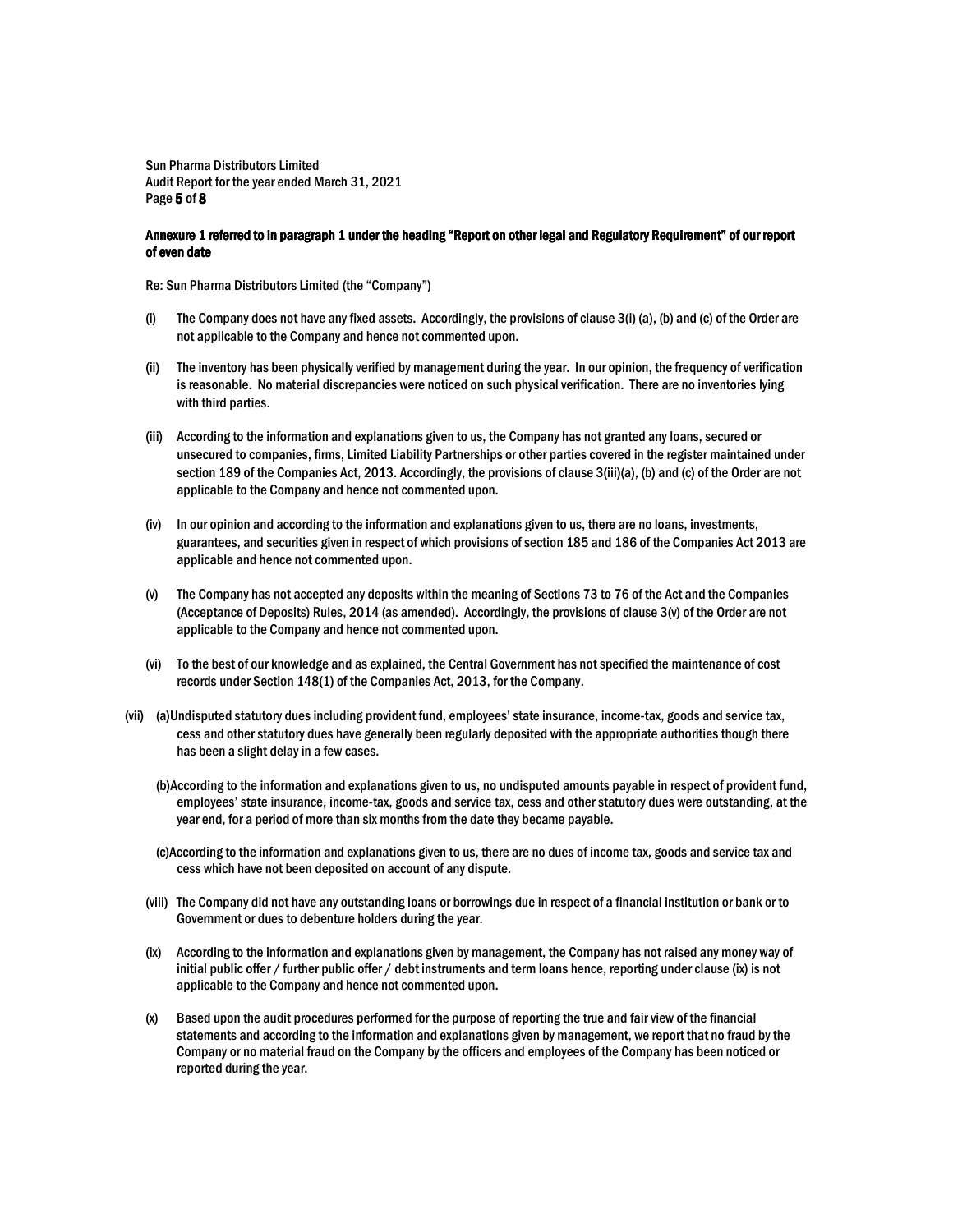Sun Pharma Distributors Limited Audit Report for the year ended March 31, 2021 Page 6 of 8

- (xi) According to the information and explanations given by management, no managerial remuneration has been paid by the Company during the year. Therefore, the provisions of clause 3(xi) of the Order are not applicable to the Company and hence not commented upon.
- (xii) In our opinion, the Company is not a nidhi company. Therefore, the provisions of clause 3(xii) of the Order are not applicable to the Company and hence not commented upon.
- (xiii) According to the information and explanations given by management and audit procedures performed by us, transactions with the related parties are in compliance with section 188 of Companies Act, 2013 where applicable and the details have been disclosed in the notes to the financial statements, as required by the applicable accounting standards. The provisions of sec 177 are not applicable to the Company and accordingly reporting under clause 3(xiii) insofar as it relates to section 177 of the Act is not applicable to the Company and hence not commented upon.
- (xiv) According to the information and explanations given to us and on an overall examination of the balance sheet, the Company has not made any preferential allotment or private placement of shares or fully or partly convertible debentures during the year under review and hence, reporting requirements under clause 3(xiv) are not applicable to the Company and, not commented upon.
- (xv) According to the information and explanations given by management, the Company has not entered into any non-cash transactions with directors or persons connected with him as referred to in section 192 of Companies Act, 2013.
- (xvi) According to the information and explanations given to us, the provisions of section 45-IA of the Reserve Bank of India Act, 1934 are not applicable to the Company.

## For SRBC & COLLP

Chartered Accountants ICAI Firm Registration Number: 324982E/E300003

### per Nishant Mankodi

Partner Membership Number: 107515 UDIN: 21107515AAAAAZ6576 Place of Signature: Mumbai Date: 26 May 2021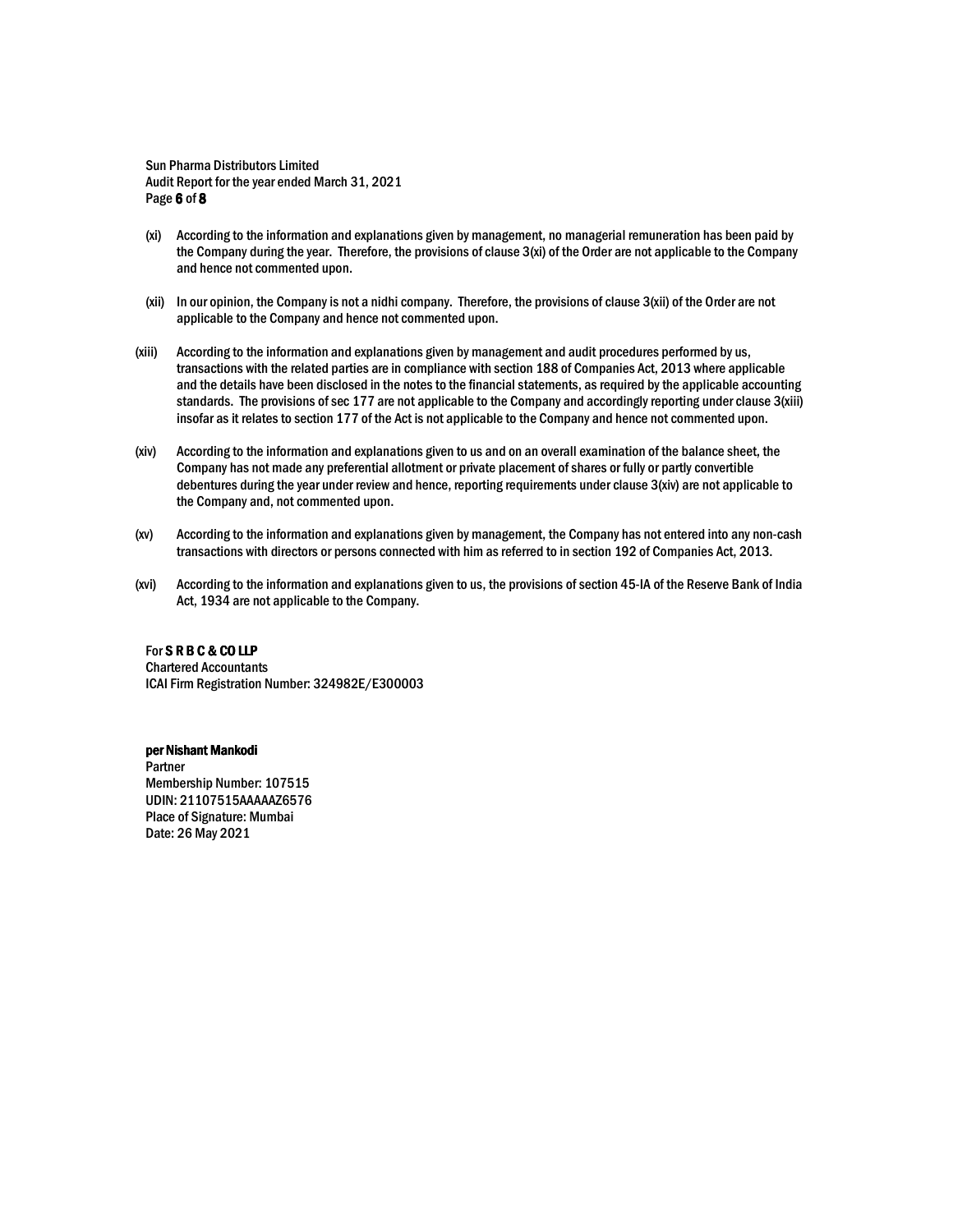Sun Pharma Distributors Limited Audit Report for the year ended March 31, 2021 Page 7 of 8

### Annexure 2 to the Independent Auditor's Report Of Even Date On The Ind AS Financial Statements Of Sun Pharma **Distributors Limited**

### Report on the Internal Financial Controls under Clause (i) of Sub-section 3 of Section 143 of the Companies Act, 2013 (the "Act")

We have audited the internal financial controls over financial reporting of Sun Pharma Distributors Limited (the "Company") as of March 31, 2021 in conjunction with our audit of the Ind AS financial statements of the Company for the year ended on that date.

### Management's Responsibility for Internal Financial Controls

The Company's Management is responsible for establishing and maintaining internal financial controls based on the internal control over financial reporting criteria established by the Company considering the essential components of internal control stated in the Guidance Note on Audit of Internal Financial Controls Over Financial Reporting issued by the Institute of Chartered Accountants of India. These responsibilities include the design, implementation and maintenance of adequate internal financial controls that were operating effectively for ensuring the orderly and efficient conduct of its business, including adherence to the Company's policies, the safeguarding of its assets, the prevention and detection of frauds and errors, the accuracy and completeness of the accounting records, and the timely preparation of reliable financial information, as required under the Companies Act, 2013.

### **Auditor's Responsibility**

Our responsibility is to express an opinion on the Company's internal financial controls over financial reporting with reference to these Ind AS financial statements based on our audit. We conducted our audit in accordance with the Guidance Note on Audit of Internal Financial Controls Over Financial Reporting (the "Guidance Note") and the Standards on Auditing as specified under section 143(10) of the Companies Act, 2013, to the extent applicable to an audit of internal financial controls and, both issued by the Institute of Chartered Accountants of India. Those Standards and the Guidance Note require that we comply with ethical requirements and plan and perform the audit to obtain reasonable assurance about whether adequate internal financial controls over financial reporting with reference to these Ind AS financial statements was established and maintained and if such controls operated effectively in all material respects.

Our audit involves performing procedures to obtain audit evidence about the adequacy of the internal financial controls over financial reporting with reference to these Ind AS financial statements and their operating effectiveness. Our audit of internal financial controls over financial reporting included obtaining an understanding of internal financial controls over financial reporting with reference to these Ind AS financial statements, assessing the risk that a material weakness exists, and testing and evaluating the design and operating effectiveness of internal control based on the assessed risk. The procedures selected depend on the auditor's judgement, including the assessment of the risks of material misstatement of the Ind AS financial statements, whether due to fraud or error.

We believe that the audit evidence we have obtained is sufficient and appropriate to provide a basis for our audit opinion on the internal financial controls over financial reporting with reference to these Ind AS financial statements.

### Meaning of Internal Financial Controls Over Financial Reporting With Reference to these Ind AS Financial Statements

A company's internal financial control over financial reporting with reference to these Ind AS financial statements is a process designed to provide reasonable assurance regarding the reliability of financial reporting and the preparation of financial statements for external purposes in accordance with generally accepted accounting principles. A company's internal financial control over financial reporting with reference to these Ind AS financial statements includes those policies and procedures that (1) pertain to the maintenance of records that, in reasonable detail, accurately and fairly reflect the transactions and dispositions of the assets of the company; (2) provide reasonable assurance that transactions are recorded as necessary to permit preparation of Ind AS financial statements in accordance with generally accepted accounting principles, and that receipts and expenditures of the company are being made only in accordance with authorisations of management and directors of the company; and (3) provide reasonable assurance regarding prevention or timely detection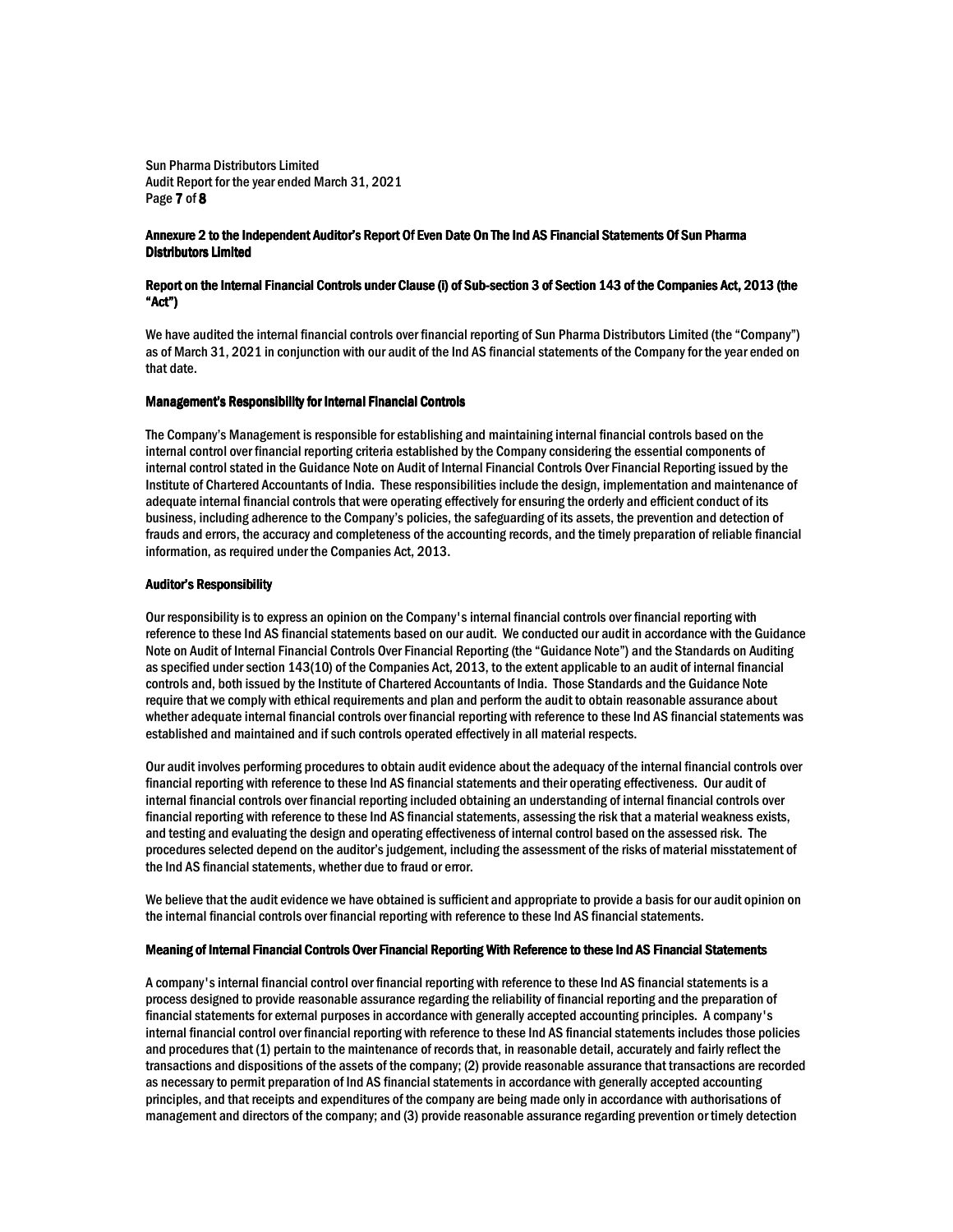Sun Pharma Distributors Limited Audit Report for the year ended March 31, 2021 Page 8 of 8

of unauthorised acquisition, use, or disposition of the company's assets that could have a material effect on the Ind AS financial statements.

### Inherent Limitations of Internal Financial Controls Over Financial Reporting With Reference to these Ind AS Financial **Statements**

Because of the inherent limitations of internal financial controls over financial reporting with reference to these Ind AS financial statements, including the possibility of collusion or improper management override of controls, material misstatements due to error or fraud may occur and not be detected. Also, projections of any evaluation of the internal financial controls over financial reporting with reference to these Ind AS financial statements to future periods are subject to the risk that the internal financial control over financial reporting with reference to these Ind AS financial statements may become inadequate because of changes in conditions, or that the degree of compliance with the policies or procedures may deteriorate.

### **Opinion**

In our opinion, the Company has, in all material respects, adequate internal financial controls over financial reporting with reference to these Ind AS financial statements and such internal financial controls over financial reporting with reference to these Ind AS financial statements were operating effectively as at March 31, 2021, based on the internal control over financial reporting criteria established by the Company considering the essential components of internal control stated in the Guidance Note on Audit of Internal Financial Controls Over Financial Reporting issued by the Institute of Chartered Accountants of India.

### For SRBC & COLLP

Chartered Accountants ICAI Firm Registration Number: 324982E/E300003

### per Nishant Mankodi

Partner Membership Number: 107515 UDIN: 21107515AAAAAZ6576 Place of Signature: Mumbai Date: 26 May 2021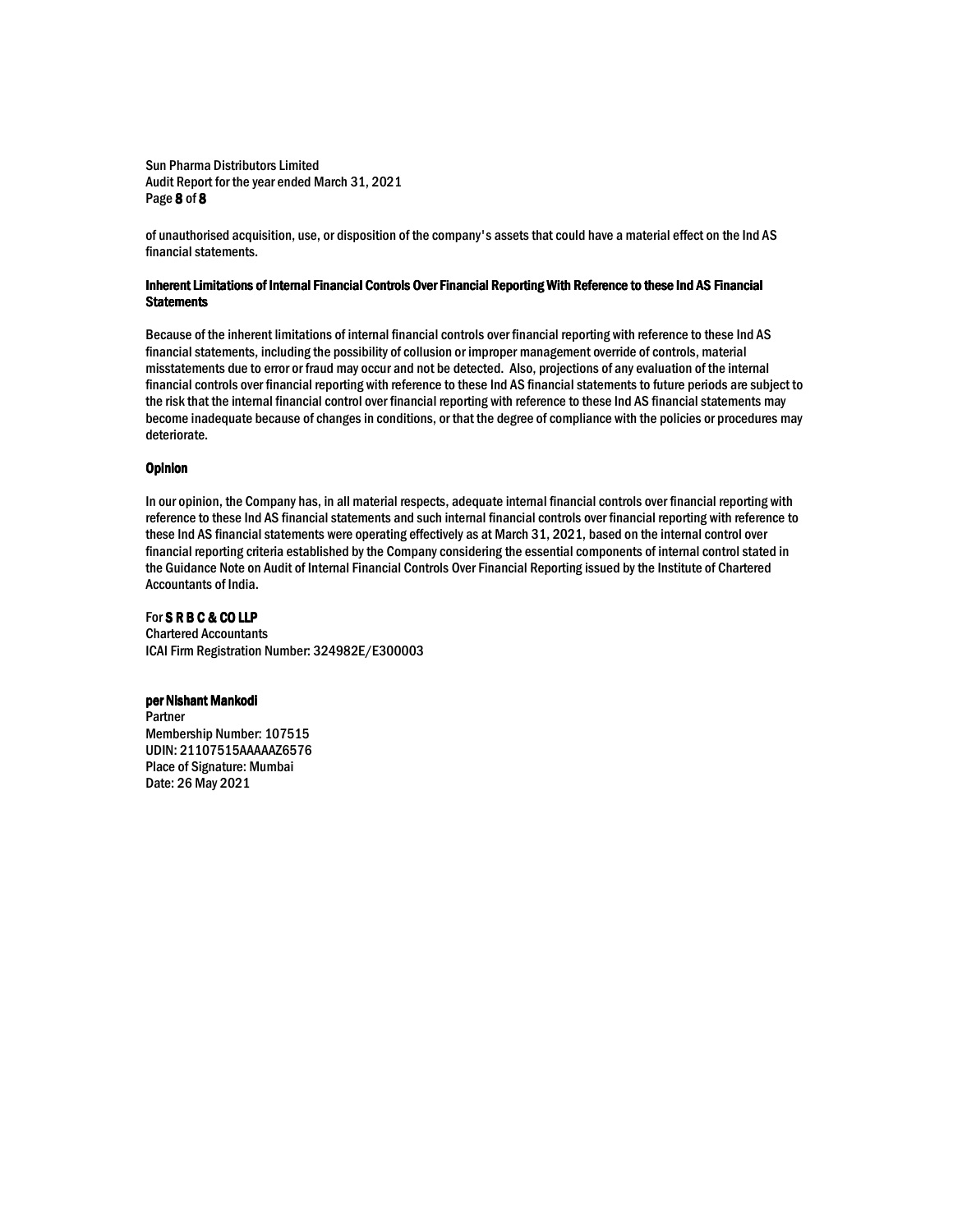| <b>Particulars</b>                                                           | <b>Notes</b>            | As at<br>March 31, 2021                        | As at<br>March 31, 2020       |
|------------------------------------------------------------------------------|-------------------------|------------------------------------------------|-------------------------------|
| <b>ASSETS</b>                                                                |                         |                                                |                               |
| (1) Non-current assets                                                       |                         |                                                |                               |
| (a) Property, plant and equipment                                            | 3(a) 8(b)               | 38.3                                           | 21.8                          |
| (b) Intangible assets                                                        | 4                       | 0.1                                            |                               |
| (c) Financial assets                                                         |                         |                                                |                               |
| (i) Investments<br>(d) Deferred tax assets (Net)                             | 5<br>38                 | 400.0<br>14.4                                  |                               |
| <b>Total non-current assets</b>                                              |                         | 452.8                                          | 8.5<br>30.3                   |
| (2) Current assets                                                           |                         |                                                |                               |
| (a) Inventories                                                              | 6                       | 12,093.8                                       | 14,761.0                      |
| (b) Financial assets                                                         |                         |                                                |                               |
| (i) Trade receivables                                                        | 7                       | 5,147.8                                        | 4,422.6                       |
| (ii) Cash and cash equivalents                                               | 8                       | 487.1                                          | 1,086.2                       |
| (iii) Loans                                                                  | 9                       | 0.3                                            |                               |
| (iv) Other financial assets                                                  | 10                      | 4.6                                            | 4.0                           |
| (c) Other current assets                                                     | 11                      | 2,288.5                                        | 2,626.3                       |
| <b>Total current assets</b>                                                  |                         | 20,022.1                                       | 22,900.1                      |
| <b>TOTAL ASSETS</b>                                                          |                         | 20,474.9                                       | 22,930.4                      |
| <b>EQUITY AND LIABILITIES</b>                                                |                         |                                                |                               |
| Equity                                                                       |                         |                                                |                               |
| (a) Equity share capital                                                     | 12                      | 1.5                                            | 1.5                           |
| (b) Other equity                                                             | 13                      | 1,998.6                                        | 673.3                         |
| <b>Total equity</b>                                                          |                         | 2,000.1                                        | 674.8                         |
| Liabilities                                                                  |                         |                                                |                               |
| (1) Non-current liabilities                                                  |                         |                                                |                               |
| (a) Financial liabilities                                                    |                         |                                                |                               |
| (i) Lease liabilities                                                        | 35                      | 30.1                                           | 14.3                          |
| (b) Provisions                                                               | 14                      | $1.2$                                          | 4.9                           |
| <b>Total non-current liabilities</b>                                         |                         | 31.3                                           | 19.2                          |
| (2) Current liabilities                                                      |                         |                                                |                               |
| (a) Financial liabilities                                                    |                         |                                                |                               |
| (i) Borrowings                                                               | 15                      | 0.3                                            | 10.8                          |
| (ii) Trade payables                                                          |                         |                                                |                               |
| (a) total outstanding dues of micro and small enterprises<br>(Refer Note 31) |                         | 8.4                                            | 2.0                           |
| (b) total outstanding dues of creditors other than micro                     |                         |                                                |                               |
| and small enterprises (Refer Note 36)                                        |                         | 17,824.5                                       | 21,458.3                      |
| (iii) Lease liabilities                                                      | 35                      | 9.5                                            | 7.8                           |
| (iv) Other financial liabilities                                             | 16                      | 44.4                                           | 44.0                          |
| (b) Liabilities for current tax (net)                                        | 17                      | 7.5                                            | 88.6                          |
| (c) Other current liabilities                                                | 18                      | 79.6                                           | 127.2                         |
| (d) Provisions                                                               | 19                      | 469.3                                          | 497.7                         |
| <b>Total current liabilities</b>                                             |                         | 18,443.5                                       | 22,236.4                      |
| <b>Total liabilities</b>                                                     |                         | 18,474.8                                       | 22,255.6                      |
| TOTAL EQUITY AND LIABILITIES                                                 |                         | 20,474.9                                       | 22,930.4                      |
| The accompanying notes are an integral part of the financial statements      |                         |                                                |                               |
| As per our report of even date                                               |                         |                                                |                               |
| For SRBC&COLLP                                                               |                         | For and on behalf of the Board of Directors of |                               |
| <b>Chartered Accountants</b>                                                 |                         | <b>SUN PHARMA DISTRIBUTORS LIMITED</b>         |                               |
| ICAI Firm registration no: 324982E/ E300003                                  |                         |                                                |                               |
|                                                                              |                         |                                                |                               |
| <b>per NISHANT MANKODI</b>                                                   | <b>SAILESH T. DESAI</b> |                                                | <b>RAKESHCHANDRA J. SINHA</b> |
|                                                                              |                         |                                                | Director                      |
| Partner                                                                      | <b>Director</b>         |                                                |                               |
| Membership No.: 107515                                                       | DIN No.: 00005443       |                                                | DIN No.: 07340998             |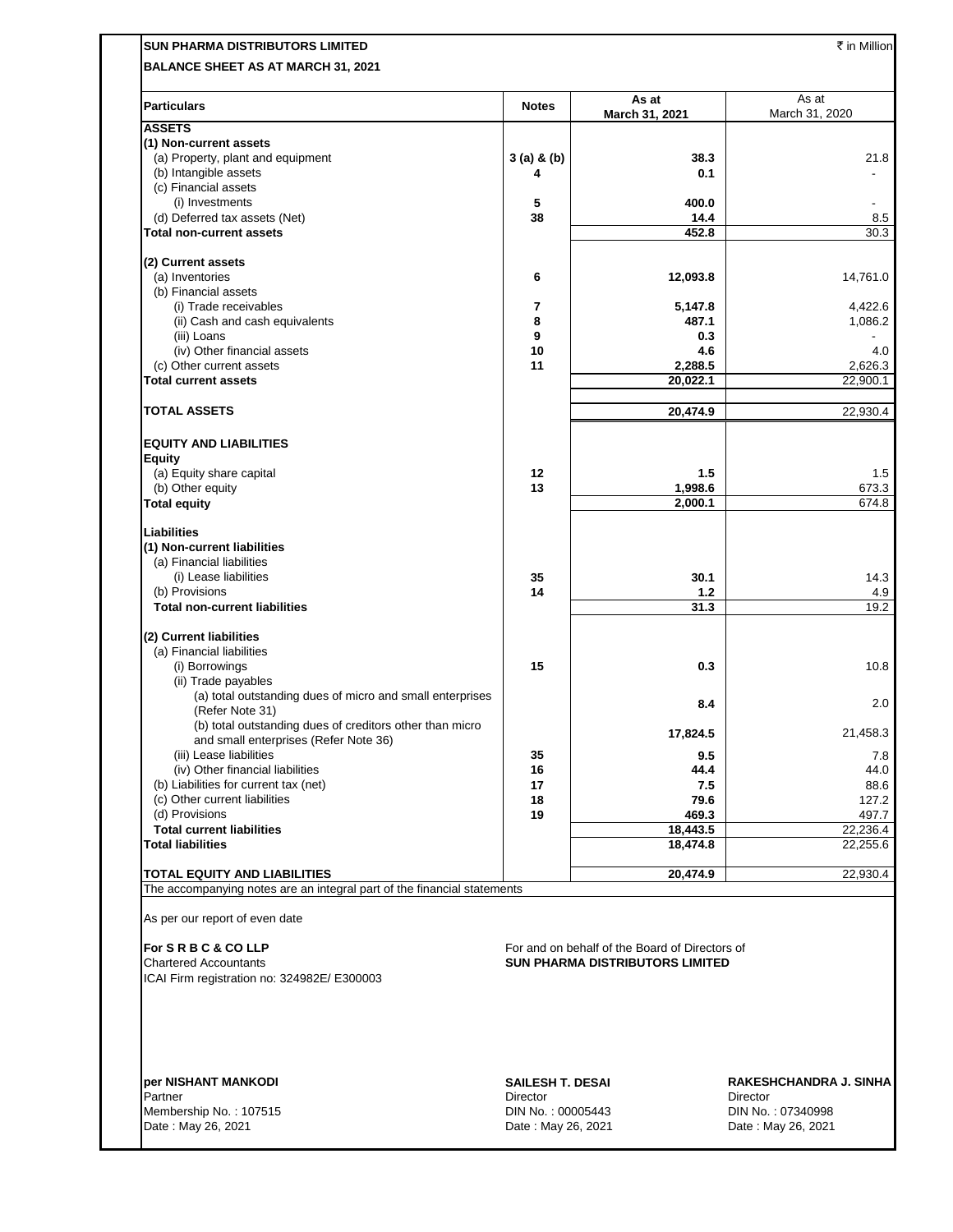|                                                                                                                                                                                                                                                                                                                                                                                         |                                                                                | Year ended                                                                               | Year ended                                                                                  |
|-----------------------------------------------------------------------------------------------------------------------------------------------------------------------------------------------------------------------------------------------------------------------------------------------------------------------------------------------------------------------------------------|--------------------------------------------------------------------------------|------------------------------------------------------------------------------------------|---------------------------------------------------------------------------------------------|
| <b>Particulars</b>                                                                                                                                                                                                                                                                                                                                                                      | <b>Notes</b>                                                                   | March 31, 2021                                                                           | March 31, 2020                                                                              |
| (I) Revenue from operations                                                                                                                                                                                                                                                                                                                                                             | 20                                                                             | 104,039.3                                                                                | 81,369.9                                                                                    |
| (II) Other income                                                                                                                                                                                                                                                                                                                                                                       | 21                                                                             | 172.5                                                                                    | 12.5                                                                                        |
| (III) Total income $(I + II)$                                                                                                                                                                                                                                                                                                                                                           |                                                                                | 104,211.8                                                                                | 81,382.4                                                                                    |
| (IV) EXPENSES                                                                                                                                                                                                                                                                                                                                                                           |                                                                                |                                                                                          |                                                                                             |
| Purchase of stock-in-trade                                                                                                                                                                                                                                                                                                                                                              |                                                                                | 97,977.3                                                                                 | 93,806.4                                                                                    |
| Changes in inventories of stock-in-trade                                                                                                                                                                                                                                                                                                                                                | 22                                                                             | 2,667.2                                                                                  | (14, 761.0)                                                                                 |
| Employee benefits expense                                                                                                                                                                                                                                                                                                                                                               | 23                                                                             | 18.9                                                                                     | 15.0                                                                                        |
| Finance costs                                                                                                                                                                                                                                                                                                                                                                           | 24                                                                             | 5.0                                                                                      | 272.8                                                                                       |
| Depreciation and amortisation expense<br>Other expenses                                                                                                                                                                                                                                                                                                                                 | 3 & 4<br>25                                                                    | 11.8<br>1,764.1                                                                          | 6.1<br>1,139.5                                                                              |
| Total expenses (IV)                                                                                                                                                                                                                                                                                                                                                                     |                                                                                | 102,444.3                                                                                | $80,478.\overline{8}$                                                                       |
| (V) PROFIT BEFORE TAX (III-IV)                                                                                                                                                                                                                                                                                                                                                          |                                                                                | 1,767.5                                                                                  | 903.6                                                                                       |
| (VI) TAX EXPENSE / (CREDIT)                                                                                                                                                                                                                                                                                                                                                             |                                                                                |                                                                                          |                                                                                             |
| Current tax                                                                                                                                                                                                                                                                                                                                                                             |                                                                                | 448.3                                                                                    | 237.4                                                                                       |
| Deferred tax                                                                                                                                                                                                                                                                                                                                                                            |                                                                                | (5.9)                                                                                    | (8.2)                                                                                       |
| Total tax expense (VI)                                                                                                                                                                                                                                                                                                                                                                  | 26                                                                             | 442.4                                                                                    | 229.2                                                                                       |
| (VII) PROFIT FOR THE YEAR (V - VI)                                                                                                                                                                                                                                                                                                                                                      |                                                                                | 1,325.1                                                                                  | 674.4                                                                                       |
| and loss<br>Gain / (loss) on remeasurement of defined benefit plans<br>Income tax on above $(\overline{\mathfrak{c}} 43,914/-)$<br>Total other comprehensive income (VIII)<br>(IX) TOTAL COMPREHENSIVE INCOME FOR THE YEAR<br>(VII+VIII)<br>Earnings per equity share (face value per equity share $-$ ₹ 10)<br>The accompanying notes are an integral part of the financial statements | 33                                                                             | 0.2<br>(0.0)<br>0.2<br>1,325.3<br>8,834.0                                                | (1.3)<br>0.3<br>(1.0)<br>673.4<br>4,496.0                                                   |
| As per our report of even date                                                                                                                                                                                                                                                                                                                                                          |                                                                                |                                                                                          |                                                                                             |
| For S R B C & CO LLP<br><b>Chartered Accountants</b><br>ICAI Firm registration no: 324982E/ E300003                                                                                                                                                                                                                                                                                     |                                                                                | For and on behalf of the Board of Directors of<br><b>SUN PHARMA DISTRIBUTORS LIMITED</b> |                                                                                             |
| per NISHANT MANKODI<br>Partner<br>Membership No.: 107515<br>Date: May 26, 2021                                                                                                                                                                                                                                                                                                          | SAILESH T. DESAI<br><b>Director</b><br>DIN No.: 00005443<br>Date: May 26, 2021 |                                                                                          | <b>RAKESHCHANDRA J. SINHA</b><br><b>Director</b><br>DIN No.: 07340998<br>Date: May 26, 2021 |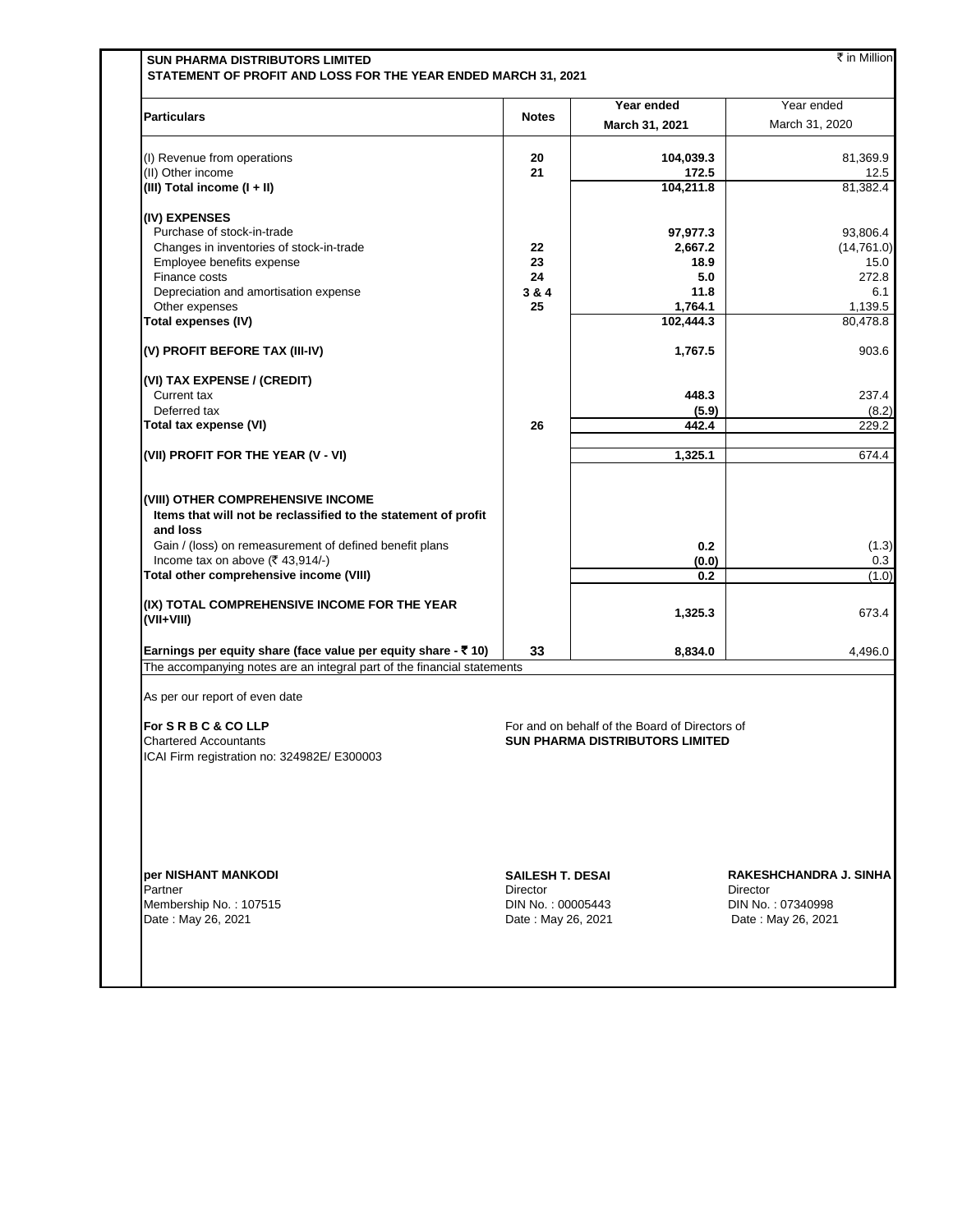| <b>SUN PHARMA DISTRIBUTORS LIMITED</b>                                                                                                                                                                                                                               |                                                                                          |                             | ₹ in Million                                                                  |
|----------------------------------------------------------------------------------------------------------------------------------------------------------------------------------------------------------------------------------------------------------------------|------------------------------------------------------------------------------------------|-----------------------------|-------------------------------------------------------------------------------|
| STATEMENT OF CHANGES IN EQUITY FOR THE YEAR ENDED MARCH 31, 2021<br><b>Particulars</b>                                                                                                                                                                               | <b>Equity share</b><br>capital                                                           | <b>Retained</b><br>earnings | <b>Total Equity</b>                                                           |
| Balance as at March 31, 2019                                                                                                                                                                                                                                         | 1.5                                                                                      | (0.1)                       | 1.4                                                                           |
| Profit for the year<br>Other comprehensive income for the year                                                                                                                                                                                                       |                                                                                          | 674.4<br>$**$ (1.0)         | 674.4<br>(1.0)                                                                |
| Total comprehensive income for the year                                                                                                                                                                                                                              | ٠                                                                                        | 673.4                       | 673.4                                                                         |
| Balance as at March 31, 2020                                                                                                                                                                                                                                         | 1.5                                                                                      | 673.3                       | 674.8                                                                         |
| Profit for the year<br>Other comprehensive income for the year                                                                                                                                                                                                       |                                                                                          | 1,325.1<br>$*$ 0.2          | 1,325.1<br>0.2                                                                |
| Total comprehensive income for the year                                                                                                                                                                                                                              | $\blacksquare$                                                                           | 1,325.3                     | 1,325.3                                                                       |
| Balance as at March 31, 2021                                                                                                                                                                                                                                         | 1.5                                                                                      | 1,998.6                     | 2,000.1                                                                       |
| Represents remeasurements of the defined benefit plans<br>The accompanying notes are an integral part of the financial statements<br>As per our report of even date<br>For SRBC&COLLP<br><b>Chartered Accountants</b><br>ICAI Firm registration no: 324982E/ E300003 | For and on behalf of the Board of Directors of<br><b>SUN PHARMA DISTRIBUTORS LIMITED</b> |                             |                                                                               |
| per NISHANT MANKODI<br>Partner<br>Membership No.: 107515<br>Date: May 26, 2021                                                                                                                                                                                       | <b>SAILESH T. DESAI</b><br>Director<br>DIN No.: 00005443<br>Date: May 26, 2021           |                             | RAKESHCHANDRA J. SINHA<br>Director<br>DIN No.: 07340998<br>Date: May 26, 2021 |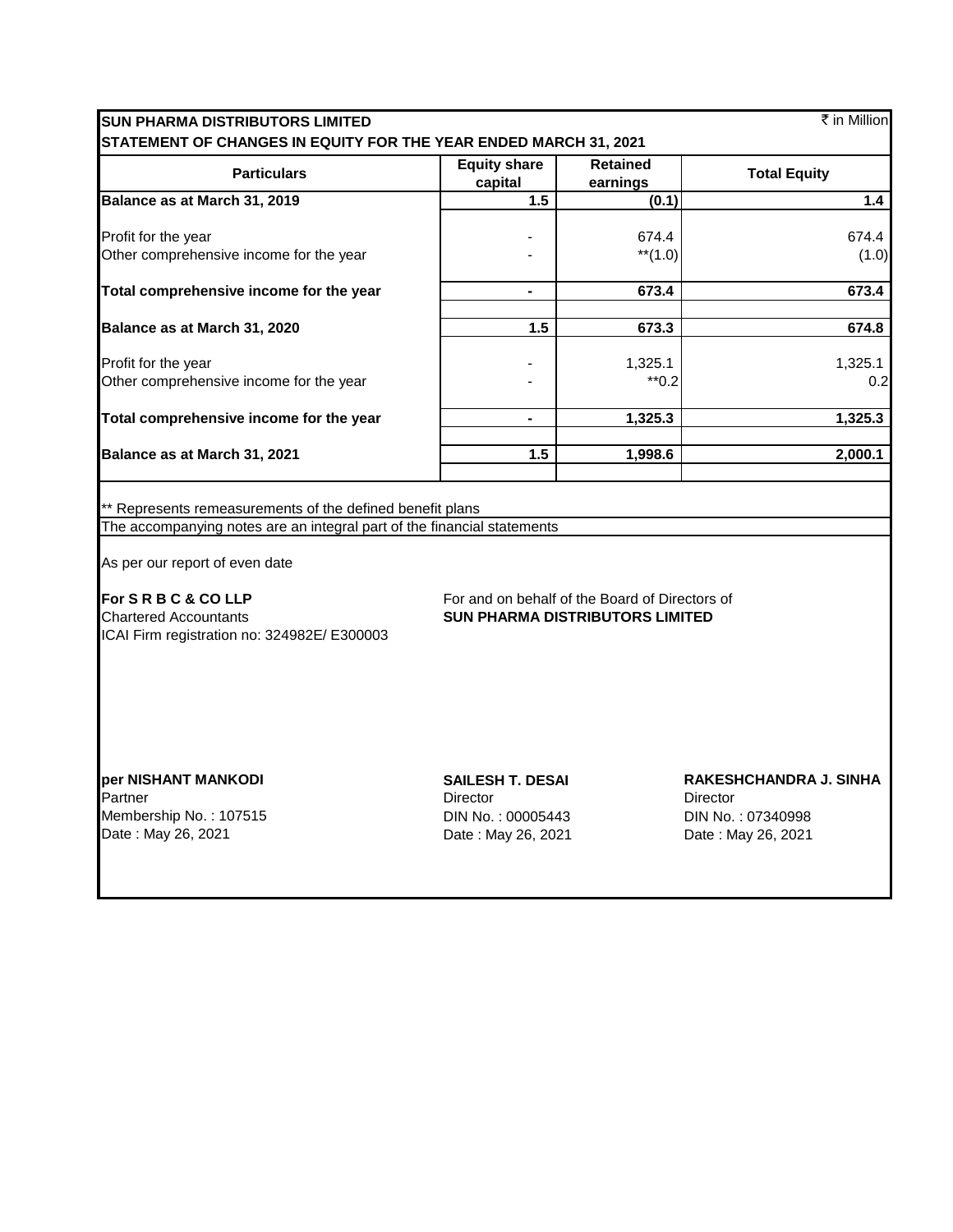| <b>SUN PHARMA DISTRIBUTORS LIMITED</b><br>CASH FLOW STATEMENT FOR THE YEAR ENDED MARCH 31, 2021                                                          |                |              |                             |                                        |                                                | ₹ in Million       |
|----------------------------------------------------------------------------------------------------------------------------------------------------------|----------------|--------------|-----------------------------|----------------------------------------|------------------------------------------------|--------------------|
|                                                                                                                                                          |                |              |                             |                                        |                                                |                    |
| <b>Particulars</b>                                                                                                                                       |                |              |                             |                                        | Year ended                                     | Year ended         |
|                                                                                                                                                          |                |              |                             |                                        | March 31, 2021                                 | March 31, 2020     |
|                                                                                                                                                          |                |              |                             |                                        | Audited                                        | Audited            |
| A. Cash flow from operating activities<br>Profit before tax                                                                                              |                |              |                             |                                        | 1,767.5                                        | 903.6              |
| Adjustments for:                                                                                                                                         |                |              |                             |                                        |                                                |                    |
| Depreciation and amortisation expense                                                                                                                    |                |              |                             |                                        | 11.8                                           | 6.1                |
| Finance costs                                                                                                                                            |                |              |                             |                                        | 5.0                                            | 272.8              |
| Interest income                                                                                                                                          |                |              |                             |                                        | (155.8)                                        | (12.5)             |
| Provision for doubtful trade receivables                                                                                                                 |                |              |                             |                                        | 23.9                                           | 27.7               |
| Sundry balances written back, net                                                                                                                        |                |              |                             |                                        | (16.7)                                         |                    |
| Operating profit before working capital changes                                                                                                          |                |              |                             |                                        | 1,635.7                                        | 1.197.7            |
| Movements in working capital:<br>(Increase) / decrease in inventories                                                                                    |                |              |                             |                                        | 2,667.2                                        | (14, 761.0)        |
| (Increase) / decrease in trade receivables                                                                                                               |                |              |                             |                                        | (749.0)                                        | (4,450.3)          |
| (Increase) / decrease in other assets                                                                                                                    |                |              |                             |                                        | 336.9                                          | (2,630.5)          |
| Increase / (decrease) in trade payables                                                                                                                  |                |              |                             |                                        | (3,627.4)                                      | 21,460.2           |
| Increase / (decrease) in provisions                                                                                                                      |                |              |                             |                                        | (32.1)                                         | 501.4              |
| Increase / (decrease) in other liabilities                                                                                                               |                |              |                             |                                        | (30.5)                                         | 171.2              |
| Cash generated from operations                                                                                                                           |                |              |                             |                                        | 200.8                                          | 1,488.7            |
| Income tax paid (net of refund)<br>Net cash generated from / (used in) operating activities (A)                                                          |                |              |                             |                                        | (529.4)<br>(328.6)                             | (156.0)<br>1,332.7 |
| B. Cash flow from investing activities                                                                                                                   |                |              |                             |                                        |                                                |                    |
| Payment for purchase of property, plant and equipment (including capital work-in-progress,<br>intangible assets and intangible assets under development) |                |              |                             |                                        | (0.1)                                          |                    |
| Investment in LLP                                                                                                                                        |                |              |                             |                                        | (400.0)                                        |                    |
| Interest received                                                                                                                                        |                |              |                             |                                        | 155.8                                          | 12.5               |
| Net cash (used in) / from investing activities (B)                                                                                                       |                |              |                             |                                        | (244.3)                                        | 12.5               |
| C. Cash flow from financing activities                                                                                                                   |                |              |                             |                                        |                                                |                    |
| Proceeds from borrowings (ultimate holding / holding company)                                                                                            |                |              |                             |                                        | 178.0                                          | 640.1              |
| Proceeds from borrowings (others)                                                                                                                        |                |              |                             |                                        | (0.1)                                          | 0.4                |
| Repayment of borrowings (ultimate holding / holding company) @                                                                                           |                |              |                             |                                        | (201.7)                                        | (637.0)            |
| Finance costs                                                                                                                                            |                |              |                             |                                        | (2.4)                                          | (264.0)            |
| Net cash used in financing activities (C)                                                                                                                |                |              |                             |                                        | (26.2)                                         | (260.5)            |
| Net increase / (decrease) in cash and cash equivalents (A+B+C)                                                                                           |                |              |                             |                                        | (599.1)                                        | 1,084.7            |
| Cash and cash equivalents at the beginning of the year                                                                                                   |                |              |                             |                                        | 1,086.2                                        | 1.5                |
| Cash and cash equivalents at the end of the year                                                                                                         |                |              |                             |                                        | 487.1                                          | 1,086.2            |
| @ Includes payment of lease obligaion                                                                                                                    |                |              |                             |                                        |                                                |                    |
| Notes:                                                                                                                                                   |                |              |                             |                                        | As at                                          | As at              |
|                                                                                                                                                          |                |              |                             |                                        | March 31, 2021                                 | March 31, 2020     |
| Cash and cash equivalents comprises of                                                                                                                   |                |              |                             |                                        |                                                |                    |
| Balances with banks in current account                                                                                                                   |                |              |                             |                                        | 487.1                                          | 1,086.2            |
| Cash on hand (March 2021 ₹ 6.061/- March 2020 ₹ 6.798/-)                                                                                                 |                |              |                             |                                        | 0.0                                            | 0.0                |
| Cash and cash equivalents in cash flow statement                                                                                                         |                |              |                             |                                        | 487.1                                          | 1,086.2            |
|                                                                                                                                                          |                |              |                             |                                        |                                                |                    |
| Changes in financial Liabilities arising from financing activities                                                                                       |                |              |                             |                                        |                                                |                    |
|                                                                                                                                                          |                |              |                             | Non-cash changes                       |                                                |                    |
|                                                                                                                                                          | As at          | Cash         | Acquisition /               | <b>Fair Value</b>                      | <b>Others</b>                                  | As at              |
| <b>Particulars</b>                                                                                                                                       | March 31, 2020 | <b>Flows</b> | Foreign                     | Changes                                |                                                | March 31, 2021     |
|                                                                                                                                                          |                |              | Exchange<br><b>Movement</b> |                                        |                                                |                    |
|                                                                                                                                                          |                |              |                             |                                        |                                                |                    |
|                                                                                                                                                          |                |              |                             |                                        |                                                |                    |
| <b>Current liabilities</b>                                                                                                                               |                |              |                             |                                        |                                                |                    |
| <b>Borrowings</b>                                                                                                                                        | 10.8           | (10.5)       |                             |                                        |                                                | 0.3                |
| For movement of lease liabilities, refer Note 35                                                                                                         |                |              |                             |                                        |                                                |                    |
| The accompanying notes are an integral part of the financial statements                                                                                  |                |              |                             |                                        |                                                |                    |
| As per our report of even date                                                                                                                           |                |              |                             |                                        |                                                |                    |
|                                                                                                                                                          |                |              |                             |                                        |                                                |                    |
| For SRBC&COLLP<br><b>Chartered Accountants</b>                                                                                                           |                |              |                             | <b>SUN PHARMA DISTRIBUTORS LIMITED</b> | For and on behalf of the Board of Directors of |                    |
| ICAI Firm registration no: 324982E/ E300003                                                                                                              |                |              |                             |                                        |                                                |                    |
|                                                                                                                                                          |                |              |                             |                                        |                                                |                    |
| per NISHANT MANKODI                                                                                                                                      |                |              |                             | SAILESH T. DESAI                       | RAKESHCHANDRA J. SINHA                         |                    |
| Partner                                                                                                                                                  |                |              | Director                    |                                        | Director                                       |                    |
| Membership No.: 107515                                                                                                                                   |                |              |                             | DIN No.: 00005443                      | DIN No.: 07340998                              |                    |
|                                                                                                                                                          |                |              |                             | Date: May 26, 2021                     | Date: May 26, 2021                             |                    |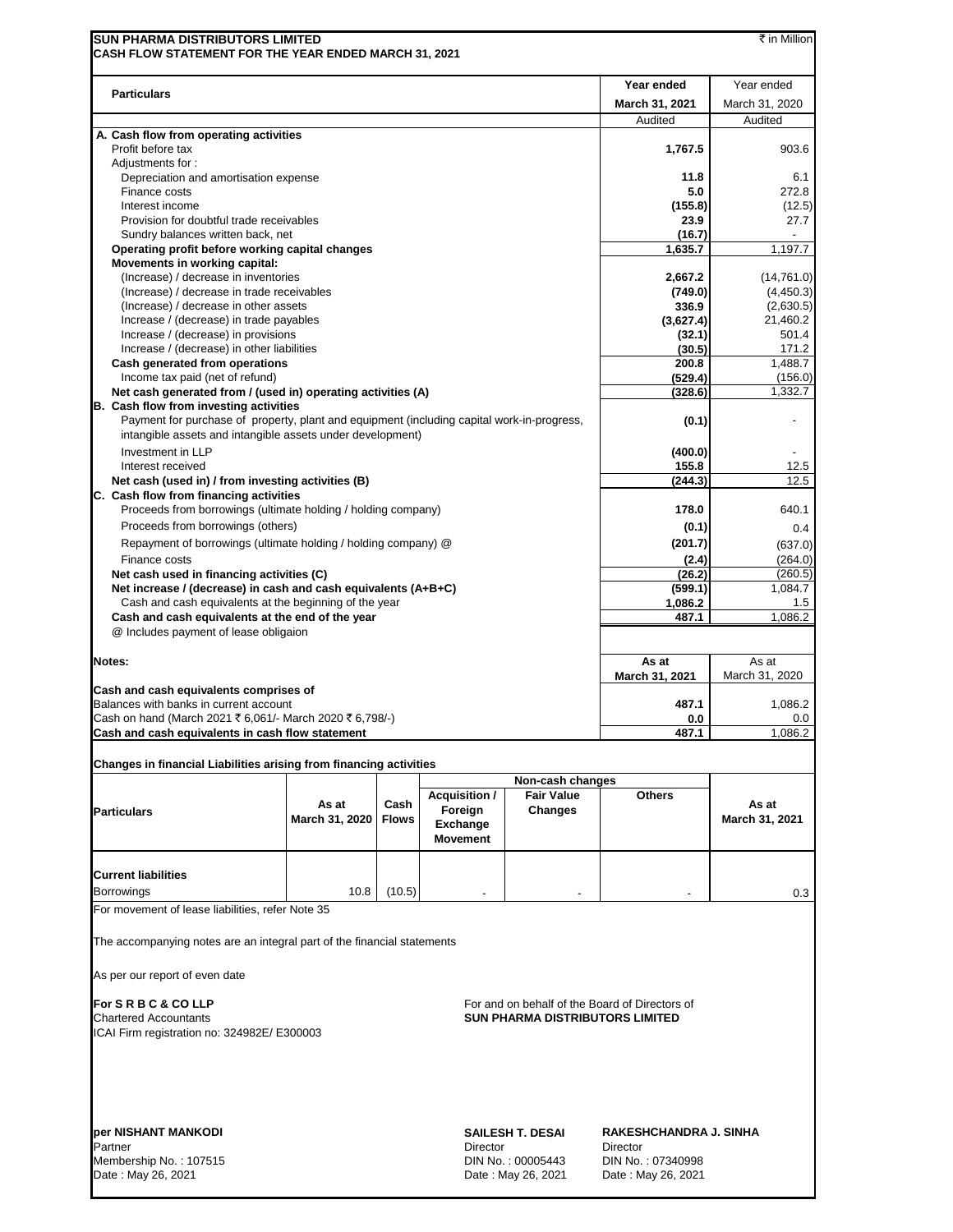## **1. General information**

Sun Pharma Distributors Limited ("the Company") is a company limited by shares incorporated and domiciled in India, having its registered office at Sun House, Plot No. 201 B/1, Western Express Highway, Goregaon (E) Mumbai 400063. The Company is incorporated under Companies Act, 2013 with object to buy, sell, and to act as dealers, agents, distributors in Pharmaceutical products.

The financial statements were authorised for issue in accordance with a resolution of the directors on May 26, 2021

## **2. Significant accounting policies**

2.1 Statement of compliance

The Company has prepared financial statements for the year ended March 31, 2021 in accordance with Indian Accounting Standards (Ind AS) notified under the Companies (Indian Accounting Standards) Rules, 2015 (as amended) together with the comparative period data as at and for the year ended March 31, 2020.

2.2 Basis of preparation and presentation

The financial statements have been prepared on the historical cost basis, except for:

- (i) certain financial instruments that are measured at fair values at the end of each reporting period;
- (ii) defined benefit plans plan assets that are measured at fair values at the end of each reporting period, as explained in the accounting policies below.

Historical cost is generally based on the fair value of the consideration given in exchange for goods and services.

The financial statements are presented in  $\bar{\tau}$  and all values are rounded to the nearest Million ( $\bar{\tau}$ 000,000) upto one decimal, except when otherwise indicated

Fair value is the price that would be received to sell an asset or paid to transfer a liability in an orderly transaction between market participants at the measurement date, regardless of whether that price is directly observable or estimated using another valuation technique. In estimating the fair value of an asset or a liability, the Company takes into account the characteristics of the asset or liability if market participants would take those characteristics into account when pricing the asset or liability at the measurement date. Fair value for measurement and/or disclosure purposes in these financial statements is determined on such a basis, except for share-based payment transactions that are within the scope of Ind AS 102, leasing transactions that are within the scope of Ind AS 116, and measurements that have some similarities to fair value but are not fair value, such as net realisable value in Ind AS 2 or value in use in Ind AS 36.

In addition, for financial reporting purposes, fair value measurements are categorised into Level 1, 2, or 3 based on the degree to which the inputs to the fair value measurements are observable and the significance of the inputs to the fair value measurement in its entirety, which are described as follows:

- Level 1 inputs are quoted prices (unadjusted) in active markets for identical assets or liabilities that the entity can access at the measurement date;
- Level 2 inputs are inputs, other than quoted prices included within Level 1, that are observable for the asset or liability, either directly or indirectly; and
- Level 3 inputs are unobservable inputs for the asset or liability.

The Company has consistently applied the following accounting policies to all periods presented in these financial statements.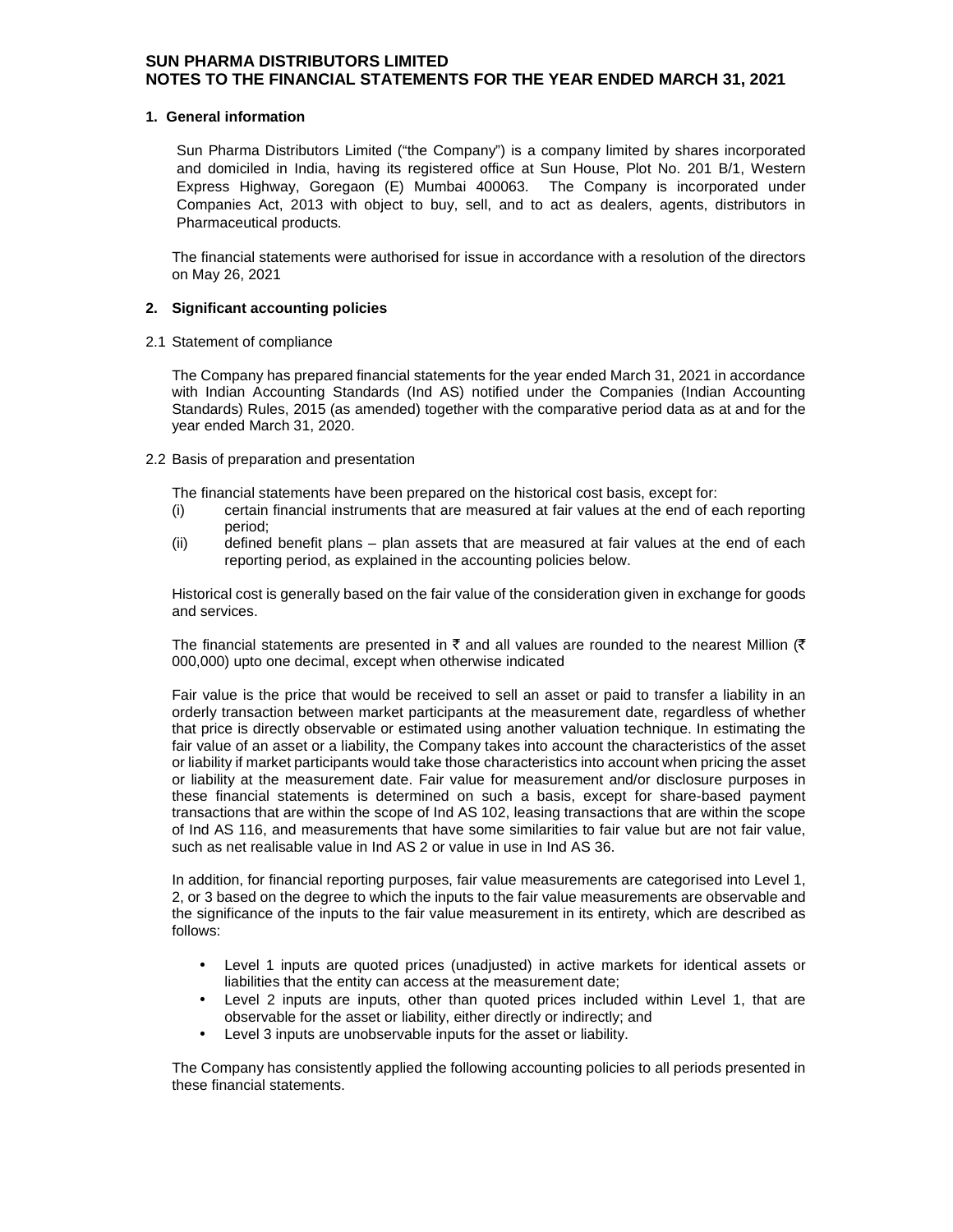## **a. Current vs Non-current**

The Company presents assets and liabilities in the balance sheet based on current / non-current classification. An asset is treated as current when it is:

- Expected to be realised or intended to be sold or consumed in normal operating cycle
- Held primarily for the purpose of trading
- Expected to be realised within twelve months after the reporting period, or
- Cash or cash equivalent unless restricted from being exchanged or used to settle a liability for at least twelve months after the reporting period

All other assets are classified as non-current.

A liability is current when:

- It is expected to be settled in normal operating cycle
- It is held primarily for the purpose of trading
- It is due to be settled within twelve months after the reporting period, or
- There is no unconditional right to defer the settlement of the liability for at least twelve months after the reporting period

The Company classifies all other liabilities as non-current.

Deferred tax assets and liabilities are classified as non-current assets and liabilities.

The operating cycle is the time between the acquisition of assets for processing and their realisation in cash and cash equivalents. The Company has identified twelve months as its operating cycle.

## **b. Segment Reporting**

Operating segments are reported in a manner consistent with the internal reporting provided to the chief operating decision maker. The chief operating decision maker of the Company is responsible for allocating resources and assessing performance of the operating segments.

## **c. Property, plant and equipment**

Items of property, plant and equipment are stated in balance sheet at cost less accumulated depreciation and accumulated impairment losses, if any.

An item of property, plant and equipment is derecognised upon disposal or when no future economic benefits are expected to arise from the continued use of the asset. Any gain or loss arising on the disposal or retirement of an item of property, plant and equipment is determined as the difference between the sales proceeds and the carrying amount of property, plant and equipment and is recognised in profit or loss.

Depreciation is recognised on the cost of assets less their residual values on straight-line method over their useful lives as indicated in Part C of Schedule II of the Companies Act, 2013. Depreciation methods, useful lives and residual values are reviewed at the end of each reporting period, with the effect of any changes in estimate accounted for on a prospective basis.

The estimated useful lives are as follows:

| <b>Asset Category</b> | of vear<br>No. |
|-----------------------|----------------|
| Plant and equipment   | ن.             |

Software for internal use, which is primarily acquired from third-party vendors and which is an integral part of a tangible asset, including consultancy charges for implementing the software, is capitalised as part of the related tangible asset. Subsequent costs associated with maintaining such software are recognised as expense as incurred. The capitalised costs are amortised over the lower of the estimated useful life of the software and the remaining useful life of the tangible fixed asset.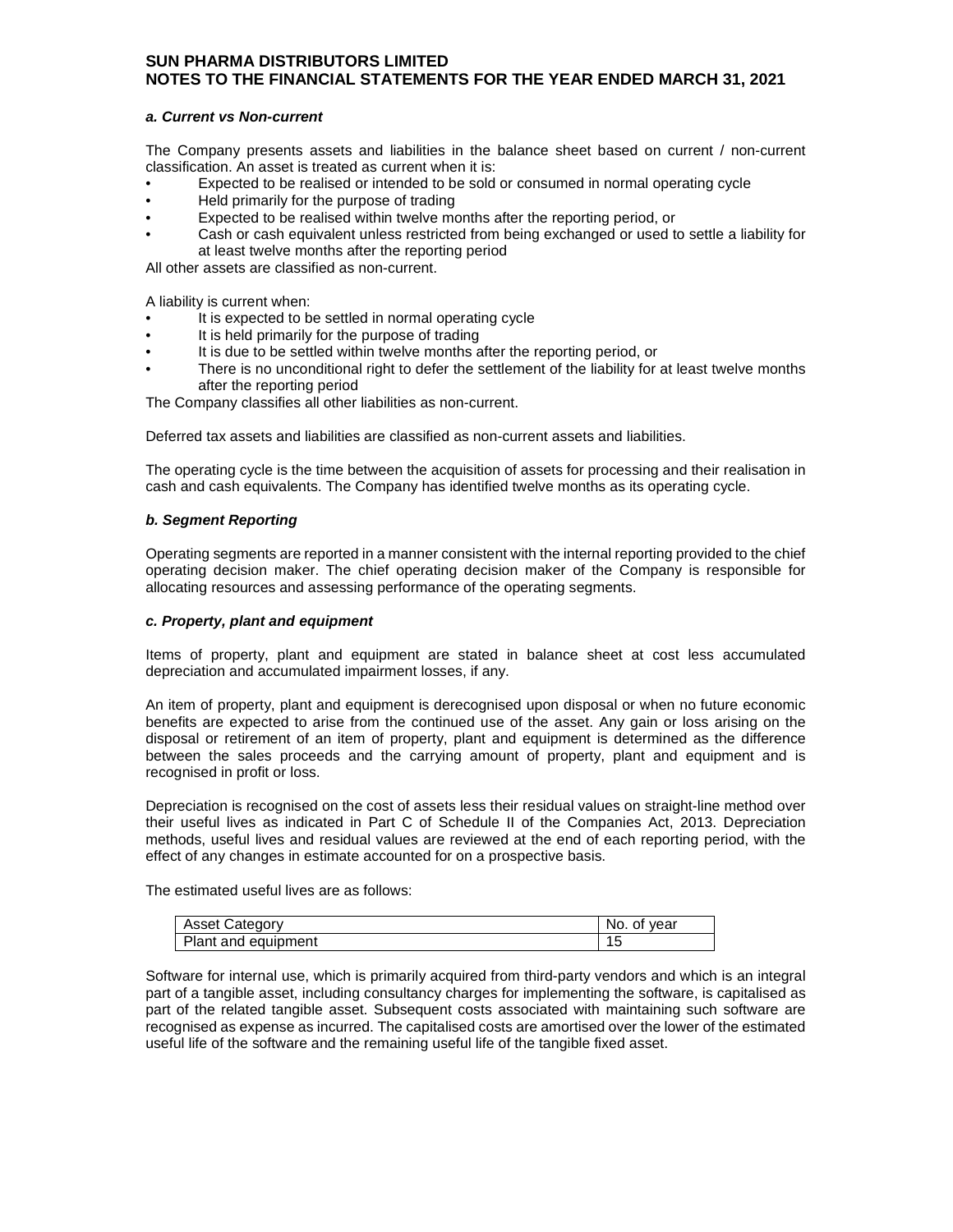### **d. Intangible assets**

Intangible assets that are acquired by the Company and that have finite useful lives are measured at cost less accumulated amortisation and accumulated impairment losses, if any. Subsequent expenditures are capitalised only when they increase the future economic benefits embodied in the specific asset to which they relate.

Amortisation is recognised on a straight-line basis over the estimated useful lives of intangible assets. Intangible assets that are not available for use are amortised from the date they are available for use.

The estimated useful life for other intangible assets is 6 years.

The estimated useful life and amortisation method are reviewed at the end of each reporting period, with the effect of any changes in estimate being accounted for on a prospective basis.

### De-recognition of intangible assets

Intangible assets are de-recognised either on their disposal or where no future economic benefits are expected from their use. Gain or loss arising on such de-recognition is recognised in profit or loss, and are measured as the difference between the net disposal proceeds, if any, and the carrying amount of respective intangible assets as on the date of de-recognition.

### **e. Financial instruments**

A financial instrument is any contract that gives rise to a financial asset of one entity and a financial liability or equity instrument of another entity.

### **Financial assets**

Initial recognition and measurement

All financial assets are recognised initially at fair value plus, in the case of financial assets not recorded at fair value through profit or loss, transaction costs that are attributable to the acquisition of the financial asset. Purchases or sales of financial assets that require delivery of assets within a time frame established by regulation or convention in the market place (regular way trades) are recognised on the date the Company commits to purchase or sale the financial assets.

### Subsequent measurement

For purposes of subsequent measurement, financial assets are classified as debt instruments at amortised cost

### Debt instruments at amortised cost

A 'debt instrument' is measured at the amortised cost if both the following conditions are met:

a) The asset is held within a business model whose objective is to hold assets for collecting contractual cash flows, and

b) Contractual terms of the asset give rise on specified dates to cash flows that are solely payments of principal and interest (SPPI) on the principal amount outstanding.

After initial measurement, such financial assets are subsequently measured at amortised cost using the effective interest rate (EIR) method. Amortised cost is calculated by taking into account any discount or premium on acquisition and fees or costs that are an integral part of the EIR. The EIR amortisation is included in Other Income in the profit or loss. The losses arising from impairment are recognised in the profit or loss.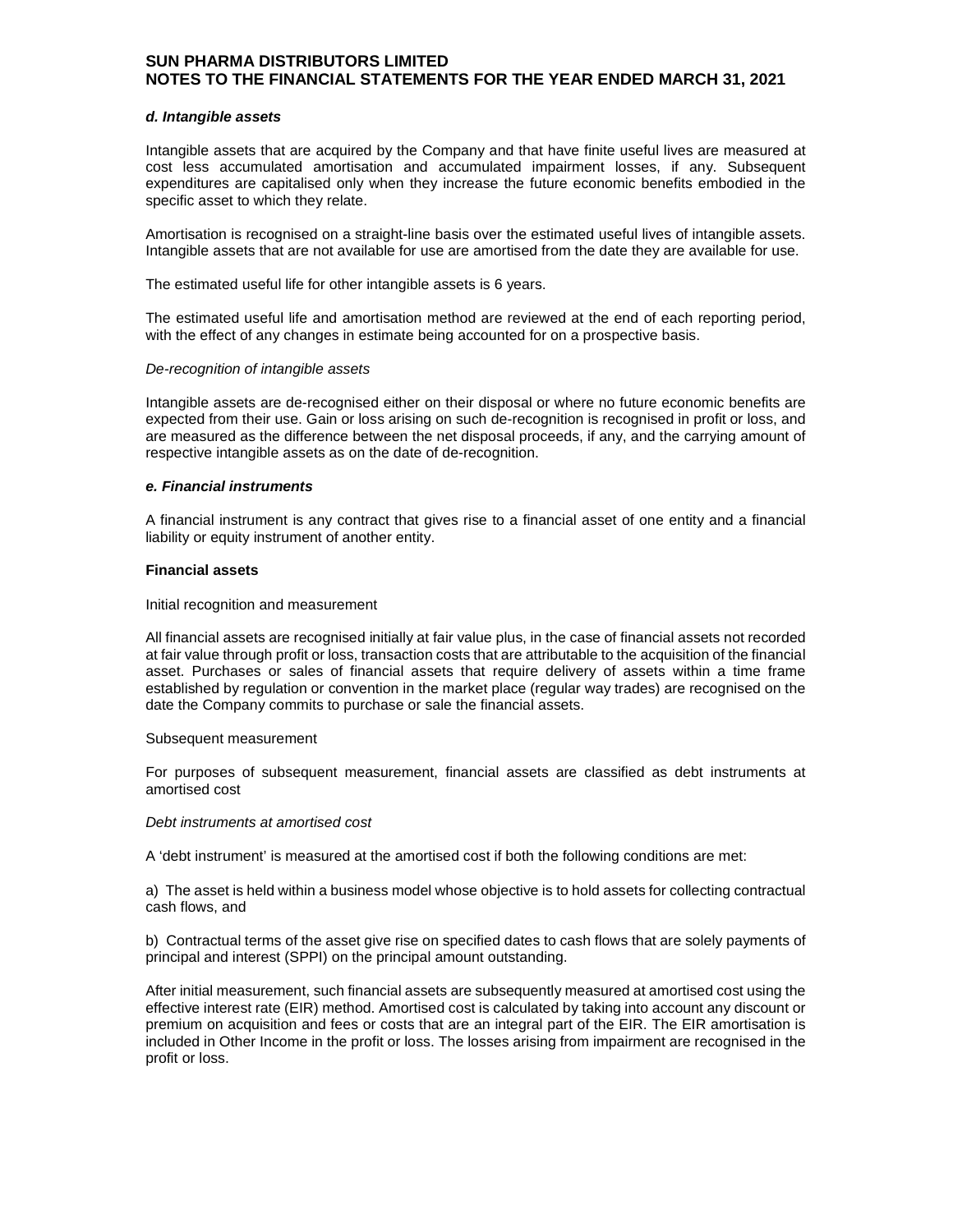### **Derecognition**

A financial asset (or, where applicable, a part of a financial asset or part of a group of similar financial assets) is primarily derecognised (i.e. removed from the Company's balance sheet) when:

- The contractual rights to receive cash flows from the asset have expired, or
- The Company has transferred its rights to receive contractual cash flows from the asset or has assumed an obligation to pay the received cash flows in full without material delay to a third party under a 'pass-through' arrangement; and either (a) the Company has transferred substantially all the risks and rewards of the asset, or (b) the Company has neither transferred nor retained substantially all the risks and rewards of the asset, but has transferred control of the asset.

When the Company has transferred its rights to receive cash flows from an asset or has entered into a pass-through arrangement, it evaluates if and to what extent it has retained the risks and rewards of ownership. When it has neither transferred nor retained substantially all of the risks and rewards of the asset, nor transferred control of the asset, the Company continues to recognise the transferred asset to the extent of the Company's continuing involvement. In that case, the Company also recognises an associated liability. The transferred asset and the associated liability are measured on a basis that reflects the rights and obligations that the Company has retained.

On derecognition of a financial asset in its entirety, the difference between the asset's carrying amount and the sum of the consideration received and receivable and the cumulative gain or loss that had been recognised in OCI and accumulated in equity is recognised in profit or loss if such gain or loss would have otherwise been recognised in profit or loss on disposal of that financial asset.

### Impairment of financial assets

In accordance with Ind AS 109, the Company applies expected credit loss (ECL) model for measurement and recognition of impairment loss on the Trade receivables or any contractual right to receive cash or another financial asset that result from transactions that are within the scope of Ind AS 115.

The Company follows 'simplified approach' for recognition of impairment loss allowance on trade receivables or any contractual right to receive cash or another financial asset.

The application of simplified approach does not require the Company to track changes in credit risk. Rather, it recognises impairment loss allowance based on lifetime ECLs at each reporting date, right from its initial recognition. As a practical expedient, the Company uses a provision matrix to determine impairment loss allowance on portfolio of its trade receivables. The provision matrix is based on its historically observed default rates over the expected life of the trade receivables and is adjusted for forward-looking estimates. At every reporting date, the historical observed default rates are updated and changes in the forward-looking estimates are analysed.

# **Financial liabilities and equity instruments**

### Initial recognition and measurement

All financial liabilities are recognised initially at fair value and, in the case of loans and borrowings and payables, net of directly attributable transaction costs.

The Company's financial liabilities include trade and other payables, loans and borrowings including bank overdrafts, financial guarantee contracts and derivative financial instruments Financial liabilities subsequently measured at amortised cost

Financial liabilities that are not held-for-trading and are not designated as at FVTPL are measured at amortised cost in subsequent accounting periods. The carrying amounts of financial liabilities that are subsequently measured at amortised cost are determined based on the effective interest rate (EIR)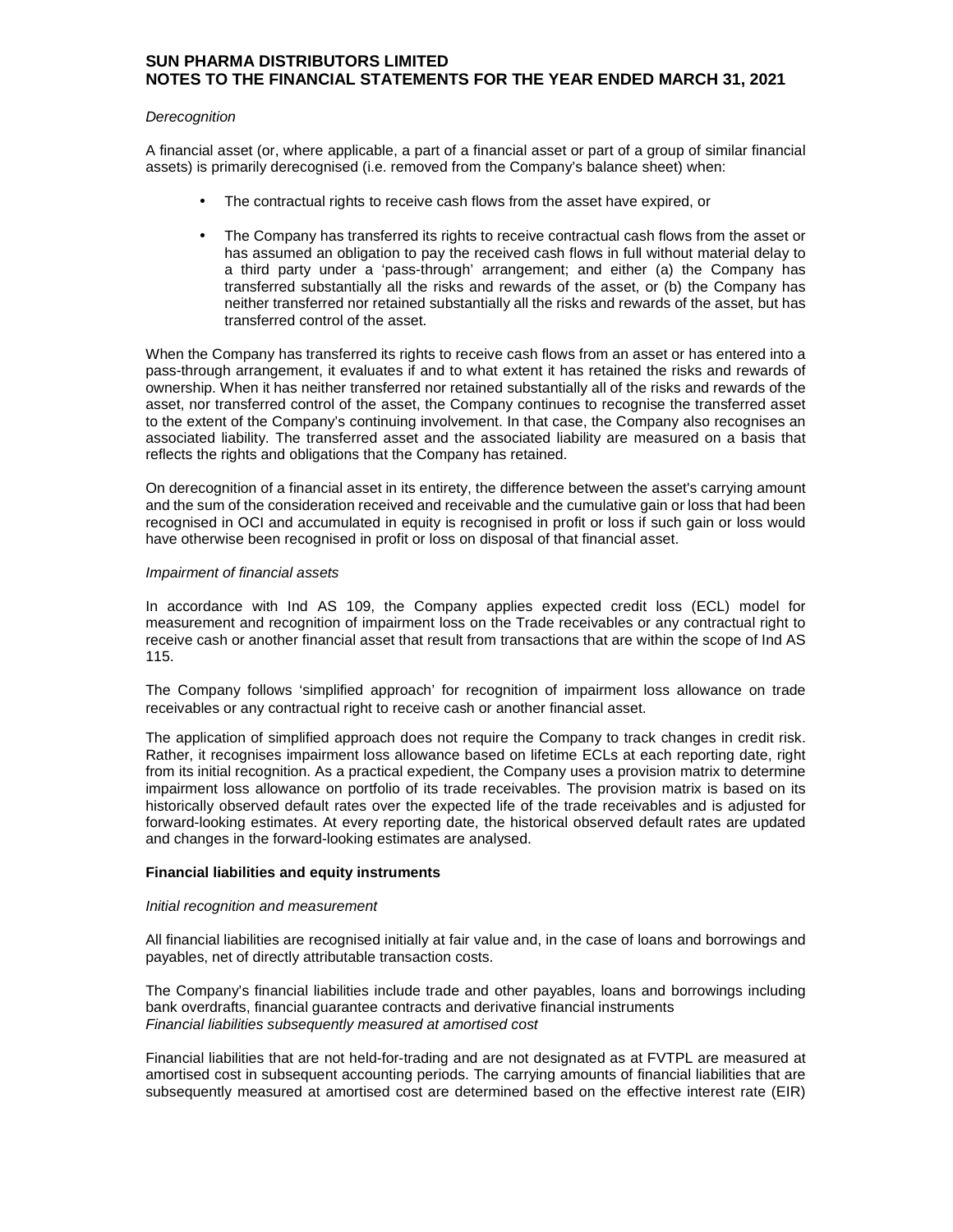method. Interest expense that is not capitalised as part of costs of an asset is included in the 'Finance costs' line item in the profit or loss.

After initial recognition, such financial liabilities are subsequently measured at amortised cost using the EIR method. Amortised cost is calculated by taking into account any discount or premium on acquisition and fees or costs that are an integral part of the EIR. The EIR amortisation is included as finance costs in the profit or loss.

## Derecognition

A financial liability is derecognised when the obligation under the liability is discharged or cancelled or expires. When an existing financial liability is replaced by another from the same lender on substantially different terms, or the terms of an existing liability are substantially modified, such an exchange or modification is treated as the derecognition of the original liability and the recognition of a new liability. The difference between the carrying amount of the financial liability derecognised and the consideration paid and payable is recognised in profit or loss.

# Dividend distribution to equity holders of the Company

The Company recognises a liability to make dividend distributions to equity holders of the Company when the distribution is authorised and the distribution is no longer at the discretion of the Company. As per the corporate laws in India, a distribution is authorised when it is approved by the shareholders. A corresponding amount is recognised directly in equity.

# **f. Leases**

The Company assesses at contract inception whether a contract is, or contains, a lease. That is, if the contract conveys the right to control the use of an identified asset for a period of time in exchange for consideration. To assess whether a contract conveys the right to control the use of an identified asset, the Company assesses whether: (i) the contract involves the use of an identified asset (ii) the Company has substantially all of the economic benefits from use of the asset through the period of the lease and (iii) the Company has the right to direct the use of the asset.

# Company as a lessee

The Company applies a single recognition and measurement approach for all leases, except for shortterm leases and leases of low-value assets. The Company recognises lease liabilities to make lease payments and right-of-use assets representing the right to use the underlying assets.

## i) Right-of-use assets

The Company recognises right-of-use assets at the commencement date of the lease (i.e., the date the underlying asset is available for use). Right-of-use assets are measured at cost, less any accumulated depreciation and impairment losses, and adjusted for any remeasurement of lease liabilities. The cost of right-of-use assets includes the amount of lease liabilities recognised, initial direct costs incurred, and lease payments made at or before the commencement date less any lease incentives received. Right-of-use assets are depreciated on a straight-line basis over the shorter of the lease term and the estimated useful lives of the assets, as follows:

## • Building 2-25 years

The right-of-use assets are also subject to impairment. Refer to the accounting policies in section (d) Impairment of non-financial assets.

## ii) Lease Liabilities

At the commencement date of the lease, the Company recognises lease liabilities measured at the present value of lease payments to be made over the lease term. The lease payments include fixed payments (including insubstance fixed payments) less any lease incentives receivable, variable lease payments that depend on an index or a rate, and amounts expected to be paid under residual value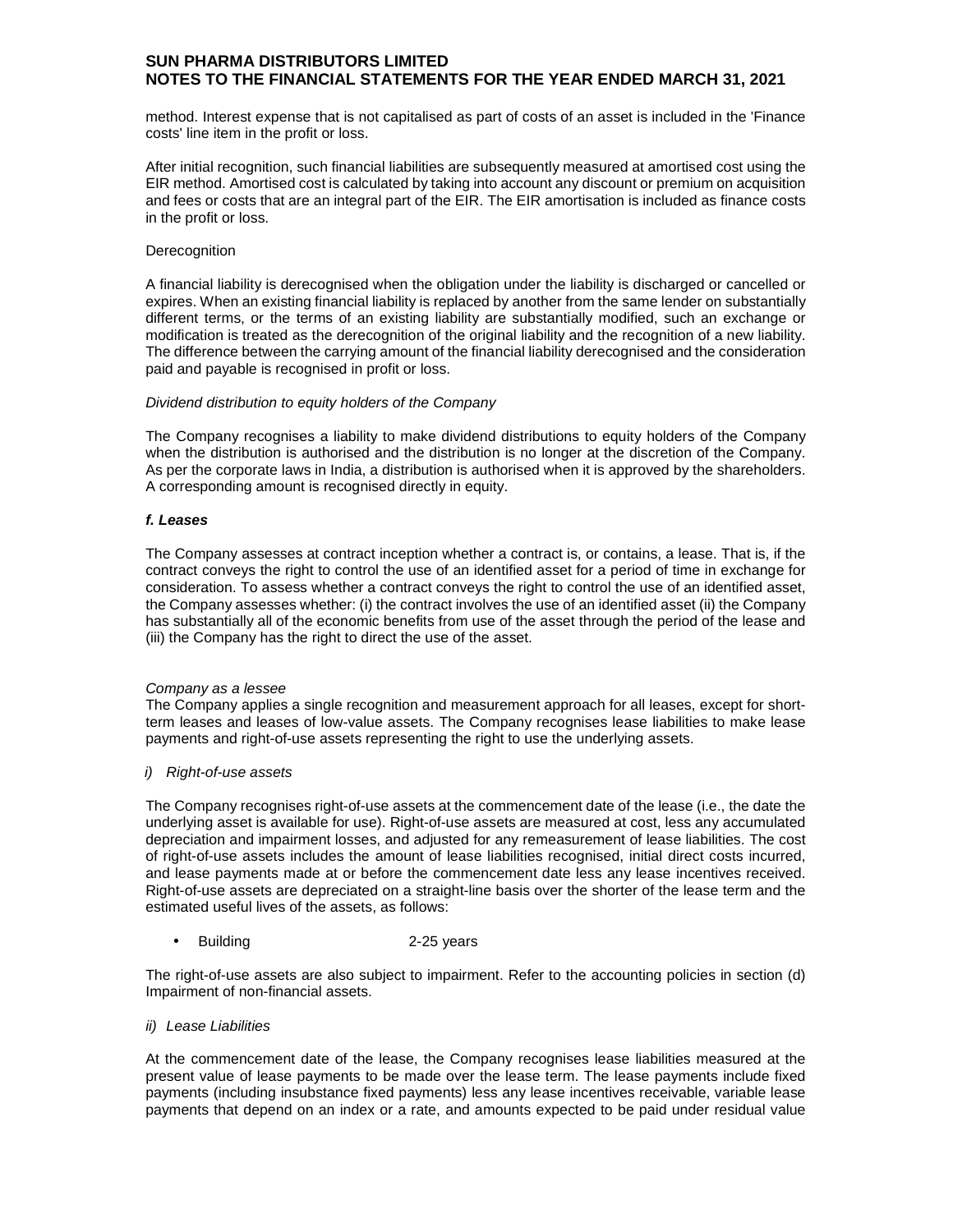guarantees. The lease payments also include the exercise price of a purchase option reasonably certain to be exercised by the Company and payments of penalties for terminating the lease, if the lease term reflects the Company exercising the option to terminate.

In calculating the present value of lease payments, the Company uses its incremental borrowing rate at the lease commencement date because the interest rate implicit in the lease is not readily determinable. After the commencement date, the amount of lease liabilities is increased to reflect the accretion of interest and reduced for the lease payments made. In addition, the carrying amount of lease liabilities is remeasured if there is a modification, a change in the lease term, a change in the lease payments (e.g., changes to future payments resulting from a change in an index or rate used to determine such lease payments) or a change in the assessment of an option to purchase the underlying asset.

## iii) Short-term leases and leases of low-value assets

The Company applies the short-term lease recognition exemption to its short-term leases (i.e., those leases that have a lease term of 12 months or less from the commencement date and do not contain a purchase option). It also applies the lease of low-value assets recognition exemption to leases that are considered to be low value. Lease payments on short-term leases and leases of low-value assets are recognised as expense on a straight-line basis over the lease term.

## **g. Inventories**

Inventories consisting of stock-in-trade, are measured at the lower of cost and net realisable value. The cost of inventories is based on the weighted average method.

Costs of stock-in-trade includes, cost of purchases and other costs incurred in bringing the inventories to its present location and condition.

Net realisable value is the estimated selling price in the ordinary course of business, less the estimated costs of completion and costs necessary to make the sale.

The factors that the Company considers in determining the allowance for obsolete and other nonsaleable inventory include estimated shelf life, planned product discontinuances, price changes, ageing of inventory and introduction of competitive new products, to the extent each of these factors impact the Company's business and markets. The Company considers all these factors and adjusts the inventory provision to reflect its actual experience on a periodic basis

## **h. Cash and cash equivalents**

Cash and cash equivalent in the balance sheet comprise cash at banks and on hand.

For the purpose of the statement of cash flows, cash and cash equivalents consist of cash as defined above, as they are considered an integral part of the Company's cash management.

### **i. Provisions, contingent liabilities and contingent assets**

Provisions are recognised when the Company has a present obligation (legal or constructive) as a result of past event, it is probable that an outflow of resources embodying economic benefits will be required to settle the obligation and a reliable estimate can be made of the amount of obligation. When the Company expects some or all of a provision to be reimbursed, for example, under an insurance contract, the reimbursement is recognised as a separate asset, but only when the reimbursement is certain. The expense relating to a provision is presented in the statement of profit and loss net of any reimbursement.

If the effect of the time value of money is material, provisions are determined by discounting the expected future cash flows at a pre-tax rate that reflects current market assessments of the time value of money and the risks specific to the liability. Where discounting is used, the increase in the provision due to the passage of time is recognised as a finance cost.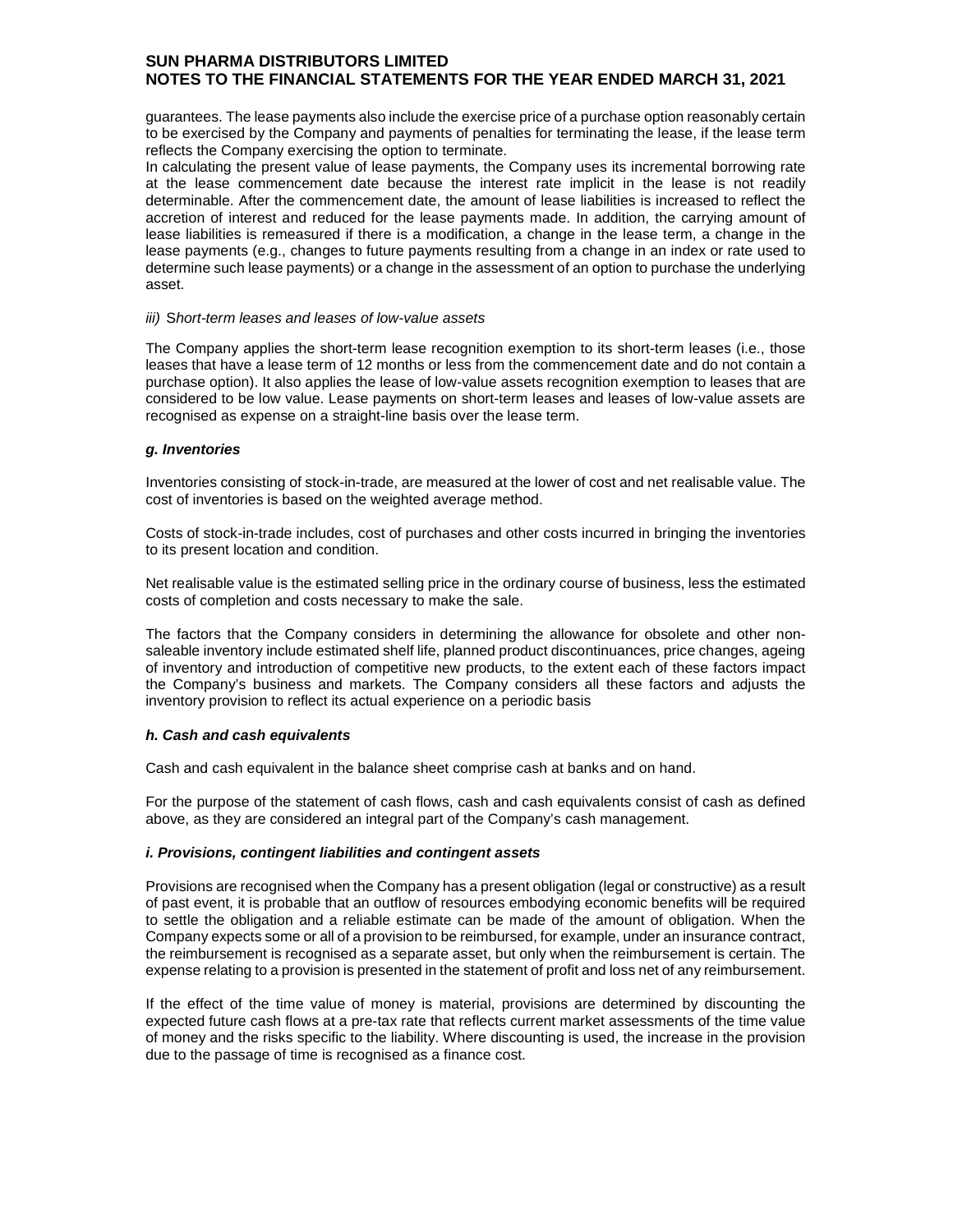### Onerous contracts

Present obligations arising under onerous contracts are recognised and measured as provisions. An onerous contract is considered to exist where the Company has a contract under which the unavoidable costs of meeting the obligations under the contract exceed the economic benefit expected to be received from the contract.

### Contingent liabilities and contingent assets

Contingent liability is disclosed for,

(i) Possible obligations which will be confirmed only by future events not wholly within the control of the Company, or

(ii) Present obligations arising from past events where it is not probable that an outflow of resources will be required to settle the obligation or a reliable estimate of the amount of the obligation cannot be made.

Contingent assets are not recognised in the financial statements. A contingent asset is disclosed where an inflow of economic benefits is probable. Contingent assets are assessed continually and, if it is virtually certain that an inflow of economic benefits will arise, the asset and related income are recognised in the period in which the change occurs.

## **j. Revenue**

## Sale of goods

Revenue from contracts with customers is recognised when control of the goods or services are transferred to the customer at an amount that reflects the consideration to which the Company expects to be entitled in exchange for those goods or services. For each contract with customer, the Company: identifies the contract with the customer; identifies the performance obligation in the contract; determines the transaction price and recognises revenue when or as each performance obligation is satisfied in a manner that depicts the transfer to the customer of the goods or services promised. Revenue is stated net of goods and service tax and net of returns, rebates and other similar allowances.

### Sales returns

 The Company accounts for sales returns accrual by recording an allowance for sales returns concurrent with the recognition of revenue at the time of a product sale. This allowance is based on the Company's estimate of expected sales returns.

### Contract balances

### Contract assets

A contract asset is the right to consideration in exchange for goods or services transferred to the customer. If the Company performs by transferring goods or services to a customer before the customer pays consideration or before payment is due, a contract asset is recognised for the earned consideration that is conditional.

# Trade receivables

A receivable represents the Company's right to an amount of consideration that is unconditional (i.e., only the passage of time is required before payment of the consideration is due).

### Contract liabilities

A contract liability is the obligation to transfer goods or services to a customer for which the Company has received consideration (or an amount of consideration is due) from the customer. If a customer pays consideration before the Company transfers goods or services to the customer, a contract liability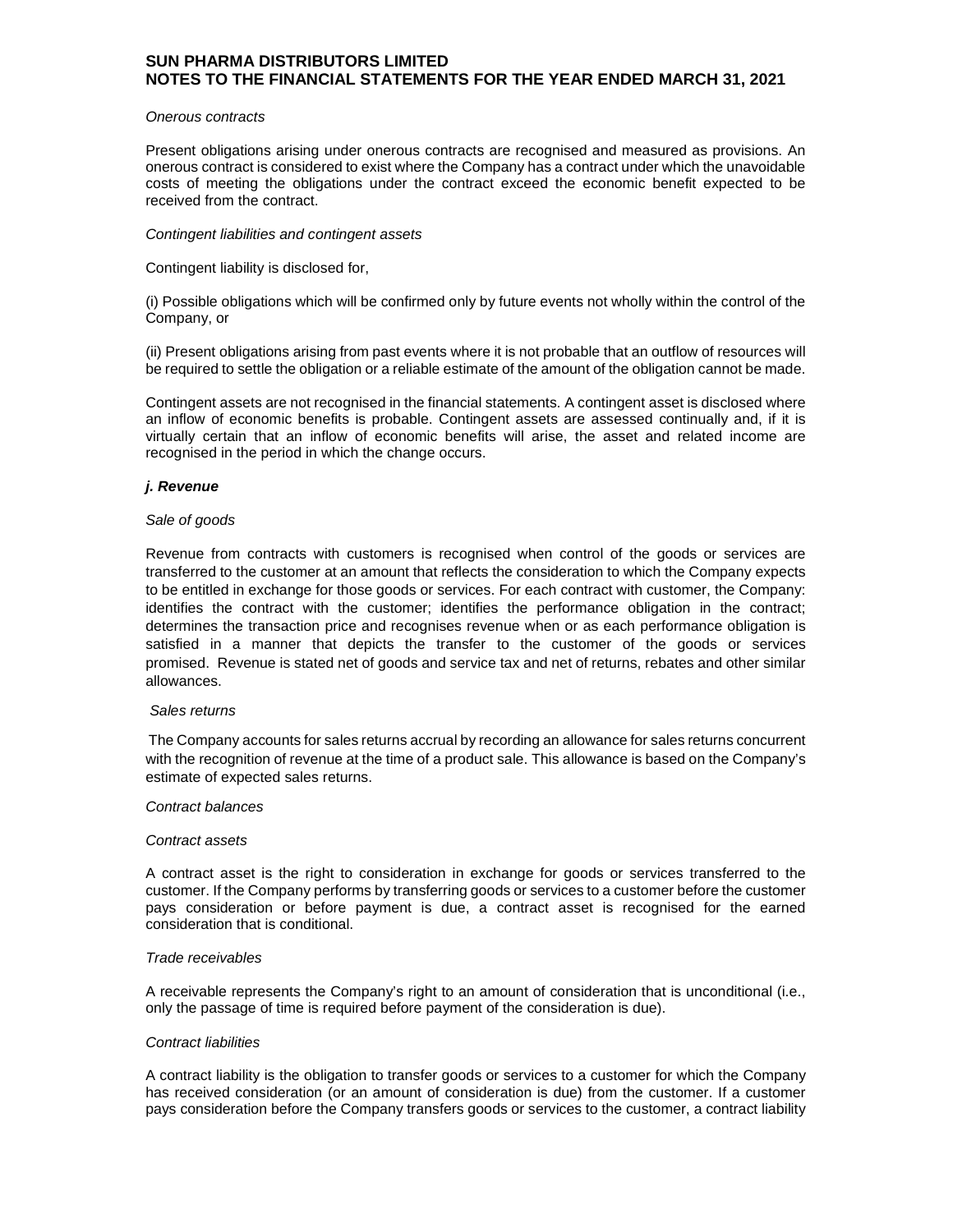is recognised when the payment is made or the payment is due (whichever is earlier). Contract liabilities are recognised as revenue when the Company performs the contract obligation.

### **k. Interest income**

Interest income from a financial asset is recognised when it is probable that the economic benefits will flow to the Company and the amount of income can be measured reliably. Interest income is accrued on a time basis, by reference to the principal outstanding and at the effective interest rate applicable, which is the rate that exactly discounts estimated future cash receipts through the expected life of the financial asset to that asset's net carrying amount on initial recognition.

### **l. Employee benefits**

### Defined benefit plans

The Company operates a defined benefit gratuity plan which requires contribution to be made to a separately administered fund.

The liability in respect of defined benefit plans is calculated using the projected unit credit method with actuarial valuations being carried out at the end of each annual reporting period. The present value of the defined benefit obligation is determined by discounting the estimated future cash outflows by reference to market yields at the end of the reporting period on government bonds. The currency and term of the government bonds shall be consistent with the currency and estimated term of the postemployment benefit obligations. The current service cost of the defined benefit plan, recognised in the profit or loss as employee benefits expense, reflects the increase in the defined benefit obligation resulting from employee service in the current year, benefit changes, curtailments and settlements. Past service costs are recognised in profit or loss in the period of a plan amendment. The net interest cost is calculated by applying the discount rate to the net balance of the defined benefit obligation and the fair value of plan assets. This cost is included in employee benefit expense in profit or loss. Actuarial gains and losses arising from experience adjustments and changes in actuarial assumptions are charged or credited to OCI in the period in which they arise and is reflected immediately in retained earnings and is not reclassified to profit or loss.

## Termination benefits

Termination benefits are recognised as an expense in the statement of profit and loss when the Company is demonstrably committed, without realistic possibility of withdrawal, to a formal detailed plan to either terminate employment before the normal retirement date, or to provide termination benefits as a result of an offer made to encourage voluntary redundancy. Termination benefits for voluntary redundancies are recognised as an expense in the statement of profit and loss if the Company has made an offer encouraging voluntary redundancy, it is probable that the offer will be accepted, and the number of acceptances can be estimated reliably.

Short-term and other long-term employee benefits

Accumulated leave, which is expected to be utilised within the next twelve months, is treated as shortterm employee benefit. The Company measures the expected cost of such absences as the additional amount that it expects to pay as a result of the unused entitlement that has accumulated at the reporting date.

The Company treats accumulated leave expected to be carried forward beyond twelve months, as longterm employee benefit for measurement purposes. Such long-term compensated absences are provided for based on the actuarial valuation using the projected unit credit method at the year-end. Actuarial gains/losses are immediately taken to the statement of profit and loss and are not deferred.

The Company's net obligation in respect of other long-term employee benefits is the amount of future benefit that employees have earned in return for their service in the current and previous periods. That benefit is discounted to determine its present value.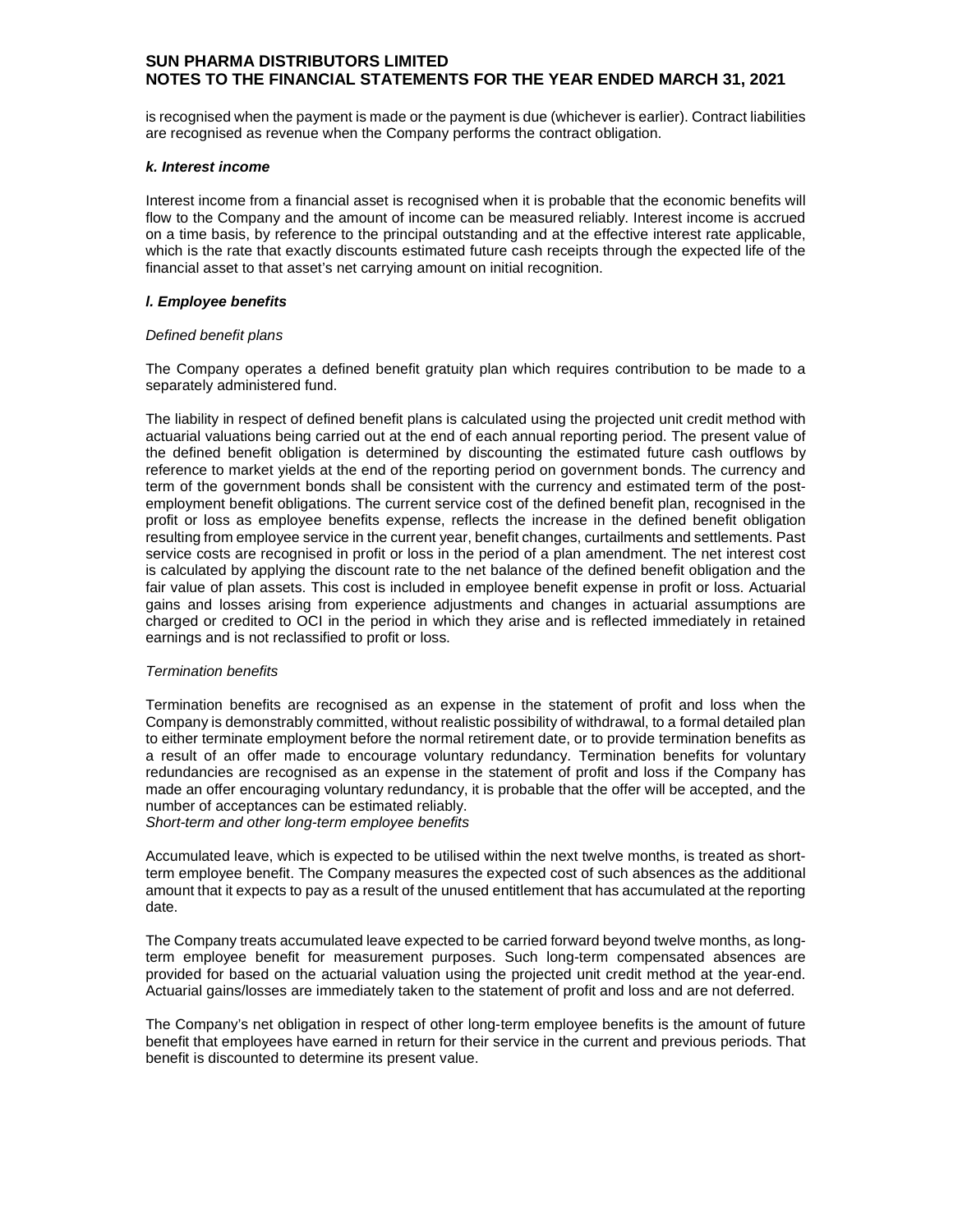### Defined contribution plans

The Company's contributions to defined contribution plans are recognised as an expense as and when the services are received from the employees entitling them to the contributions. The Company does not have any obligation other than the contribution made.

### **m. Borrowing costs**

Borrowing costs that are directly attributable to the construction or production of a qualifying asset are capitalised as part of the cost of that asset. All other borrowing costs are expensed in the period in which they occur. Borrowing costs consist of interest and other costs that an entity incurs in connection with the borrowing of funds. Borrowing cost also includes exchange differences to the extent regarded as an adjustment to the borrowing costs. A qualifying asset is one that necessarily takes substantial period of time to get ready for its intended use.

### **n. Income tax**

Income tax expense consists of current and deferred tax. Income tax expense is recognised in profit or loss except to the extent that it relates to items recognised in OCI or directly in equity, in which case it is recognised in OCI or directly in equity respectively. Current tax is the expected tax payable on the taxable profit for the year, using tax rates enacted or substantively enacted by the end of the reporting period, and any adjustment to tax payable in respect of previous years. Current tax assets and tax liabilities are offset where the Company has a legally enforceable right to offset and intends either to settle on a net basis, or to realise the asset and settle the liability simultaneously.

Deferred tax is recognised on temporary differences between the carrying amounts of assets and liabilities in the financial statements and the corresponding tax bases used in the computation of taxable profit.

Deferred tax is measured at the tax rates that are expected to be applied to the temporary differences when they reverse, based on the laws that have been enacted or substantively enacted by the end of the reporting period. Deferred tax assets and liabilities are offset if there is a legally enforceable right to set off corresponding current tax assets against current tax liabilities and the deferred tax assets and deferred tax liabilities relate to income taxes levied by the same tax authority on the Company.

The Company recognises a deferred tax asset arising from unused tax losses or tax credits only to the extent that the entity has sufficient taxable temporary differences or there is convincing other evidence that sufficient taxable profit will be available against which the unused tax losses or unused tax credits can be utilised by the entity.

A deferred tax asset is recognised to the extent that it is probable that future taxable profits will be available against which the temporary difference can be utilised. Deferred tax assets are reviewed at each reporting date and are reduced to the extent that it is no longer probable that the related tax benefit will be realised. Withholding tax arising out of payment of dividends to shareholders under the Indian Income tax regulations is not considered as tax expense for the Company and all such taxes are recognised in the statement of changes in equity as part of the associated dividend payment.

Minimum Alternate Tax ('MAT') credit is recognised as deferred tax asset only when and to the extent there is convincing evidence that the Company will pay normal income tax during the period for which the MAT credit can be carried forward for set-off against the normal tax liability. MAT credit recognised as an asset is reviewed at each Balance Sheet date and written down to the extent the aforesaid convincing evidence no longer exists.

Accruals for uncertain tax positions require management to make judgments of potential exposures. Accruals for uncertain tax positions are measured using either the most likely amount or the expected value amount depending on which method the entity expects to better predict the resolution of the uncertainty. Tax benefits are not recognised unless the management based upon its interpretation of applicable laws and regulations and the expectation of how the tax authority will resolve the matter concludes that such benefits will be accepted by the authorities. Once considered probable of not being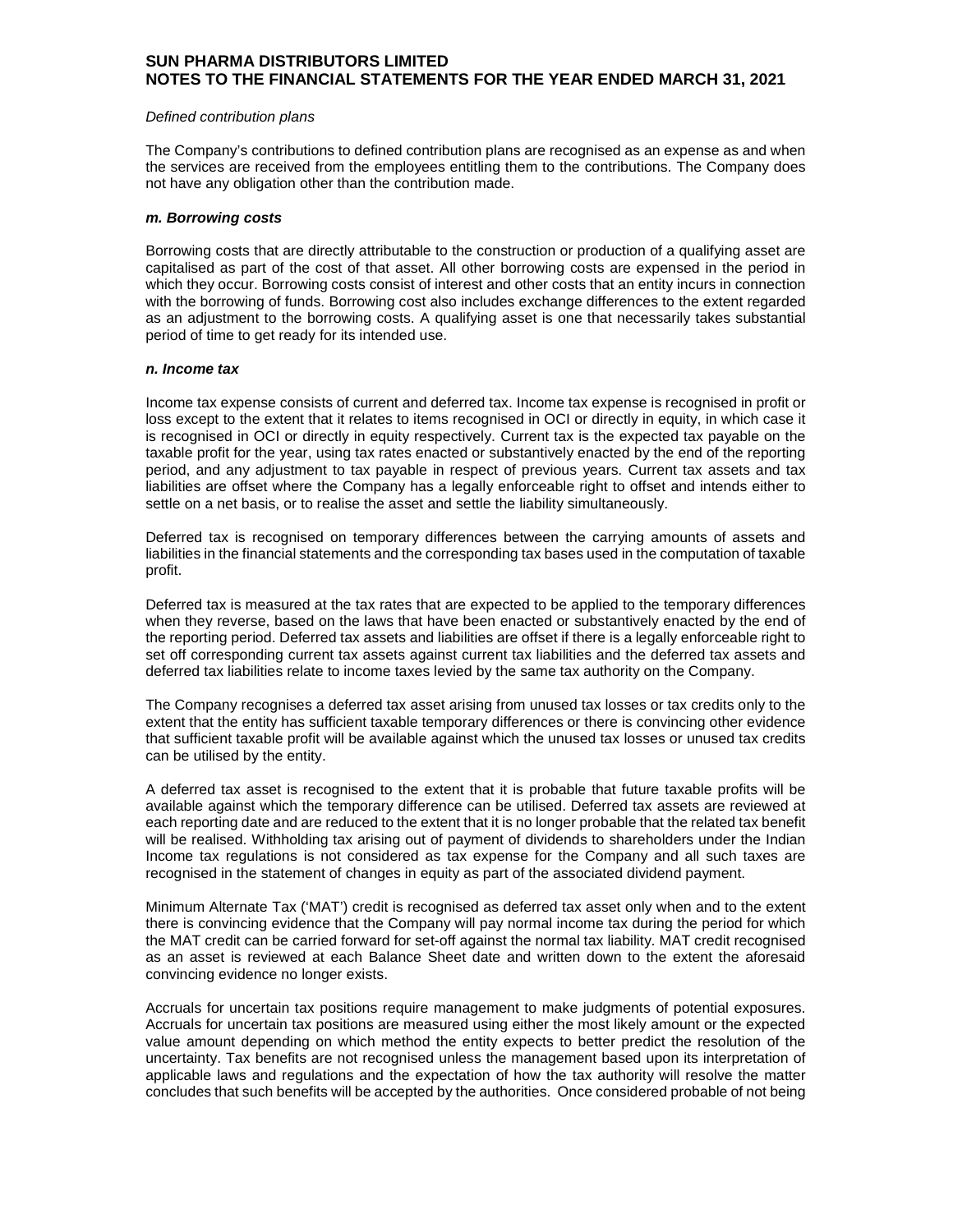accepted, management reviews each material tax benefit and reflects the effect of the uncertainty in determining the related taxable amounts.

### **o. Earnings per share**

The Company presents earnings per share ("EPS") data for its equity shares. EPS is calculated by dividing the profit or loss attributable to equity shareholders of the Company by the weighted average number of equity shares outstanding during the period.

The number of equity shares are adjusted retrospectively for all periods presented for any share splits and bonus shares issues including for changes effected prior to the approval of the financial statements by the Board of Directors.

### **p. Recent Accounting pronouncements**

## **Standards issued but not yet effective and not early adopted by the Company**

Ministry of Corporate Affairs ("MCA") notifies new standard or amendments to the existing standards. There is no such notification which would have been applicable from April 1, 2021.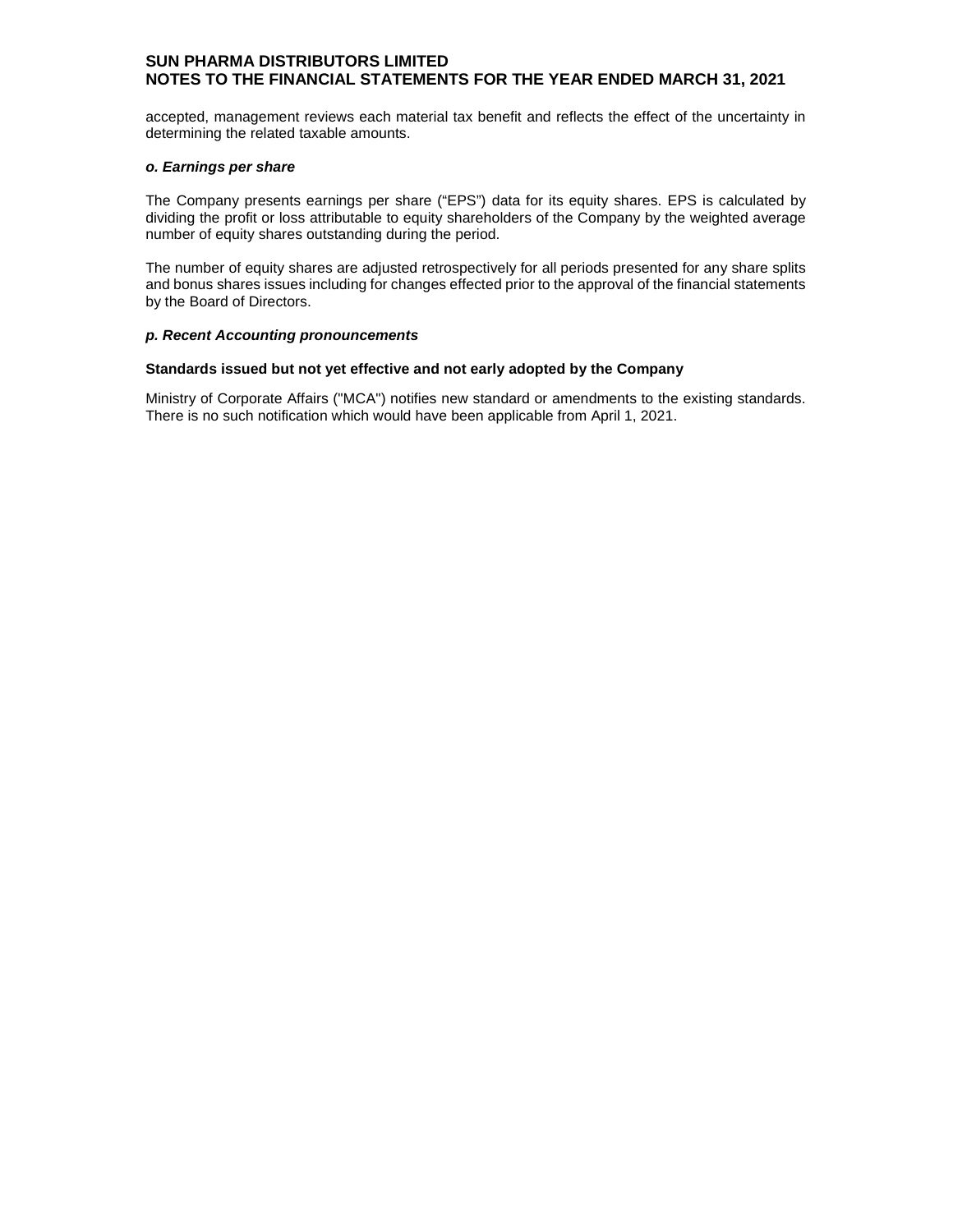### **SUN PHARMA DISTRIBUTORS LIMITED**  $\bar{\tau}$  in Million **NOTES TO THE FINANCIAL STATEMENTS FOR THE YEAR ENDED MARCH 31, 2021**

### **NOTE : 3 (a)**

**PROPERTY, PLANT AND EQUIPMENT**

| <b>Particulars</b>                                      | <b>Plant and Equipment</b> | Total |
|---------------------------------------------------------|----------------------------|-------|
| At cost<br>As at March 31, 2020                         |                            |       |
| Additions (₹8250/-)                                     | 0.0                        | 0.0   |
| As at March 31, 2021                                    | 0.0                        | 0.0   |
| <b>Accumulated depreciation</b><br>As at March 31, 2020 |                            |       |
| Less: Depreciation expense (₹83/-)                      | 0.0                        | 0.0   |
| As at March 31, 2021                                    | 0.0                        | 0.0   |
| Net book value                                          |                            |       |
| As at March 31, 2020                                    | -                          |       |
| As at March 31, 2021 (₹ 8167/-)                         | 0.0                        | 0.0   |

#### **NOTE : 3 (b) RIGHT-OF-USE ASSETS**

| <b>Particulars</b>                | <b>Buildings</b>         | Total |
|-----------------------------------|--------------------------|-------|
| As at March 31, 2019              | $\overline{\phantom{a}}$ | -     |
| Addition                          | 27.9                     | 27.9  |
| <b>Less:Depreciation Expenses</b> | 6.1                      | 6.1   |
| As at March 31, 2020              | 21.8                     | 21.8  |
| <b>Additions</b>                  | 32.3                     | 32.3  |
| Less: Deletions                   | 4.0                      | 4.0   |
| <b>Less:Depreciation Expenses</b> | 11.8                     | 11.8  |
| As at March 31, 2021              | 38.3                     | 38.3  |

For details of IND AS 116 disclosure refer Note 35

### **NOTE : 4 INTANGIBLE ASSETS**

Other than internally generated

| <b>Particulars</b>                | <b>Computer Software</b> | Total |
|-----------------------------------|--------------------------|-------|
|                                   |                          |       |
| At cost<br>As at March 31, 2020   |                          |       |
| Additions                         | 0.1                      | 0.1   |
| As at March 31, 2021              | 0.1                      | 0.1   |
| <b>Accumulated amortisation</b>   |                          |       |
| As at March 31, 2020              | -                        | -     |
| Amortisation expenses (₹ 1,279/-) | 0.0                      | 0.0   |
| As at March 31, 2021              | 0.0                      | 0.0   |
| Net book value                    |                          |       |
| As at March 31, 2020              | -                        |       |
|                                   |                          |       |
| As at March 31, 2021              | 0.1                      | 0.1   |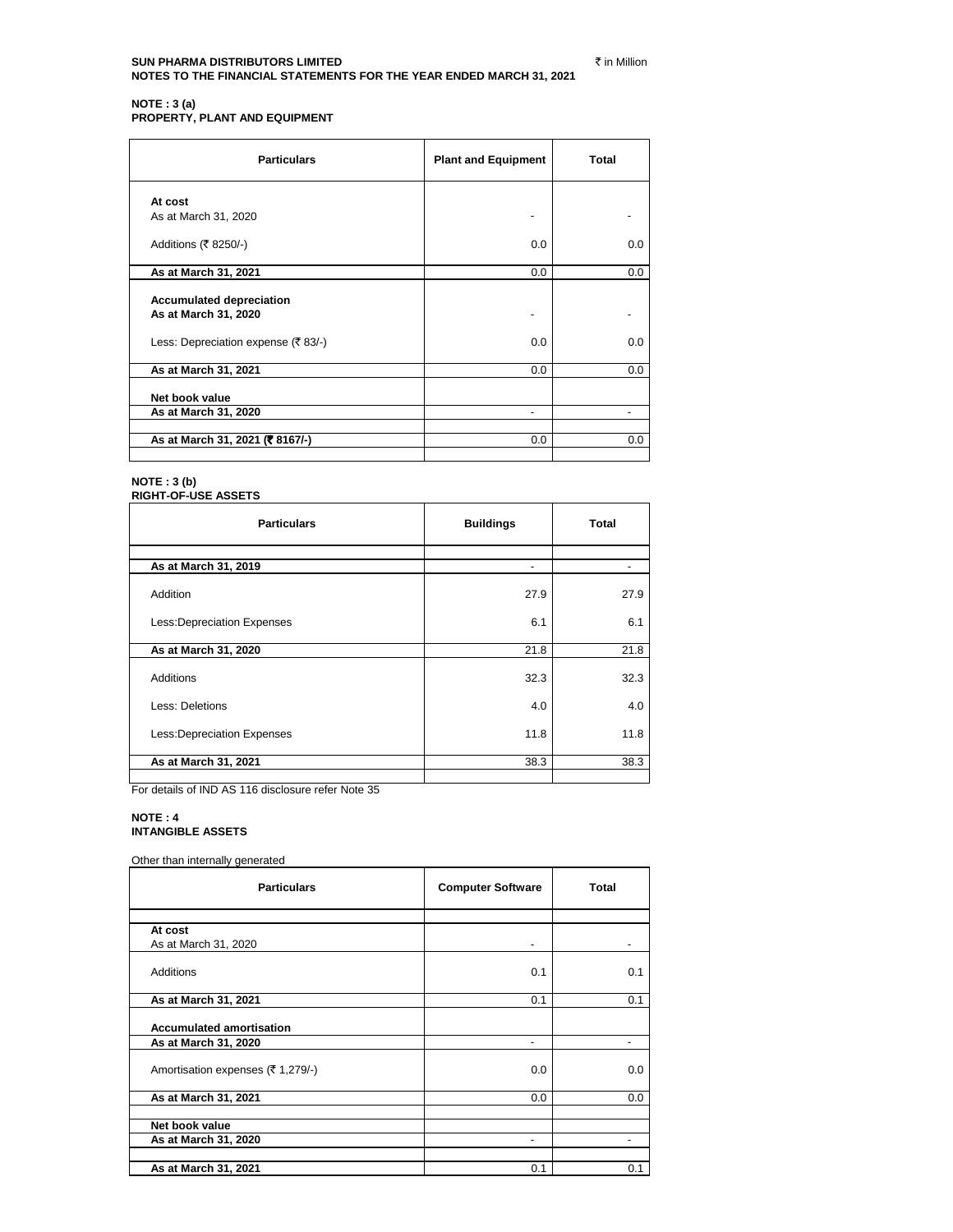| <b>SUN PHARMA DISTRIBUTORS LIMITED</b>                                                |                 | ₹ in Million             |
|---------------------------------------------------------------------------------------|-----------------|--------------------------|
| NOTES FORMING PART OF FINANCIAL STATEMENTS FOR THE YEAR ENDED MARCH 31, 2021          |                 |                          |
|                                                                                       | As at           | As at                    |
| <b>Particulars</b>                                                                    | March 31, 2021  | March 31, 2020           |
| <b>5 NON CURRENT INVESTMENTS</b>                                                      |                 |                          |
| <b>Investments in LLP</b>                                                             |                 |                          |
| (Investments at fair value through other comprehensive income)                        |                 |                          |
| IndoHealth Services LLP (formerly known as ABCD Technologies LLP)                     | 400.0           |                          |
|                                                                                       | 400.0           |                          |
| <b>6 IINVENTORIES</b>                                                                 |                 |                          |
| Lower of cost and net realisable value                                                |                 |                          |
| Stock-in-trade                                                                        | 11,621.1        | 13,091.8                 |
| Goods in transit                                                                      | 472.7           | 1,669.2                  |
|                                                                                       | 12,093.8        | 14,761.0                 |
| Write downs of inventories amounted to ₹23.4 Million                                  |                 |                          |
| (March 31, 2020 : ₹ 27.9 Million).                                                    |                 |                          |
| <b>7 TRADE RECEIVABLES</b>                                                            |                 |                          |
| Unsecured                                                                             |                 |                          |
| Considered good                                                                       | 5,147.8         | 4,422.6                  |
| Credit impaired                                                                       | 51.6            | 27.7                     |
|                                                                                       | 5,199.4         | 4,450.3                  |
| Less: Allowance for doubtful debts (expected credit loss allowance)                   | (51.6)          | (27.7)                   |
|                                                                                       | 5,147.8         | 4,422.6                  |
|                                                                                       |                 |                          |
| <b>8 CASH AND CASH EQUIVALENTS</b>                                                    |                 |                          |
| Balances with banks<br>In current accounts                                            | 487.1           | 1,086.2                  |
| Cash on hand (March 2021 ₹ 6,061/- March 2020 ₹ 6,798/-)                              | 0.0             | $0.0\,$                  |
|                                                                                       | 487.1           | 1,086.2                  |
|                                                                                       |                 |                          |
| 9  LOANS (CURRENT)<br>Loans to employees (unsecured, considered good)                 | 0.3             |                          |
|                                                                                       | 0.3             | $\overline{\phantom{a}}$ |
|                                                                                       |                 |                          |
| 10 OTHER FINANCIAL ASSETS (CURRENT)<br>Security deposits (unsecured, considered good) | 4.6             |                          |
|                                                                                       | 4.6             | 4.0<br>4.0               |
|                                                                                       |                 |                          |
| 11 OTHER ASSETS (CURRENT)                                                             |                 |                          |
| Prepaid expenses                                                                      | 0.4             | 12.1                     |
| Advances for supply of goods and services                                             | 2.8             | 164.8                    |
| Balances with government authorities*<br><b>Others</b>                                | 2,227.7         | 2,248.1                  |
|                                                                                       | 57.6<br>2,288.5 | 201.3<br>2,626.3         |
| Includes balances of goods and service tax                                            |                 |                          |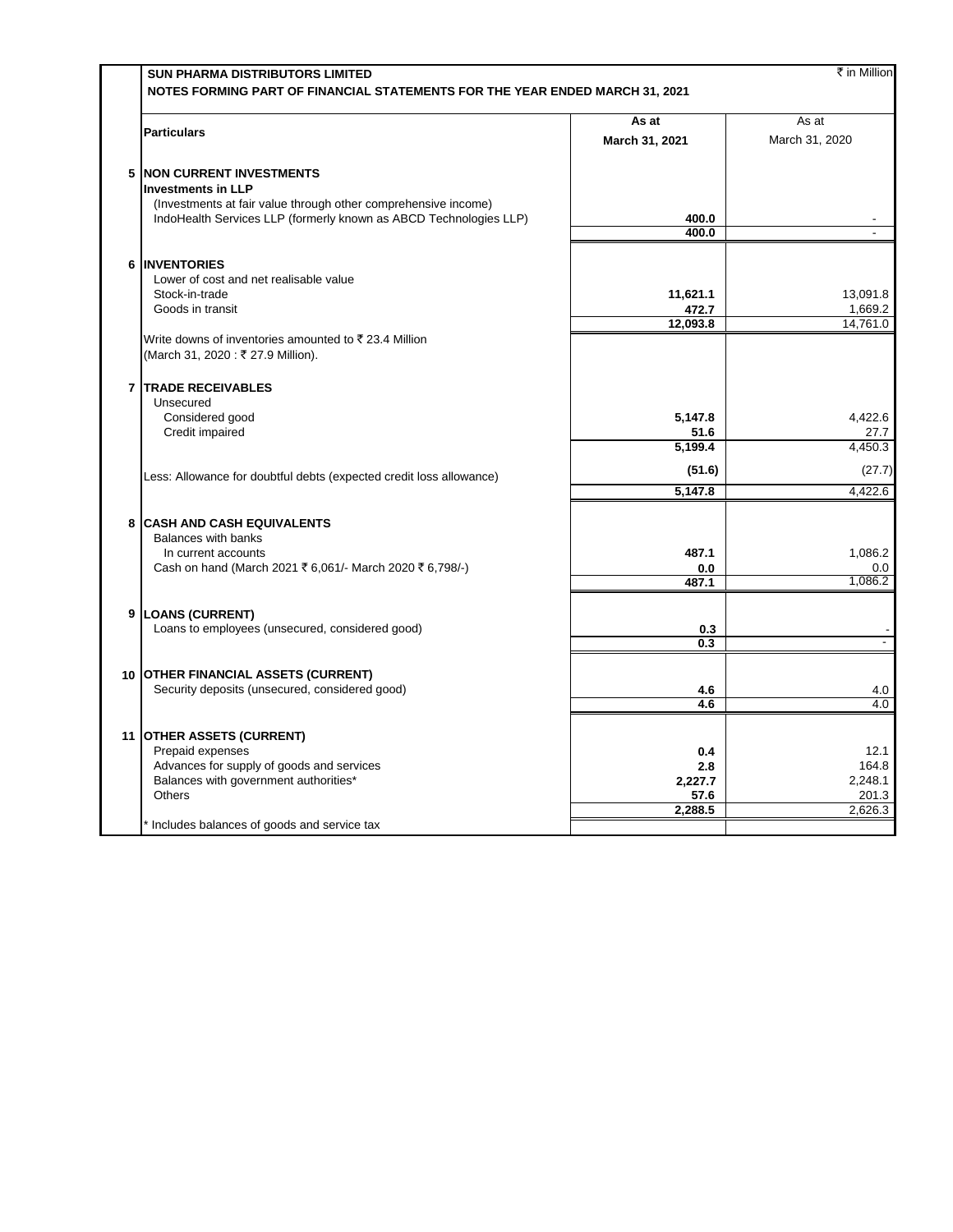| NOTES FORMING PART OF FINANCIAL STATEMENTS FOR THE YEAR ENDED MARCH 31, 2021 |                                                                                    |
|------------------------------------------------------------------------------|------------------------------------------------------------------------------------|
|                                                                              |                                                                                    |
| As at                                                                        | As at                                                                              |
| March 31, 2021                                                               | March 31, 2019                                                                     |
|                                                                              |                                                                                    |
|                                                                              |                                                                                    |
| 7.5                                                                          | 7.5                                                                                |
| 7.5                                                                          | 7.5                                                                                |
|                                                                              |                                                                                    |
|                                                                              | 1.5                                                                                |
| 1.5                                                                          | 1.5                                                                                |
|                                                                              |                                                                                    |
|                                                                              |                                                                                    |
|                                                                              | 673.3                                                                              |
| 1,998.6                                                                      | 673.3                                                                              |
|                                                                              |                                                                                    |
|                                                                              |                                                                                    |
| $1.2$                                                                        | 4.9<br>4.9                                                                         |
|                                                                              |                                                                                    |
|                                                                              |                                                                                    |
|                                                                              | 10.4                                                                               |
| 0.3                                                                          | 0.4<br>10.8                                                                        |
|                                                                              |                                                                                    |
|                                                                              |                                                                                    |
|                                                                              | 41.3                                                                               |
|                                                                              | 2.7<br>44.0                                                                        |
|                                                                              |                                                                                    |
|                                                                              |                                                                                    |
|                                                                              | 88.6<br>88.6                                                                       |
|                                                                              |                                                                                    |
|                                                                              |                                                                                    |
| 16.1                                                                         | 0.4                                                                                |
| 63.5                                                                         | 126.8                                                                              |
|                                                                              | $\overline{1}27.2$                                                                 |
|                                                                              |                                                                                    |
| 2.6                                                                          | 0.8                                                                                |
| 159.7                                                                        | 106.7                                                                              |
|                                                                              | 390.2<br>497.7                                                                     |
| 469.3                                                                        |                                                                                    |
|                                                                              | 1.5<br>1,998.6<br>1.2<br>0.3<br>41.6<br>2.8<br>44.4<br>7.5<br>7.5<br>79.6<br>307.0 |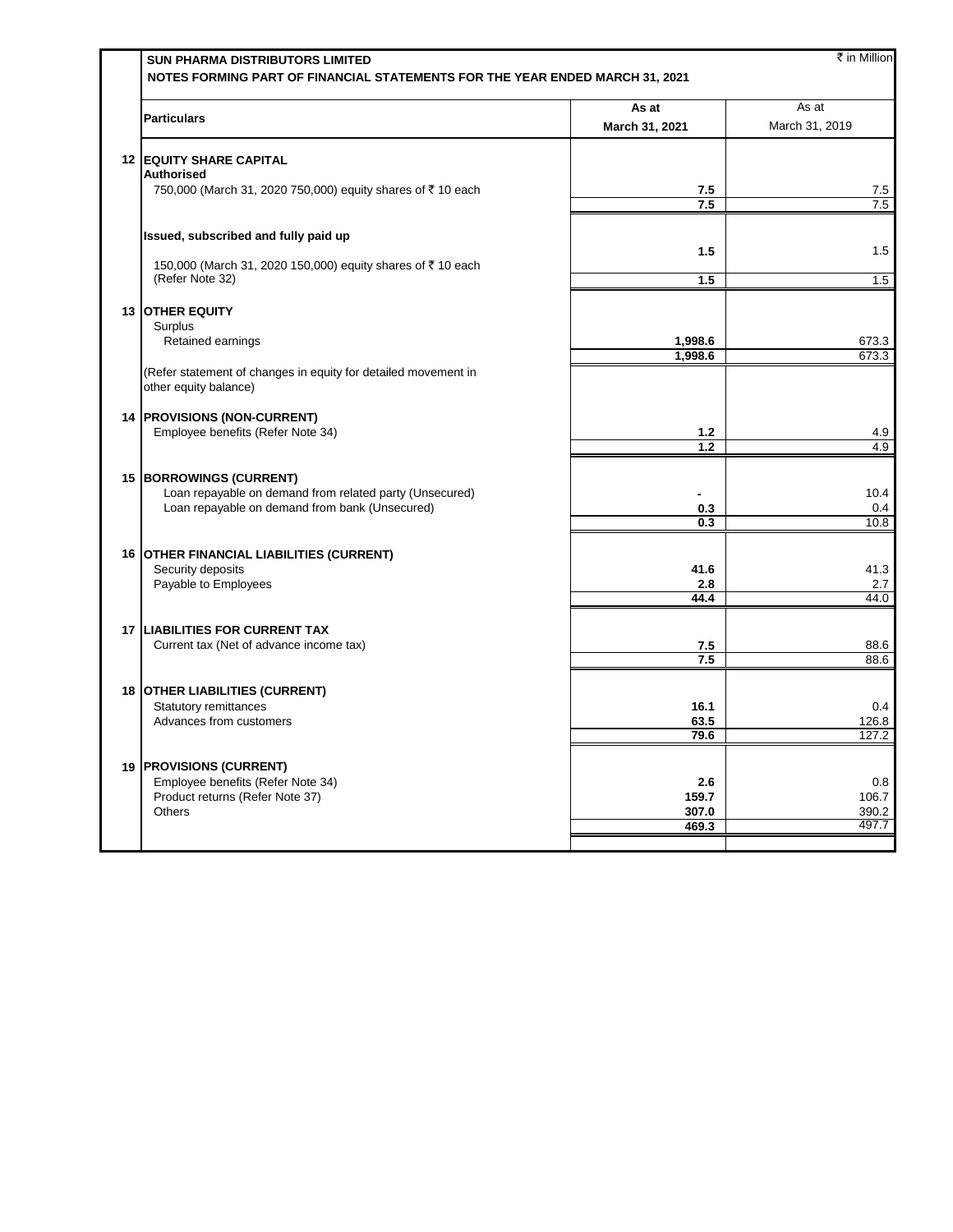|                                                                             | Year ended     | Year ended     |
|-----------------------------------------------------------------------------|----------------|----------------|
| Particulars                                                                 | March 31, 2021 | March 31, 2020 |
|                                                                             |                |                |
| <b>20 REVENUE FROM OPERATIONS</b>                                           |                |                |
| Revenue from contracts with customers (Refer Note 42)                       | 104,039.3      | 81,369.9       |
|                                                                             | 104,039.3      | 81,369.9       |
| <b>21 JOTHER INCOME</b>                                                     |                |                |
| Interest income                                                             | 155.8          | 12.5           |
| Sundry balances written back, net                                           | 16.7           |                |
|                                                                             | 172.5          | 12.5           |
| <b>22 ICHANGES IN INVENTORIES OF STOCK-IN-TRADE</b>                         |                |                |
| Inventories at the beginning of the year                                    | 14,761.0       |                |
| Inventories at the end of the year                                          | (12,093.8)     | (14, 761.0)    |
|                                                                             | 2,667.2        | (14, 761.0)    |
|                                                                             |                |                |
| 23 EMPLOYEE BENEFITS EXPENSE                                                |                |                |
| Salaries, wages and bonus                                                   | 16.9           | 13.4           |
| Contribution to provident and other funds *                                 | 1.4            | 1.0            |
| Staff welfare expenses                                                      | 0.6<br>18.9    | 0.6<br>15.0    |
| Includes gratuity expense of ₹ 0.6 Million (March 31, 2020 : ₹ 0.4 Million) |                |                |
|                                                                             |                |                |
| <b>24 FINANCE COSTS</b>                                                     |                |                |
| Interest expense for financial liabilities carried at amortised cost        | 0.8            | 251.7          |
| Interest on Lease liabilities (Refer Note 35)                               | 2.6            | 1.5            |
| Interest expense others (includes interest on income tax)                   | 1.6<br>5.0     | 19.6<br>272.8  |
|                                                                             |                |                |
| <b>25 JOTHER EXPENSES</b>                                                   |                |                |
| Power and fuel                                                              | 32.6           | 24.6           |
| Rent                                                                        | 3.9            | 2.1            |
| Rates and taxes                                                             | 259.7          | 106.8          |
| Insurance                                                                   | 70.1           | 11.2           |
| Selling, promotion and distribution                                         | 34.5           | 27.8           |
| Commission on sales                                                         | 906.1          | 730.1          |
| Repairs and maintenance                                                     | 4.9            | 3.5            |
| Printing and stationery                                                     | 11.5           | 11.1           |
| Travelling and conveyance                                                   | 1.7            | 0.4            |
| Freight outward and handling charges                                        | 182.8          | 181.0          |
| Communication                                                               | 1.7            | 1.9            |
| Provision for doubtful Trade Receivable                                     | 23.9           | 27.7<br>4.7    |
| Professional, legal and consultancy<br>Donations                            | 8.5<br>6.0     |                |
| Payments to auditor (net of input credit, wherever applicable)              |                |                |
| For audit                                                                   | 4.0            | 4.0            |
| Reimbursement of expenses (₹32,802/-)                                       | 0.0            | 0.1            |
| Miscellaneous expenses *                                                    | 212.2          | 2.5            |
| *Miscellaneous expenses include contributions made towards Covid relief     | 1,764.1        | 1,139.5        |
| including PPE kits, sanitisers, distribution of medicines etc.              |                |                |
| <b>26 TAX RECONCILIATION</b>                                                |                |                |
| Reconciliation of Income tax expense                                        |                |                |
| Profit before tax                                                           | 1,767.5        | 903.6          |
| Income tax rate (%) applicable to the Company                               | $*25.17%$      | * 25.17%       |
| Income tax expenses calculated at income tax rate                           | 444.8          | 227.4          |
| Effect of expenses that are not deductible                                  | 1.9            | 1.8            |
| Others                                                                      | (4.3)          |                |
| Income tax expense recognised in the statement of Profit and Loss           | 442.4          | 229.2          |
|                                                                             |                |                |

Laws (Amendment) Ordinance, 2019. Accordingly, tax rate used for reconciliation above is the corporate tax rate of 25.17% and has recognised the provision of income tax for year ended March 31, 2021.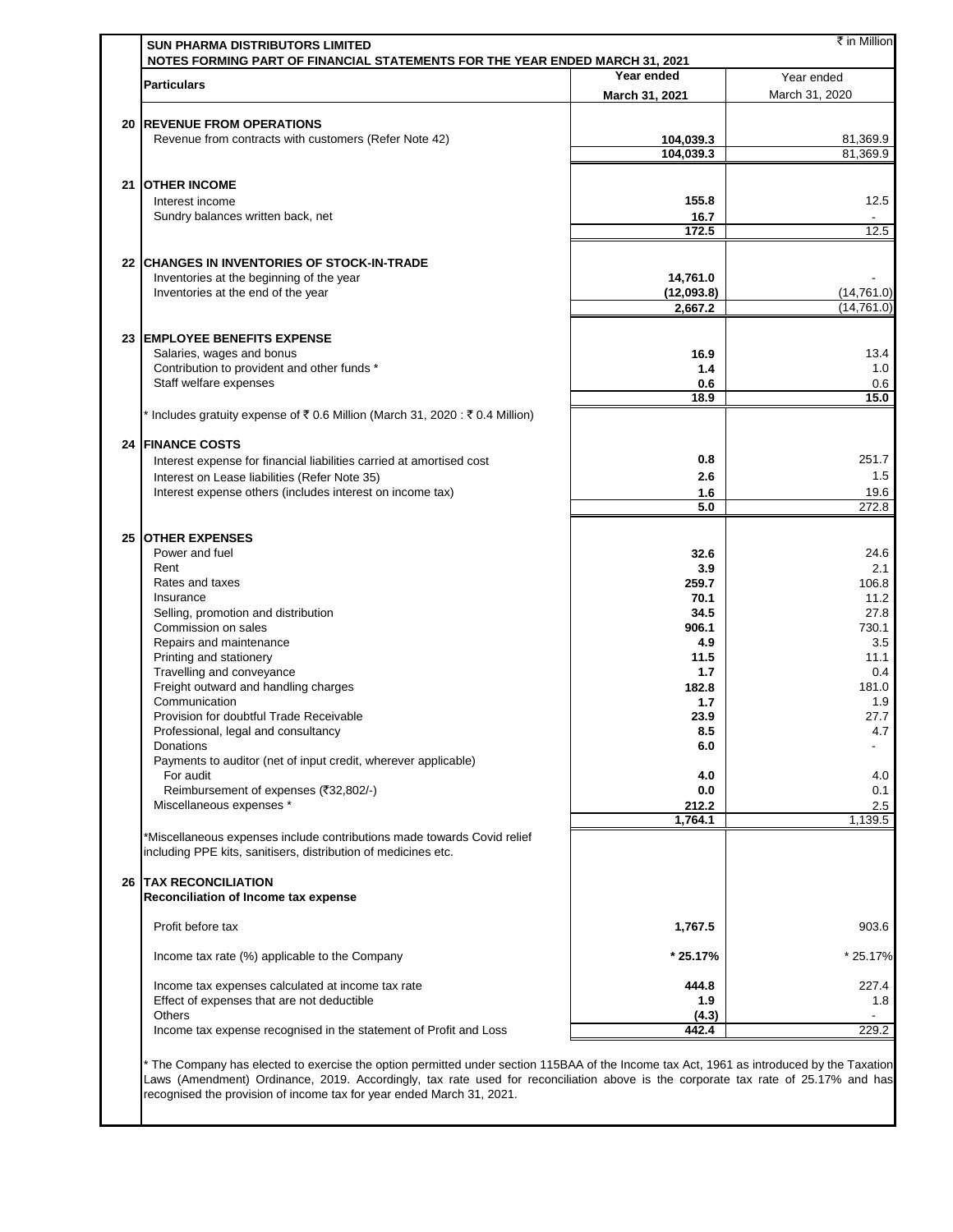# **NOTE : 27 CONTINGENT LIABILITIES AND COMMITMENTS (TO THE EXTENT NOT PROVIDED FOR)**

There are no outstanding contingent liabilities or capital commitments. For lease related commitments refer Note 35.

#### **NOTE : 28 CAPITAL MANAGEMENT**

The Company's capital management objectives are:

- to ensure the Company's ability to continue as a going concern; and

- to provide an adequate return to shareholders through optimisation of debts and equity balance.

The Company monitors capital on the basis of the carrying amount of debt less cash and cash equivalents and bank balances as presented on the face of the financial statements. The Company's objective for capital management is to maintain an optimum overall financial structure.

The Company has adequate cash and bank balances and has very low amount of debt. It monitors its capital by a careful scrutiny of the cash and bank balances, and a regular assessment of any debt requirements.

The Company has a net cash position.

#### **NOTE : 29 FINANCIAL RISK MANAGEMENT**

The Company's activities expose it to a variety of financial risks, including market risk, credit risk and liquidity risk. The Company's risk management assessment and policies and processes are established to identify and analyse the risks faced by the Company, to set appropriate risk limits and controls, and to monitor such risks and compliance with the same. Risk assessment and management policies and processes are reviewed regularly to reflect changes in market conditions and the Company's activities.

### **Credit risk**

Credit risk is the risk of financial loss to the Company if a customer or counterparty to a financial instrument fails to meet its contractual obligations, and arises principally from the Company's receivables from customers, loans and investments. Credit risk is managed through credit approvals, establishing credit limits and continuously monitoring the creditworthiness of counterparty to which the Company grants credit terms in the normal course of business.

#### Trade receivables

The Company has used expected credit loss (ECL) model for assessing the impairment loss. For the purpose, the Company uses a provision matrix to compute the expected credit loss amount. The provision matrix takes into account external and internal risk factors and historical data of credit losses from various customers.

|                                                                                       |                | ₹ in Million   |
|---------------------------------------------------------------------------------------|----------------|----------------|
| <b>Particulars</b>                                                                    | As at          | As at          |
|                                                                                       | March 31, 2021 | March 31, 2020 |
|                                                                                       |                |                |
| Financial assets for which loss allowances is measured using the expected credit loss |                |                |
| Trade receivables                                                                     |                |                |
| less than 180 days                                                                    | 5,150.6        | 4,445.8        |
| 180 - 365 days                                                                        | 13.0           |                |
| beyond 365 days                                                                       | 35.8           | 4.5            |
| <b>Total</b>                                                                          | 5,199.4        | 4,450.3        |
|                                                                                       |                |                |
|                                                                                       |                | ₹ in Million   |

| <b>Particulars</b>                                                  | Year ended<br>March 31, 2021 | Year ended<br>March 31, 2020 |
|---------------------------------------------------------------------|------------------------------|------------------------------|
|                                                                     |                              |                              |
| Movement in the expected credit loss allowance on trade receivables |                              |                              |
| Balance at the beginning of the year                                | 27.7                         |                              |
| Addition                                                            | 23.9                         | 27.7                         |
| Recoveries                                                          | $\blacksquare$               |                              |
| Balance at the end of the year                                      | 51.6                         | 27.7                         |

#### **Liquidity risk**

Liquidity risk is the risk that the Company will not be able to meet its financial obligations as they become due. The Company manages its liquidity risk by ensuring, as far as possible, that it will always have sufficient liquidity to meet its liabilities when due, under both normal and stressed conditions, without incurring unacceptable losses or risk to the Company's reputation.

The Company had unutilised working capital lines from banks of ₹400.0 Million as on March 31, 2021, ₹ NIL as on March 31, 2020.

The table below provides details regarding the contractual maturities of significant financial liabilities :

| The table below provided details regarding the contractual maturities or significant intariolal ilabilities. |                                                      |                |      |              |
|--------------------------------------------------------------------------------------------------------------|------------------------------------------------------|----------------|------|--------------|
|                                                                                                              |                                                      |                |      | ₹ in Million |
|                                                                                                              |                                                      |                |      | As at        |
| <b>Particulars</b>                                                                                           | Less than 1 year<br>More than 3 years<br>1 - 3 years | March 31, 2021 |      |              |
|                                                                                                              |                                                      |                |      |              |
| Non derivative                                                                                               |                                                      |                |      |              |
| Other borrowings                                                                                             | 0.3                                                  |                |      | 0.3          |
| Lease liabilities                                                                                            | 9.5                                                  | 16.2           | 13.9 | 39.6         |
| Trade payables                                                                                               | 17,832.9                                             |                |      | 17,832.9     |
| Other financial liabilities                                                                                  | 44.4                                                 |                |      | 44.4         |
|                                                                                                              |                                                      |                |      |              |
|                                                                                                              | 17.887.1                                             | 16.2           | 13.9 | 17.917.2     |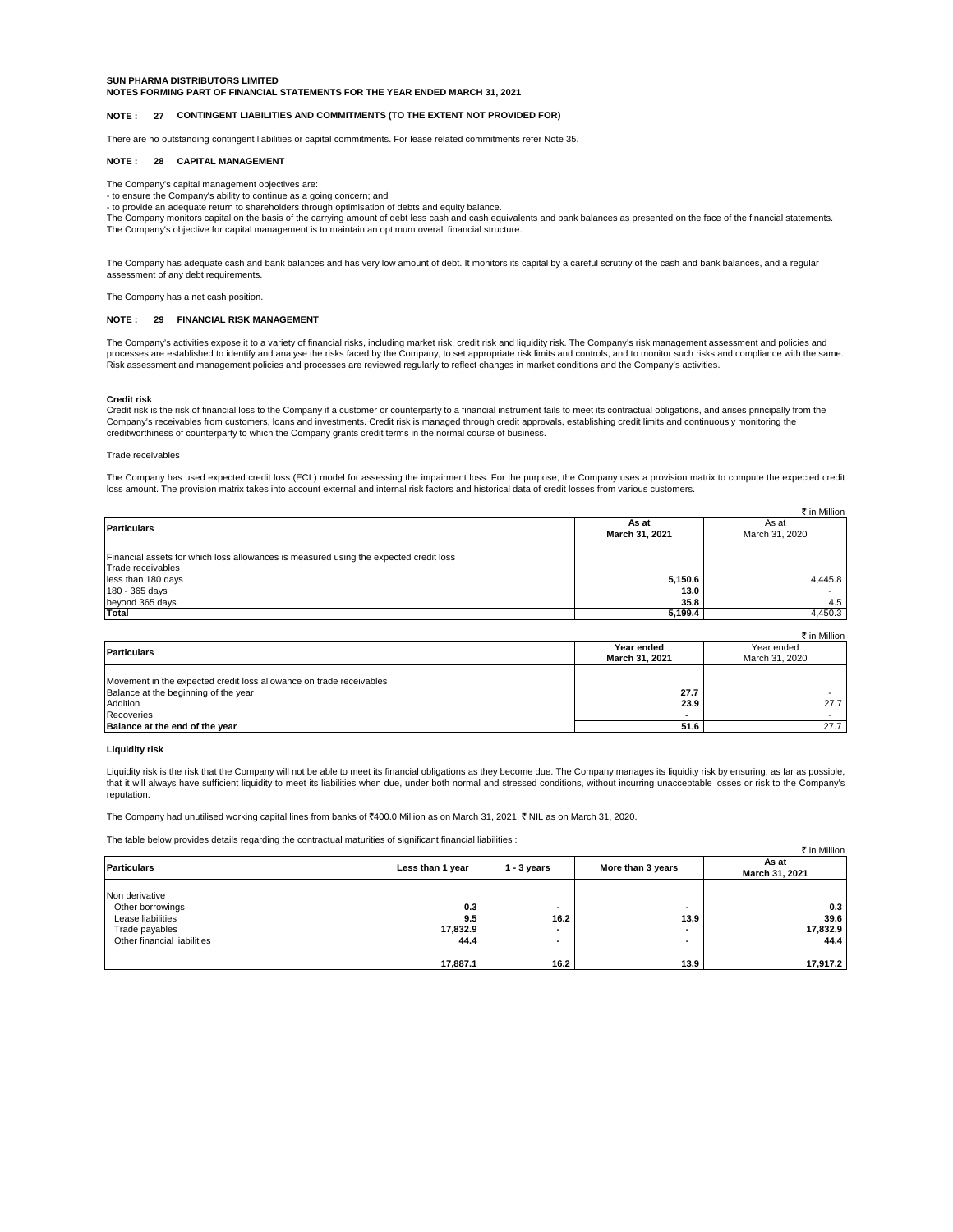|                                                                                                          |                                 |                                 |                   | K IN MIIIION                     |
|----------------------------------------------------------------------------------------------------------|---------------------------------|---------------------------------|-------------------|----------------------------------|
| Particulars                                                                                              | Less than 1 year                | 1 - 3 years                     | More than 3 years | As at<br>March 31, 2020          |
| Non derivative<br>Other borrowings<br>Lease liabilities<br>Trade payables<br>Other financial liabilities | 10.8<br>7.8<br>21,460.3<br>44.0 | $\overline{\phantom{a}}$<br>6.0 | -<br>8.3          | 10.8<br>22.1<br>21,460.3<br>44.0 |
|                                                                                                          | 21,522.9                        | 6.0                             | 8.3               | 21,537.2                         |

` in Million

**Market risk**

Market risk is the risk of loss of future earnings, fair values or future cash flows that may result from adverse changes in market rates and prices (such as interest rates, foreign currency exchange rates and commodity prices) or in the price of market risk-sensitive instruments as a result of such adverse changes in market rates and prices. Market risk is attributable to all market risk-sensitive financial instruments, all foreign currency receivables and payables and all short term and long-term debt. Thus, the Company's exposure to market risk is a function of investing and borrowing activities and operating activities in foreign currencies. However, the Company has not entered into foreign exchange transactions<br>and does not have any investments or b

#### **Interest rate risk**

Interest rate risk is the risk that the fair value or future cash flows of a financial instrument will fluctuate because of changes in market interest rates. However, the Company has minimal exposure to the risk of changes in market interest rates. As at the balance sheet date, the Company has not entered into any derivatives contracts.

#### **Commodity rate risk**

Exposure to market risk with respect to commodity prices primarily arises from the Company's purchases and sales of pharmaceutical products. As of March 31, 2021 the Company had not entered into any material derivative contracts to hedge exposure to fluctuations in commodity prices.

#### **NOTE : 30 CATEGORIES OF FINANCIAL INSTRUMENTS AND FAIR VALUE HIERARCHY**

₹ in Million All financial assets and financial liabilities of the Company are classified at amortised cost except investment of ₹ 400.0 Million, which is classified at fair value through other comprehensive Income. The Company made the investment of ₹ 400.0 Million for 12.5% stake in IndoHealth Services LLP on March 26, 2021. There have been no major changes till the year end. Further, there have been subsequent investment on similar valuations and terms and conditions. Hence, the Company believes the investment value approximates the fair value as at March 31, 2021.

|                                                                                            | As at March 31,2021 |         |         |
|--------------------------------------------------------------------------------------------|---------------------|---------|---------|
| <b>Particulars</b>                                                                         | Level 1             | Level 2 | Level 3 |
| Financial assets and liabilities measured at fair value on a recurring basis at the end of |                     |         |         |
| each reporting period                                                                      |                     |         |         |
| <b>Financial Assets</b>                                                                    |                     |         |         |
| Investment in LLP                                                                          |                     |         |         |
| IndoHealth Services LLP (formerly known as ABCD Technologies LLP)                          |                     |         | 400.0   |
|                                                                                            |                     |         | 400.0   |
|                                                                                            |                     |         |         |

Level 1: Inputs are quoted prices (unadjusted) in active markets for identical assets or liabilities that the entity can access at themeasurement date

Level 2: Inputs are inputs, other than quoted prices included within Level 1, that are observable for the asset or liability, either directly or indirectly

Level 3: Inputs are unobservable inputs for the asset or liability.

There were no transfers between Level 1 and 2 in the period.

The management considers that the carrying amount of current financial assets and current financial liabilities carried at amortised cost approximates their fair value.

#### **NOTE : 31 DISCLOSURES UNDER THE MICRO, SMALL AND MEDIUM ENTERPRISES DEVELOPMENT ACT, 2006**

` in Million The information regarding Micro and Small Enterprises has been determined to the extent such parties have been identified on the basis of information available with the Company. This has been relied upon by the auditors.

|                                                                                        |                | K IN MIIIION   |
|----------------------------------------------------------------------------------------|----------------|----------------|
| <b>Particulars</b>                                                                     | As at          | As at          |
|                                                                                        | March 31, 2021 | March 31, 2020 |
| Principal amount remaining unpaid to any supplier as at the end of the accounting year | 8.4            | 2.0            |

There are no amounts of interest paid / due / payable during the year / previous year / succeeding year. Also, there is no amount of interest accrued and remaining unpaid at the end of current accounting year / previous accounting year.

#### **NOTE : 32 DISCLOSURES RELATING TO SHARE CAPITAL**

#### **A Rights, Preferences and Restrictions attached to shares and repayment terms of capital**

The Company has equity shares having a par value of ₹10 per share. Each holder of equity shares is entitled to one vote per share and entitlement to dividend. No equity shares have been issued as bonus, shares issued for consideration other than cash and shares bought back during the period of five years immediately preceding the reporting date.

#### **B EQUITY SHARE CAPITAL**

|                                      | As at                   |              | As at            |              |  |
|--------------------------------------|-------------------------|--------------|------------------|--------------|--|
| <b>Particulars</b>                   | March 31, 2021          |              | March 31, 2020   |              |  |
|                                      | <b>Number of shares</b> | ₹ in Million | Number of shares | ₹ in Million |  |
| <b>Authorised</b>                    |                         |              |                  |              |  |
| Equity shares of $\bar{x}$ 10 each   | 750.000                 | 7.5          | 750.000          | 7.5          |  |
|                                      | 750.000                 | 7.5          | 750,000          | 7.5          |  |
| Issued, subscribed and fully paid up |                         |              |                  |              |  |
| Equity shares of ₹10 each            | 150.000                 | 1.5          | 150,000          | 1.5 I        |  |
|                                      | 150.000                 | 1.5          | 150,000          | 1.5          |  |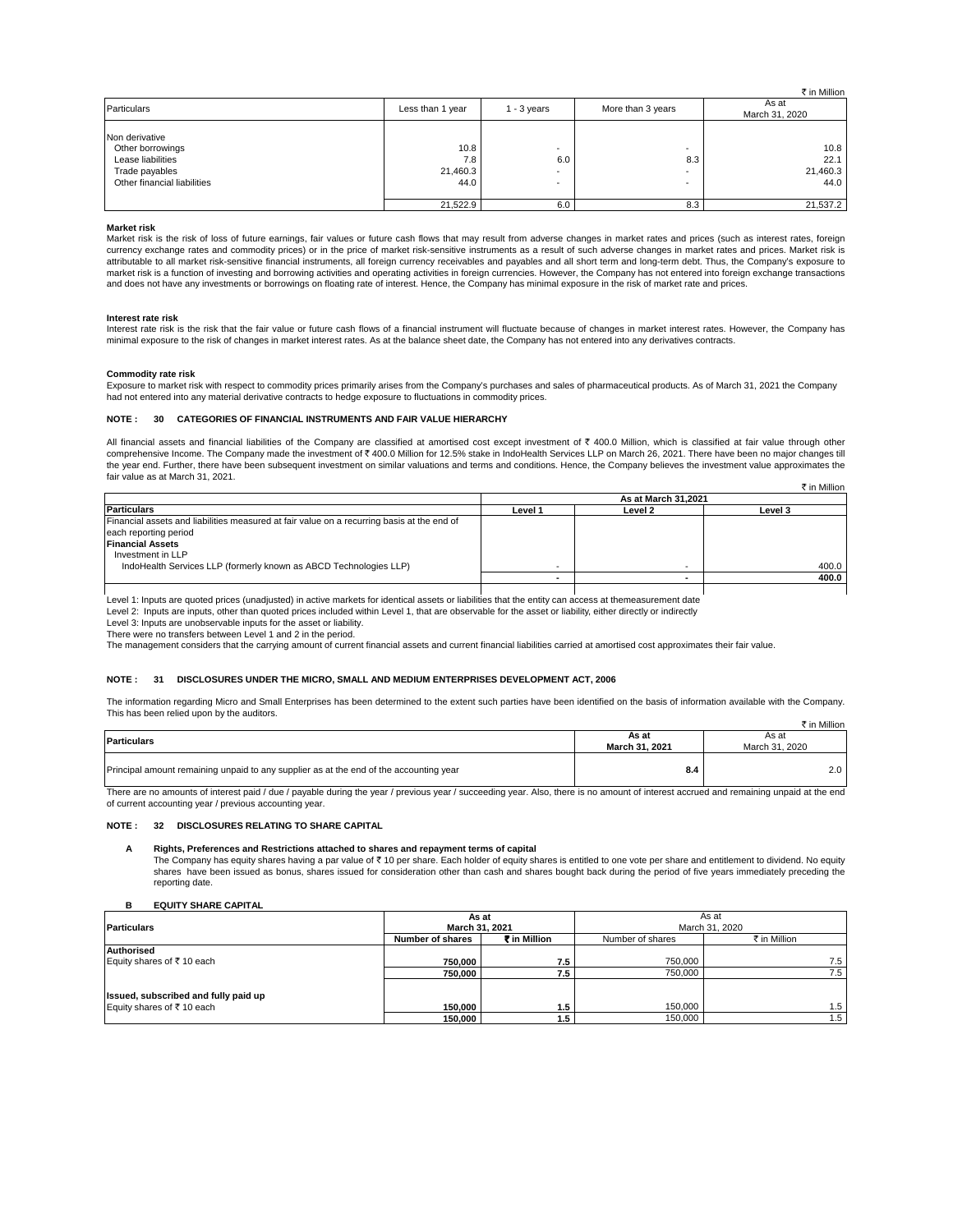|                                       | As at          |                                  | As at          |              |
|---------------------------------------|----------------|----------------------------------|----------------|--------------|
| <b>Particulars</b>                    | March 31, 2021 |                                  | March 31, 2020 |              |
|                                       | No. of shares  | $\bar{\bm{\epsilon}}$ in Million | No. of shares  | ₹ in Million |
| Reconciliation of the number of       |                |                                  |                |              |
| Opening balance                       | 150.000        | 1.5                              | 150,000        | 1.5          |
| Issued and subscribed during the year | -              |                                  |                |              |
| Closing Balance                       | 150.000        | 1.5                              | 150.000        | 1.5          |

**Details of shareholders holding more than 5% in the Company**

|                                                   | As at          |              | As at          |              |
|---------------------------------------------------|----------------|--------------|----------------|--------------|
| Name of equity shareholders                       | March 31, 2021 |              | March 31, 2020 |              |
|                                                   | No. of shares  | % of holding | No. of shares  | % of holding |
| Sun Pharma Laboratories Limited (holding company) | 150.000        | 100%         | 150.000        | 100%         |

#### **NOTE : 33 EARNINGS PER SHARE**

| <b>Particulars</b>                                                     | Year ended<br>March 31, 2021 | Year ended<br>March 31, 2020 |
|------------------------------------------------------------------------|------------------------------|------------------------------|
| Profit / (Loss) for the year ( $\bar{\tau}$ in Million)                | 1.325.1                      | 674.4                        |
| Weighted average number of shares used in computing earnings per share | 150.000                      | 150.000                      |
| Nominal value per share (in $\bar{z}$ )                                | 10                           | 10                           |
| Earnings per share (in ₹)                                              | 8.834.0                      | 4.496.0                      |

#### **NOTE : 34 EMPLOYEE BENEFIT PLAN**

#### **Defined contribution plan**

Contributions are made to Regional Provident Fund (RPF), Family Pension Fund and other Funds which cover all regular employees. While both the employees and the Company make predetermined contributions to the Provident Fund, contribution to the Family Pension Fund and other Statutory Funds are made only by the Company. The contributions are normally based on a certain percentage of the employee's salary. Amount recognised as expense in respect of these defined contribution plans is as follows:

| ₹ in Million                                                                                                                                                                     |                              |                              |  |
|----------------------------------------------------------------------------------------------------------------------------------------------------------------------------------|------------------------------|------------------------------|--|
| <b>Particulars</b>                                                                                                                                                               | Year ended<br>March 31, 2021 | Year ended<br>March 31, 2020 |  |
| Contribution to Provident Fund and Family Pension Fund                                                                                                                           | 0.7                          | 0.5                          |  |
| Contribution to Employees Deposit Linked Insurance (EDLI) (March 2021 ₹18,184/- March 2020 ₹12,768/-)<br>Contribution to Labour Welfare Fund (March 2021 ₹72/- March 2020 ₹36/-) | 0.0<br>0.0                   | 0.0<br>0.0                   |  |

#### **Defined benefit plan**

In respect of Gratuity, a defined benefit plan, contributions are made to LIC's Recognised Group Gratuity Fund Scheme. It is governed by the Payment of Gratuity Act, 1972. Under the Gratuity Act, employees are entitled to specific benefit at the time of retirement or termination of the employment on completion of five years or death while in employment. The level of benefit provided depends on the member's length of service and salary at the time of retirement/termination age. Provision for Gratuity is based on actuarial valuation done by an independent actuary as at the year end. Each year, the Company reviews the level of funding in gratuity fund. The Company decides its contribution based on the results of its annual review. The Company aims to keep annual contributions relatively stable at a level such that the fund assets meets the requirements of gratuity payments in short to medium term.

#### **Risks**

These plans typically expose the Company to actuarial risks such as: investment risk, interest rate risk, longevity risk and salary risk.

i) Investment risk - The present value of the defined benefit plan liability is calculated using a discount rate determined by reference to the market yields on government bonds denominated in Indian Rupees. If the actual return on plan asset is below this rate, it will create a plan deficit. However, the risk is partially mitigated by investment in LIC managed fund.

ii) Interest rate risk - A decrease in the bond interest rate will increase the plan liability. However, this will be partially offset by an increase in the return on the plan's debt investments.

iii) Longevity risk - The present value of the defined benefit plan liability is calculated by reference to the best estimate of the mortality of plan participants both during and after their employment. An increase in the life expectancy of the plan participants will increase the plan's liability.

iv) Salary risk - The present value of the defined benefit plan liability is calculated by reference to the future salaries of plan participants. As such, an increase in the salary of the plan participants will increase the plan's liability.

#### **Other long term benefit plan**

Actuarial valuation for compensated absences is done as at the year end and the provision is made as per Company policy with corresponding charge to the Statement of Profit and Loss amounting to ₹ 0.7 Million (March 2020 ₹ 0.9 Million) and it covers all regular employees. Major drivers in actuarial assumptions, typically, are years of service and employee compensation.

Obligation in respect of defined benefit plan and other long term employee benefit plans are actuarially determined as at the year end using the 'Projected Unit Credit' method. Gains and losses on changes in actuarial assumptions relating to defined benefit obligation are recognised in other comprehensive income whereas gains and losses in respect of other long term employee benefit plans are recognised in the Profit and Loss.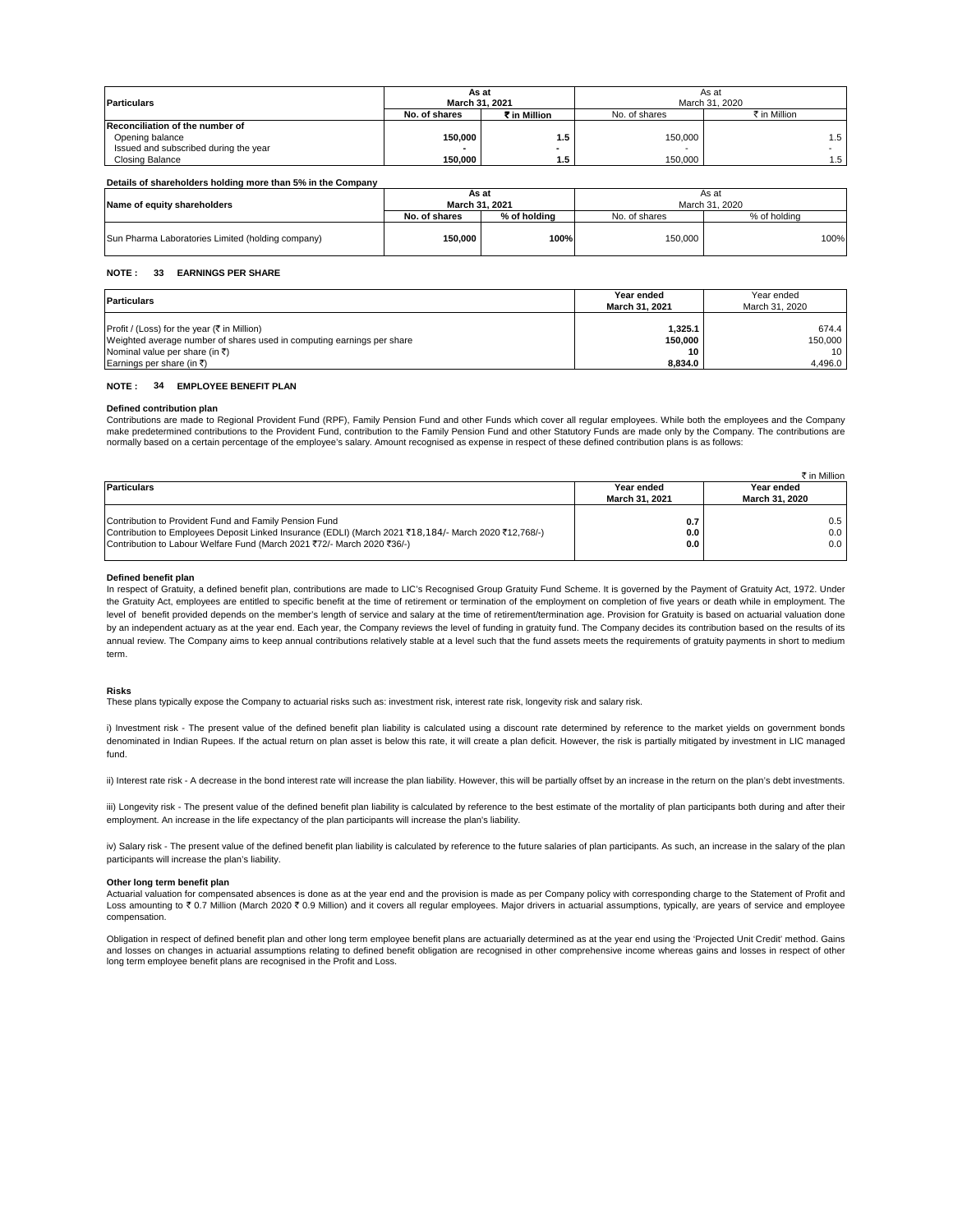|                                                                                      |                | ₹ in Million   |
|--------------------------------------------------------------------------------------|----------------|----------------|
|                                                                                      | Year ended     | Year ended     |
| <b>Particulars</b>                                                                   | March 31, 2021 | March 31, 2020 |
|                                                                                      | Gratuity       | Gratuity       |
|                                                                                      | (Funded)       | (Funded)       |
| Expense recognised in the statement of profit and loss (Refer Note 23)               |                |                |
| Current service cost                                                                 | 0.3            | 0.2            |
| Interest cost                                                                        | 0.3            | 0.2            |
|                                                                                      | (0.0)          |                |
| Expected return on plan assets (₹ 14,569/-)                                          | 0.6            | 0.4            |
| Expense charged to the statement of profit and loss                                  |                |                |
| Remeasurement of defined benefit obligation recognised in other comprehensive income |                |                |
| Actuarial loss / (gain) on defined benefit obligation                                | (0.1)          | 1.3            |
| Actuarial gain on plan assets                                                        | (0.1)          |                |
| Expense /(Income) charged to other comprehensive income                              | (0.2)          | 1.3            |
|                                                                                      |                |                |
| Reconciliation of defined-benefit obligations                                        |                |                |
| Obligation as at the beginning of the year                                           | 4.5            |                |
| Current service cost                                                                 | 0.3            | 0.2            |
| Interest cost                                                                        | 0.3            | 0.2            |
| Benefits paid                                                                        |                |                |
| Actuarial gains on obligations                                                       |                |                |
| - due to change in demographic assumptions                                           |                | (0.8)          |
| due to change in financial assumptions (₹ 29,569/-)                                  | (0.0)          | 1.7            |
| due to experience (₹ 37,162/-)                                                       | (0.0)          | 0.4            |
| <b>Acquisition Adjustment</b>                                                        |                | 2.8            |
| Obligation as at the year end                                                        | 5.1            | 4.5            |
|                                                                                      |                |                |

|                                                                            |                | ₹ in Million   |
|----------------------------------------------------------------------------|----------------|----------------|
|                                                                            | As at          | As at          |
| <b>Particulars</b>                                                         | March 31, 2021 | March 31, 2020 |
|                                                                            | Gratuity       | Gratuity       |
|                                                                            | (Funded)       | (Funded)       |
| Reconciliation of liability/(asset) recognised in the Balance sheet        |                |                |
| Present value of commitments (as per actuarial valuation)                  | 5.1            | 4.5            |
| Fair value of plan assets                                                  | (2.9)          | (0.3)          |
| Net liability recognised in the financial statement                        | 2.2            | 4.2            |
| Reconciliation of plan assets                                              |                |                |
| Plan assets as at the beginning of the year                                | 0.3            |                |
| Investment Income (March 2021 ₹ 14,569/- March 2020 ₹ 4,153/-)             | 0.0            | 0.0            |
| Employer's contribution during the year                                    | 0.5            |                |
| Return on plan assets, excluding amount recognised in net interest expense | 0.1            |                |
| Acquisition Adjustment *                                                   | 2.0            | 0.3            |
| Plan assets as at the year end                                             | 2.9            | 0.3            |
| Please refer Note 41 on asset acquisition                                  |                |                |

|                                         | Year ended                  | Year ended                    |
|-----------------------------------------|-----------------------------|-------------------------------|
| <b>Particulars</b>                      | March 31, 2021              | March 31, 2020                |
|                                         | Gratuity                    | Gratuity                      |
|                                         | (Funded)                    | (Funded)                      |
| <b>Assumption</b>                       |                             |                               |
| Discount rate                           | 6.3%                        | 6.5%                          |
| Expected return on plan assets          | 6.3%                        | 6.5%                          |
| Expected rate of salary increase        | 9.0%                        | 9.4%                          |
| Interest rate quarantee                 | <b>N.A.</b>                 | N.A.                          |
| Mortality                               | <b>Indian Assured Lives</b> | Indian Assured Lives Morality |
|                                         | <b>Morality (2012-14)</b>   | $(2012-14)$                   |
| Attrition / Withdrawal rate (per annum) | 13.5%                       | 13.5%                         |
| Retirement Age (years)                  | 60                          | 60                            |
|                                         |                             |                               |

|                                                                                                                                                                                                                                              | Year ended                             |                                        |
|----------------------------------------------------------------------------------------------------------------------------------------------------------------------------------------------------------------------------------------------|----------------------------------------|----------------------------------------|
| <b>Particulars</b>                                                                                                                                                                                                                           | March 31, 2021<br>Gratuity<br>(Funded) | March 31, 2020<br>Gratuity<br>(Funded) |
| Sensitivity analysis:<br>The sensitivity analysis have been determined based on method that extrapolates the impact on defined benefit<br>obligation as a reasonable change in key assumptions occurring at the end of the reporting period. |                                        |                                        |
| Impact on defined benefit obligation<br>Delta effect of +1% change in discount rate<br>Delta effect of -1% change in discount rate                                                                                                           | (0.3)<br>0.3                           | (0.2)<br>0.3                           |
| Delta effect of +1% change in salary escalation rate<br>Delta effect of -1% change in salary escalation rate                                                                                                                                 | 0.3<br>(0.3)                           | 0.3<br>(0.2)                           |
| Delta effect of +1% change in rate of employee turnover (March 2021 Rs 32,786/- March 2020 ₹ 32,894/-)<br>Delta effect of -1% change in rate of employee turnover (March 2021 Rs 35,484/- March 2020 ₹ 35,637/-)                             | (0.0)<br>0.0                           | (0.0)<br>0.0                           |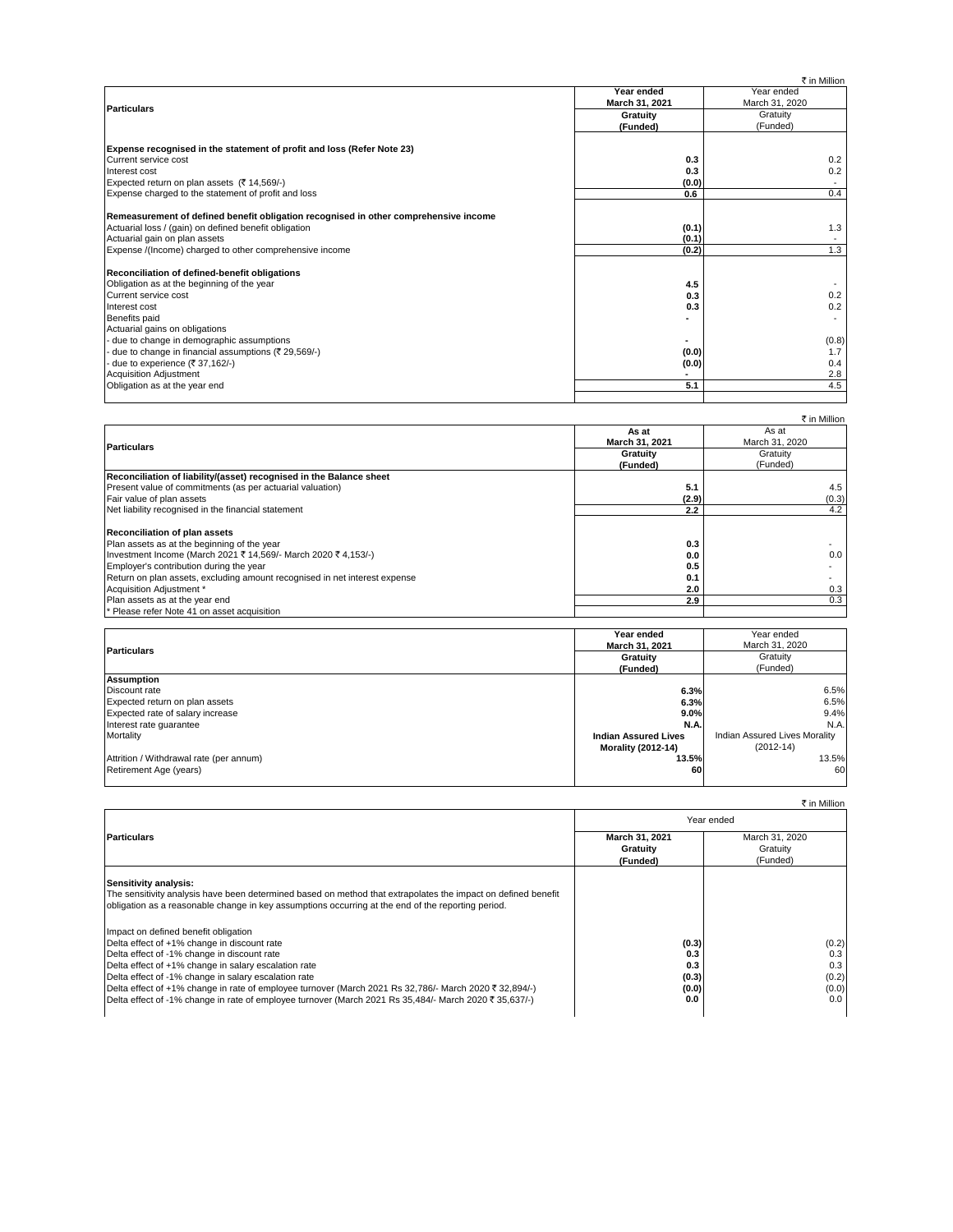| Maturity analysis of projected benefit obligation                                                                                                               |                          |                          |
|-----------------------------------------------------------------------------------------------------------------------------------------------------------------|--------------------------|--------------------------|
| 1st year<br>2nd year<br>3rd year                                                                                                                                | 0.6<br>0.6<br>0.8        | 0.6<br>0.5<br>0.5        |
| 4th year<br>5th year<br>6 to 10 years<br>More than 10 years                                                                                                     | 0.7<br>0.8<br>2.4<br>1.5 | 0.7<br>0.6<br>2.1<br>1.9 |
| The major categories of plan assets are as under<br>Insurer managed funds (Funded with LIC, break-up not available)                                             | 2.9                      | 0.3                      |
| The contribution expected to be made by the Company for gratuity, during financial year ending<br>March 31, 2022 is ₹ 2.4 Million (Previous year ₹ 4.5 Million) |                          |                          |

#### **NOTE : 35 LEASES**

In accordance with IND AS 116 with effect from April 01,2019, the Company has recognised a lease liability measured at the present value of the remaining lease payments, and right-of-use (ROU) asset at an amount equal to lease liability (adjusted for any related prepayments). Management has exercised judgement in determining whether extension and<br>termination options are reasonably certain to 31, 2020 ₹ 2.1 Million)

|                                                                                                                         |                | ₹ in Million   |
|-------------------------------------------------------------------------------------------------------------------------|----------------|----------------|
| <b>Particulars</b>                                                                                                      | As at          | As at          |
|                                                                                                                         | March 31, 2021 | March 31, 2020 |
| The table below provides details regarding the contractual maturities of lease liabilities on an<br>undiscounted basis: |                |                |
| Not later than one year                                                                                                 | 12.2           | 9.3            |
| Later than one year and not later than five years                                                                       | 28.1           | 10.7           |
| Later than five years                                                                                                   | 11.7           | 11.7           |
|                                                                                                                         | 52.0           | 31.7           |

|                                   |                | ₹ in Million   |
|-----------------------------------|----------------|----------------|
| <b>Particulars</b>                | As at          | As at          |
|                                   | March 31, 2021 | March 31, 2020 |
| Movement of lease liabilities     |                |                |
| Opening balance                   | 22.1           |                |
| Addition                          | 32.3           | 27.9           |
| Deletion                          | (4.0)          |                |
| Interest on lease liabilities     | 2.6            | 1.5            |
| Payment towards lease liabilities | (13.4)         | (7.3)          |
| Closing balance                   | 39.6           | 22.1           |

#### **NOTE : 36 RELATED PARTY DISCLOSURES AS PER ANNEXURE "A"**

#### **NOTE : 37**

 $\bar{\tau}$  in Million In respect of any present obligation as a result of past event that could lead to a probable outflow of resources, provisions has been made, which would be required to settle the<br>obligation. The said provisions are made as has been given below :

|                                 |                 | s in iviliilon  |
|---------------------------------|-----------------|-----------------|
| <b>Particulars</b>              | Year ended      | Year ended      |
|                                 | March 31, 2021* | March 31, 2020* |
|                                 |                 |                 |
| At the commencement of the year | 106.7           |                 |
| Add: Provision for the year     | 106.4           | 106.7           |
| Less: Utilisation               | (53.4)          |                 |
| At the end of the year          | 159.7           | 106.7           |

(\*) includes provision for product returns

#### **NOTE : 38 DEFERRED TAX**

#### **DEFERRED TAX ASSET (NET)** ` in Million

| <b>Particulars</b>                                                  | <b>Balance as at April</b><br>01.2020 | Recognised in<br>profit or loss | Recognised in other<br>comprehensive Income | Balance as at March 31, 2021 |
|---------------------------------------------------------------------|---------------------------------------|---------------------------------|---------------------------------------------|------------------------------|
| Deferred tax (liabilities) in relation to:                          |                                       |                                 |                                             |                              |
| <b>Total Deferred tax (liabilities)</b>                             |                                       |                                 |                                             |                              |
| Deferred tax assets in relation to:                                 |                                       |                                 |                                             |                              |
| Adjustment in relation to ROU asset                                 | 0.1                                   | 0.2                             |                                             | 0.3 <sub>1</sub>             |
| Allowance for doubtful debts                                        | 7.0                                   | 6.0                             |                                             | 13.0                         |
| Expenses that are allowed on payment basis ( $\bar{\tau}$ 43,914/-) | 1.4                                   | (0.3)                           | (0.0)                                       | 1.1                          |
| Others                                                              |                                       |                                 |                                             |                              |
| <b>Total Deferred tax Assets</b>                                    | 8.5                                   | 6.0                             | (0.0)                                       | 14.4                         |
| Deferred tax Assets (Net)                                           | 8.5                                   | 5.9                             | (0.0)                                       | 14.4                         |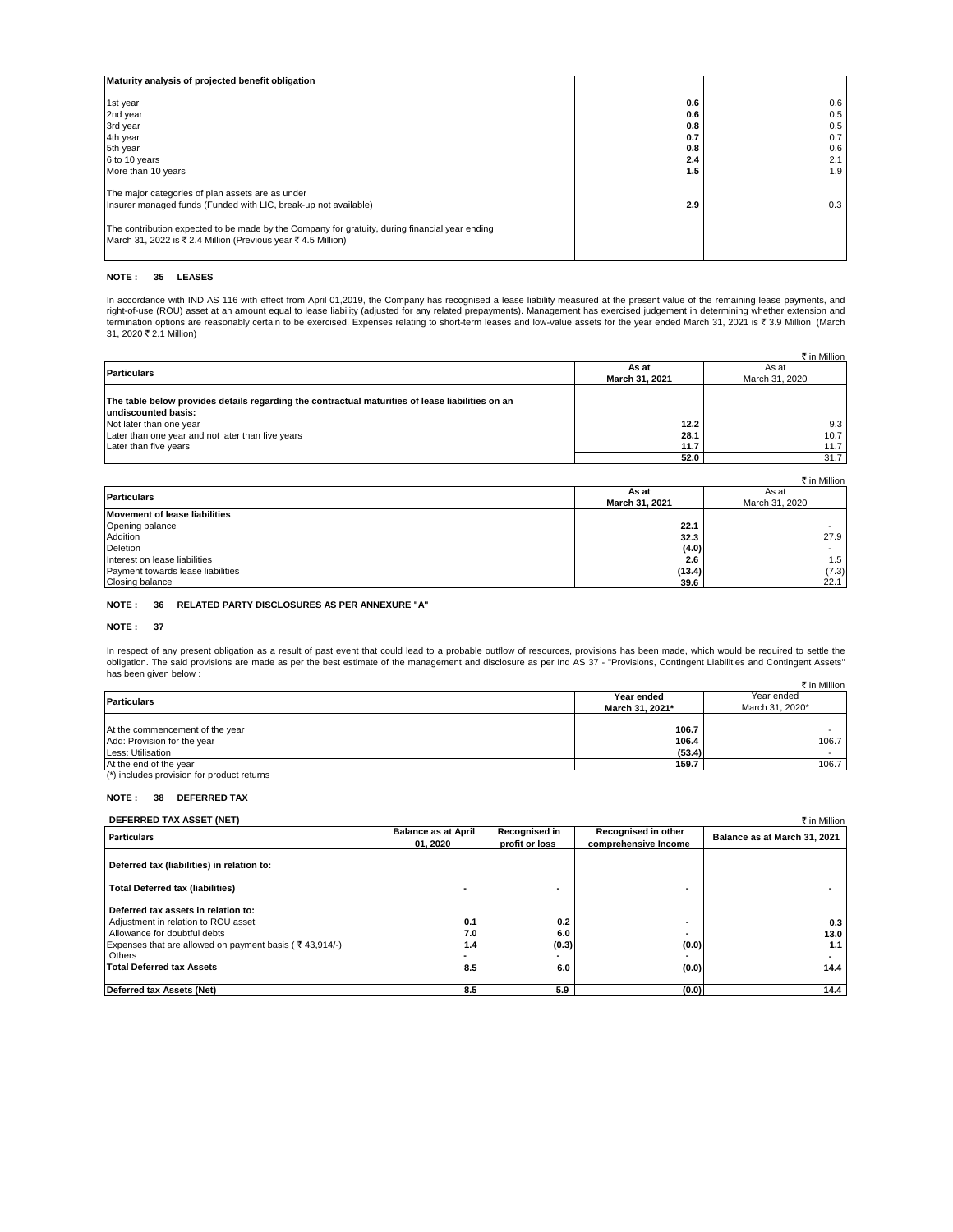| Particulars                                                                                                                                                                                                   | Balance as at April<br>01.2019 | Recognised in profit<br>or loss | Recognised in other<br>comprehensive Income | Balance as at March 31, 2020 |
|---------------------------------------------------------------------------------------------------------------------------------------------------------------------------------------------------------------|--------------------------------|---------------------------------|---------------------------------------------|------------------------------|
| Deferred tax (liabilities) in relation to:                                                                                                                                                                    |                                |                                 |                                             |                              |
| Total Deferred tax (liabilities)                                                                                                                                                                              |                                |                                 |                                             |                              |
| Deferred tax assets in relation to:<br>Adjustment in relation to ROU asset<br>Allowance for doubtful debts<br>Expenses claimed for tax purpose on payment basis<br>Others<br><b>Total Deferred tax Assets</b> |                                | 0.1<br>7.0<br>1.1<br>8.2        | 0.3<br>0.3                                  | 0.1<br>7.0<br>1.4<br>8.5     |
| Deferred tax Assets (Net)                                                                                                                                                                                     |                                | 8.2                             | 0.3                                         | 8.5                          |

#### **NOTE : 39**

Expenditure related to Corporate Social Responsibility as per Section 135 of the Companies Act, 2013 read with Schedule VII thereof: ₹ 11.0 Million (March 31, 2020 : Nil), included in other expenses.

#### Details of CSR expenditure:

- Gross amount required to be spent by the Company during the year 2020-21 ₹ 9.0 million (March 31, 2020 : Nil)

|                                                       |         |                        | ≺ in Million. |
|-------------------------------------------------------|---------|------------------------|---------------|
| <b>Particulars</b>                                    | In cash | Yet to be paid in cash | Total         |
| Amount spent during the year ended on March 31, 2021: |         |                        |               |
| i) Construction/acquisition of any asset              |         |                        |               |
| ii) On purposes other than (i) above                  | 11.0    |                        | 11.0          |
| Amount spent during the year ended on March 31, 2020: |         |                        |               |
| i) Construction/acquisition of any asset              |         |                        |               |
| ii) On purposes other than (i) above                  |         |                        |               |

 $\sim$   $\sim$   $\sim$   $\sim$   $\sim$ 

#### **NOTE : 40 SEGMENT**

The Company has only one reportable segment namely 'Pharmaceuticals'.

#### **NOTE : 41**

During the previous year, the Company executed a business transfer agreement on October 7, 2019 to acquire the Pharmaceutical business undertaking of Aditya Medisales Limited on a slump sale basis, which included certain receivables and payables. The net consideration paid by the Company amounted to ₹629.6 Million.

#### **NOTE : 42 REVENUE FROM CONTRACTS WITH CUSTOMERS**

| The reconciling items of revenue recognised in the statement of profit and loss with the contracted price are as follows |                              | ₹ in Million                 |
|--------------------------------------------------------------------------------------------------------------------------|------------------------------|------------------------------|
| <b>Particulars</b>                                                                                                       | Year ended<br>March 31, 2021 | Year ended<br>March 31, 2020 |
| Revenue as per contracted price, net of returns<br>Less :                                                                | 104,440.1                    | 81.677.1                     |
| Provision for sales return                                                                                               | (53.0)                       | (106.7)                      |
| Rebates, discounts and price reduction                                                                                   | (347.8)                      | (200.5)                      |
|                                                                                                                          | (400.8)                      | (307.2)                      |
| <b>Revenue from contract with customers</b>                                                                              | 104,039.3                    | 81,369.9                     |

|                             |                | ₹ in Million   |
|-----------------------------|----------------|----------------|
| <b>Particulars</b>          | As at          | As at          |
|                             | March 31, 2021 | March 31, 2020 |
| <b>Contract balances</b>    |                |                |
| Trade receivables           | 5,147.8        | 4.422.6        |
| Contract assets             |                | $\sim$         |
| <b>Contract liabilities</b> | 63.5           | 126.8          |
|                             |                |                |

Contract assets are initially recognised for revenue from sale of goods. Contract liabilities are on account of upfront revenue received from customer for which performance obligation has not yet been completed.

The performance obligation is satisfied when control of goods and services are transferred to customer based on the contractual term. Payment term with customer vary depending upon the contractual terms of each contract.

#### **NOTE : 43**

The Company continues to monitor the impact of the Covid-19 on its business, including its impact on customers, supply-chain, employees and logistics. Due care has been exercised, in concluding on significant accounting judgements and estimates, including in relation to recoverability of receivables and assessment for impairment of inventory, based on the information available to date, while preparing the Company's financial statements as of and for the year ended 31st March, 2021.

#### **NOTE : 44**

The date of implementation of the Code on Wages 2019 and the Code on Social Security, 2020 is yet to be notified by the Government. The Company will assess the impact of these Codes and give effect in the audited financial statements when the Rules/Schemes thereunder are notified.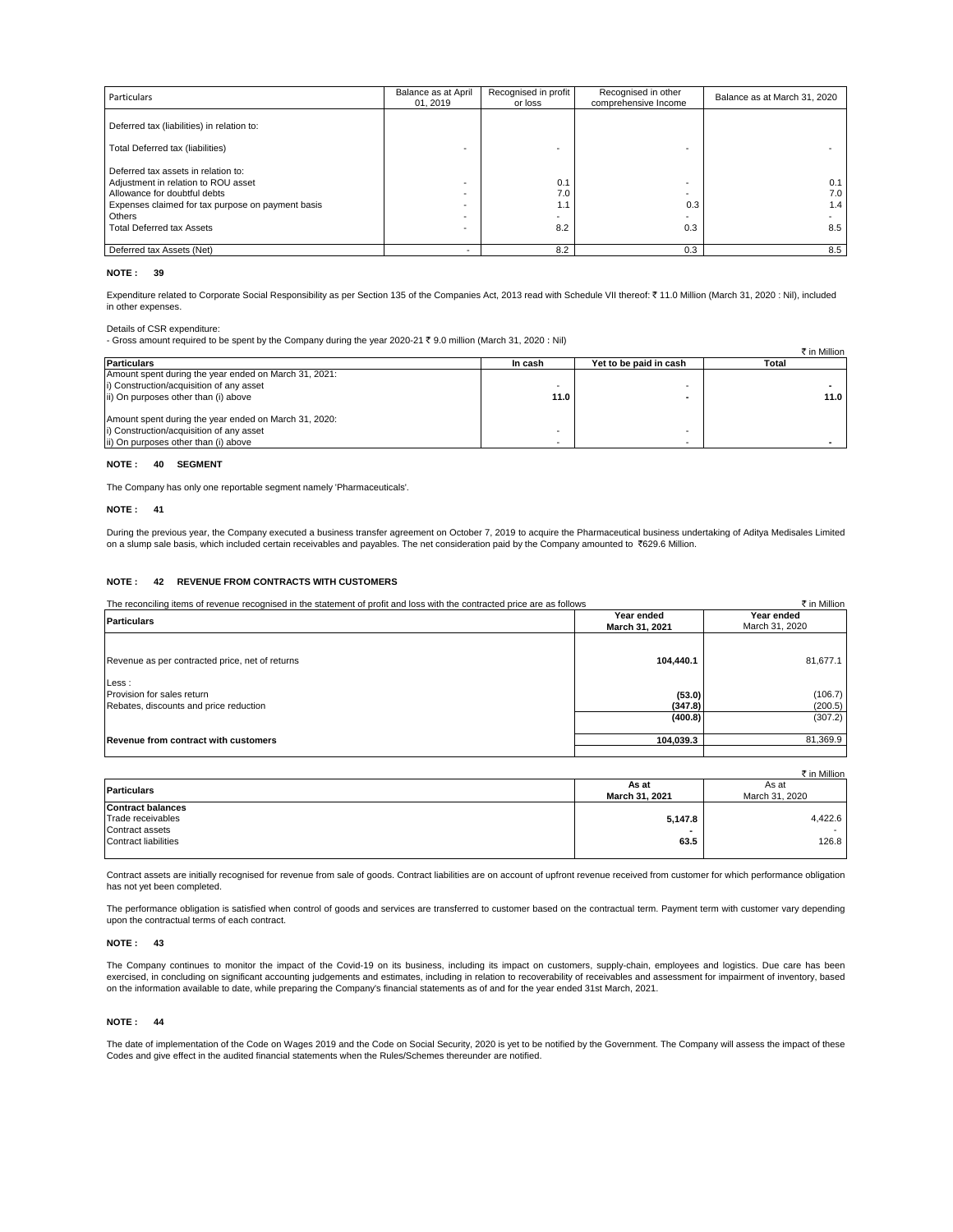#### **NOTE : 45 USE OF ESTIMATES, JUDGMENTS AND ASSUMPTIONS**

The preparation of the Company's financial statements requires the management to make judgements, estimates and assumptions that affect the reported amounts of revenues, expenses, assets and liabilities, and the accompanying disclosures, and the disclosure of contingent liabilities. Actual results may differ from these estimates. Estimates and<br>underlying assumptions are reviewed on an ongo on the amounts recognised in the financial statements is included in the following notes: Revenue [Refer Note 2(2.2)(j)]

**NOTE : 46**

Figures for previous year have been regrouped/reclassified wherever considered necessary.

As per our report of even date

Chartered Accountants **SUN PHARMA DISTRIBUTORS LIMITED** ICAI Firm registration no: 324982E/ E300003

**For S R B C & CO LLP**<br> **For and on behalf of the Board of Directors of Chartered Accountants**<br> **SUN PHARMA DISTRIBUTORS LIMITED** 

Membership No. : 107515 Date : May 26, 2021 Date : May 26, 2021 Date : May 26, 2021

Director<br>DIN No. : 00005443

**per NISHANT MANKODI per NISHANT MANKODI SAILESH T. DESAI RAKESHCHANDRA J. SINHA**<br>
Partner **Director Director Director Director Director Director Director Director Director Director Director Dir**